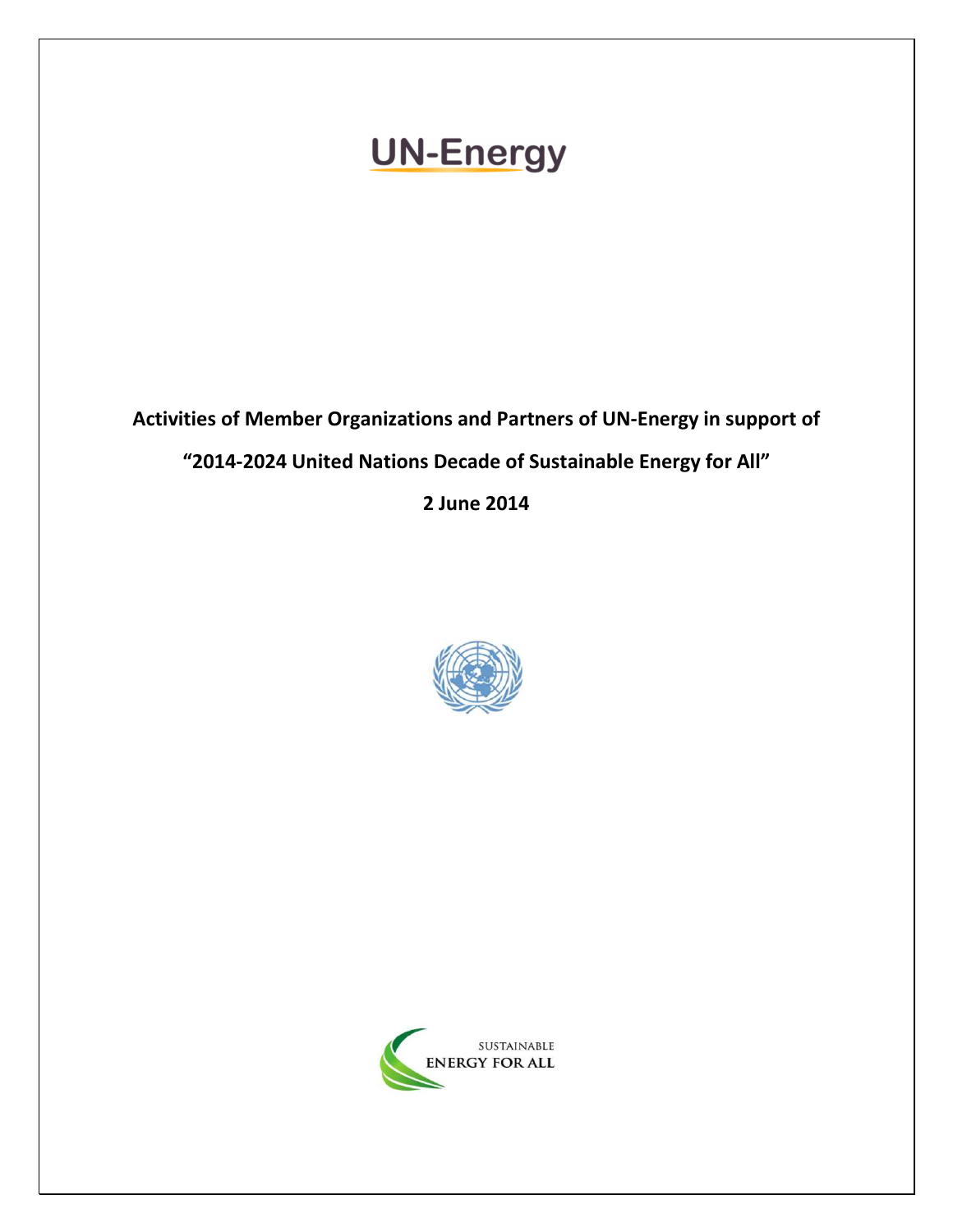# TABLE OF CONTENTS

| I.     |                                                                                        |  |
|--------|----------------------------------------------------------------------------------------|--|
| ΙΙ.    |                                                                                        |  |
| Ш.     |                                                                                        |  |
| IV.    |                                                                                        |  |
| V.     |                                                                                        |  |
| VI.    |                                                                                        |  |
| VII.   |                                                                                        |  |
|        |                                                                                        |  |
| IX.    |                                                                                        |  |
| Χ.     | United Nations Educational, Scientific and Cultural Organization (UNESCO) 20           |  |
| XI.    |                                                                                        |  |
| XII.   |                                                                                        |  |
|        | XIII. United Nations Economic and Social Commission for Asia and the Pacific (ESCAP)27 |  |
|        |                                                                                        |  |
| XV.    |                                                                                        |  |
|        |                                                                                        |  |
|        |                                                                                        |  |
| XVIII. |                                                                                        |  |
|        |                                                                                        |  |
| XX.    |                                                                                        |  |
|        |                                                                                        |  |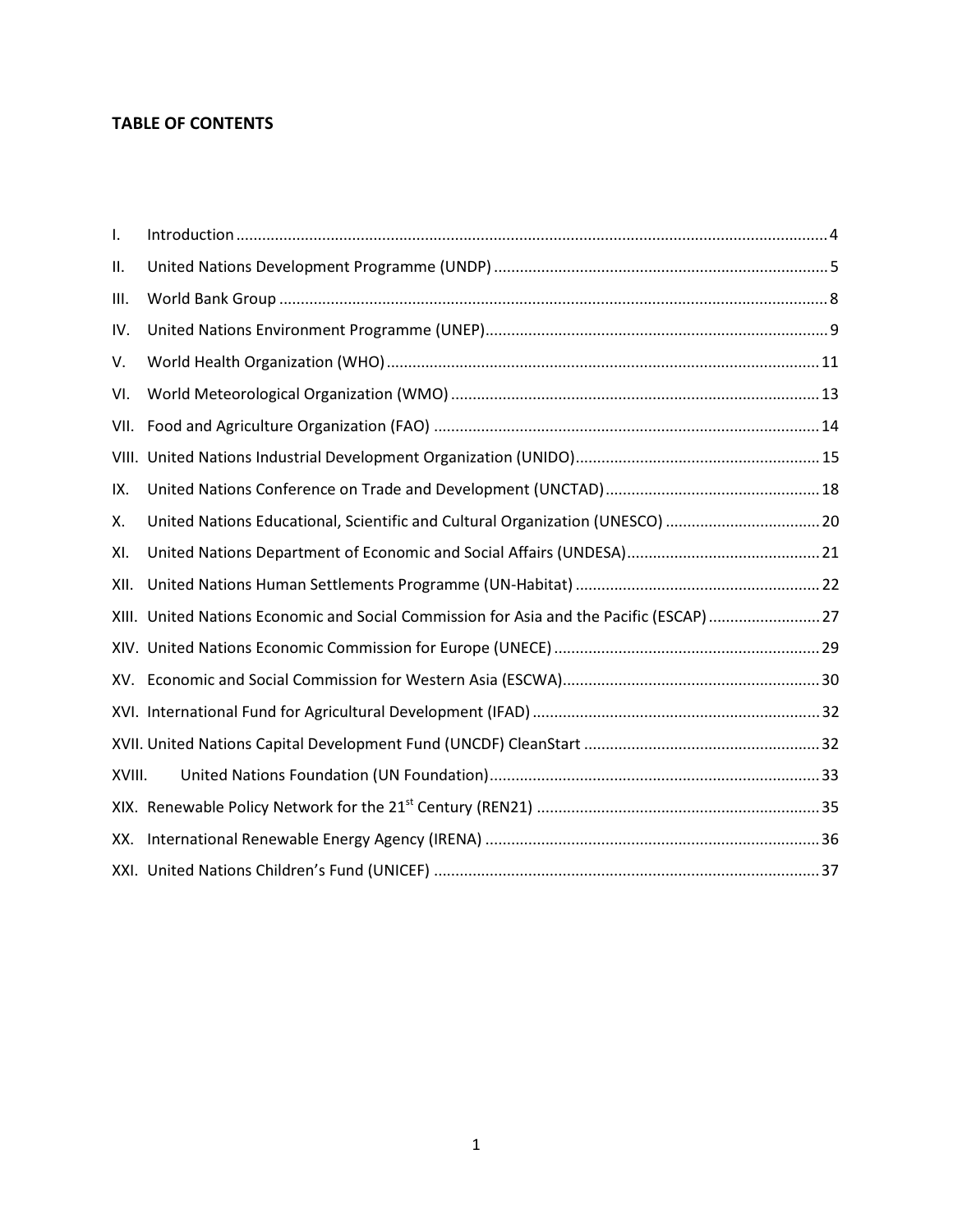# ABBREVIATIONS

| <b>APEF</b>   | Asian and Pacific Energy Forum                                         |
|---------------|------------------------------------------------------------------------|
| <b>CEB</b>    | <b>UN Chief Executives Board</b>                                       |
| <b>ESCAP</b>  | United Nations Economic and Social Commission for Asia and the Pacific |
| <b>ESCWA</b>  | Economic and Social Commission for Western Asia                        |
| <b>FAO</b>    | Food and Agriculture Organization                                      |
| GEF           | <b>Global Environment Facility</b>                                     |
| <b>GTF</b>    | <b>Global Tracking Framework</b>                                       |
| GW            | Gigawatt                                                               |
| HIO           | <b>High Impact Opportunity</b>                                         |
| IDA           | <b>International Development Association</b>                           |
| <b>IFAD</b>   | International Fund for Agricultural Development                        |
| IFC           | <b>International Finance Corporation</b>                               |
| <b>IPCC</b>   | Intergovernmental Panel on Climate Change                              |
| <b>IRENA</b>  | International Renewable Energy Agency                                  |
| kWh           | Kilowatt-hour                                                          |
| LDC           | <b>Least Developed Countries</b>                                       |
| MDG           | Millennium Development Goals                                           |
| <b>PM</b>     | <b>Particulate Matter</b>                                              |
| REN21         | Renewable Policy Network for the 21st Century                          |
| SE4ALL        | Sustainable Energy for All                                             |
| <b>UNCDF</b>  | United Nations Capital Development Fund                                |
| <b>UNCTAD</b> | United Nations Conference on Trade and Development                     |
| UNDESA        | United Nations Department of Economic and Social Affairs               |
| <b>UNDP</b>   | United Nations Development Programme                                   |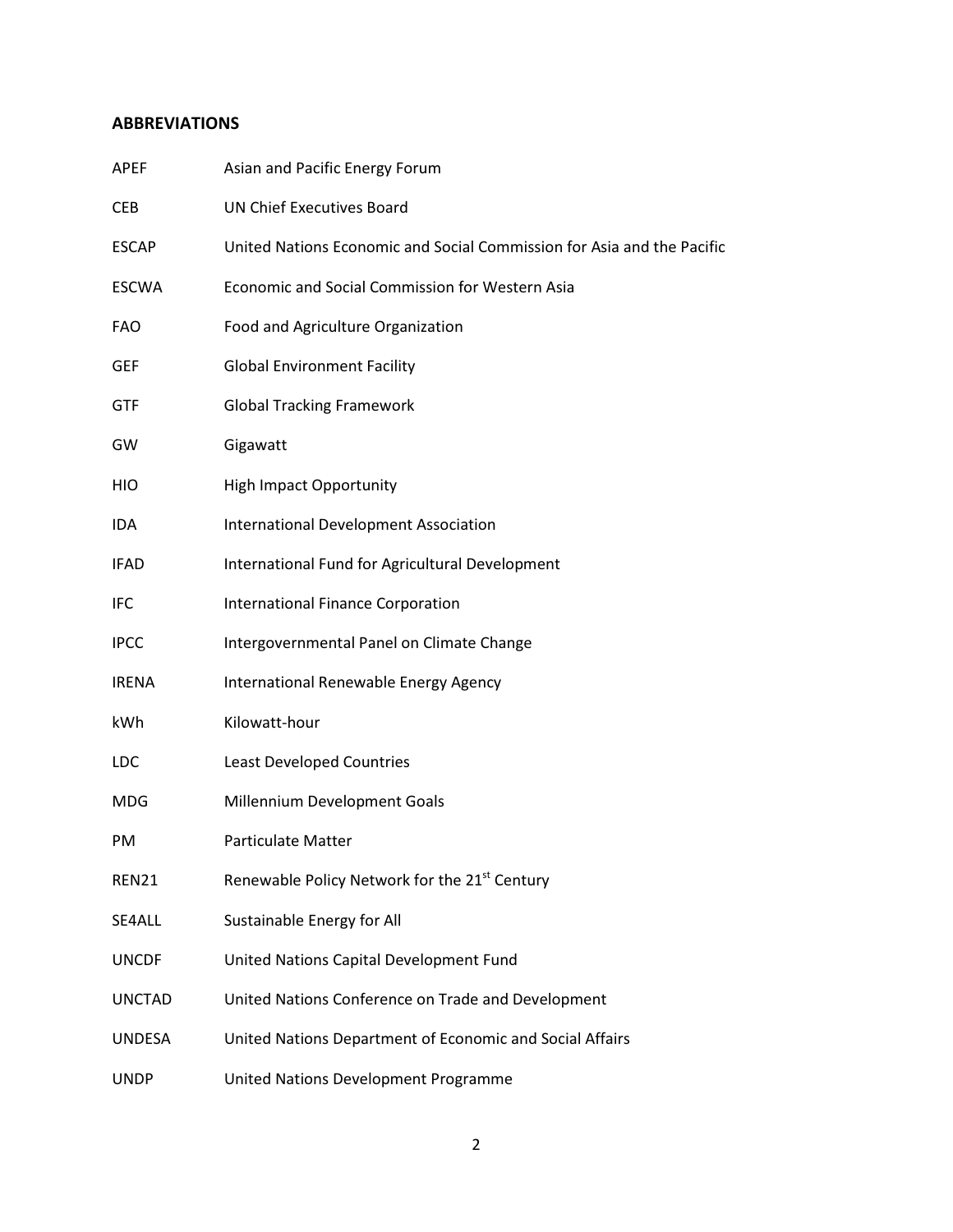| UNECE | United Nations Economic Commission for Europe |
|-------|-----------------------------------------------|
|-------|-----------------------------------------------|

- UNEP United Nations Environment Programme
- UNESCO United Nations Educational, Scientific and Cultural Organization
- UNFCCC United Nations Framework Convention on Climate Change
- UNIDO United Nations Industrial Development Organization
- WHO World Health Organization
- WMO World Meteorological Organization
- WSSD World Summit on Sustainable Development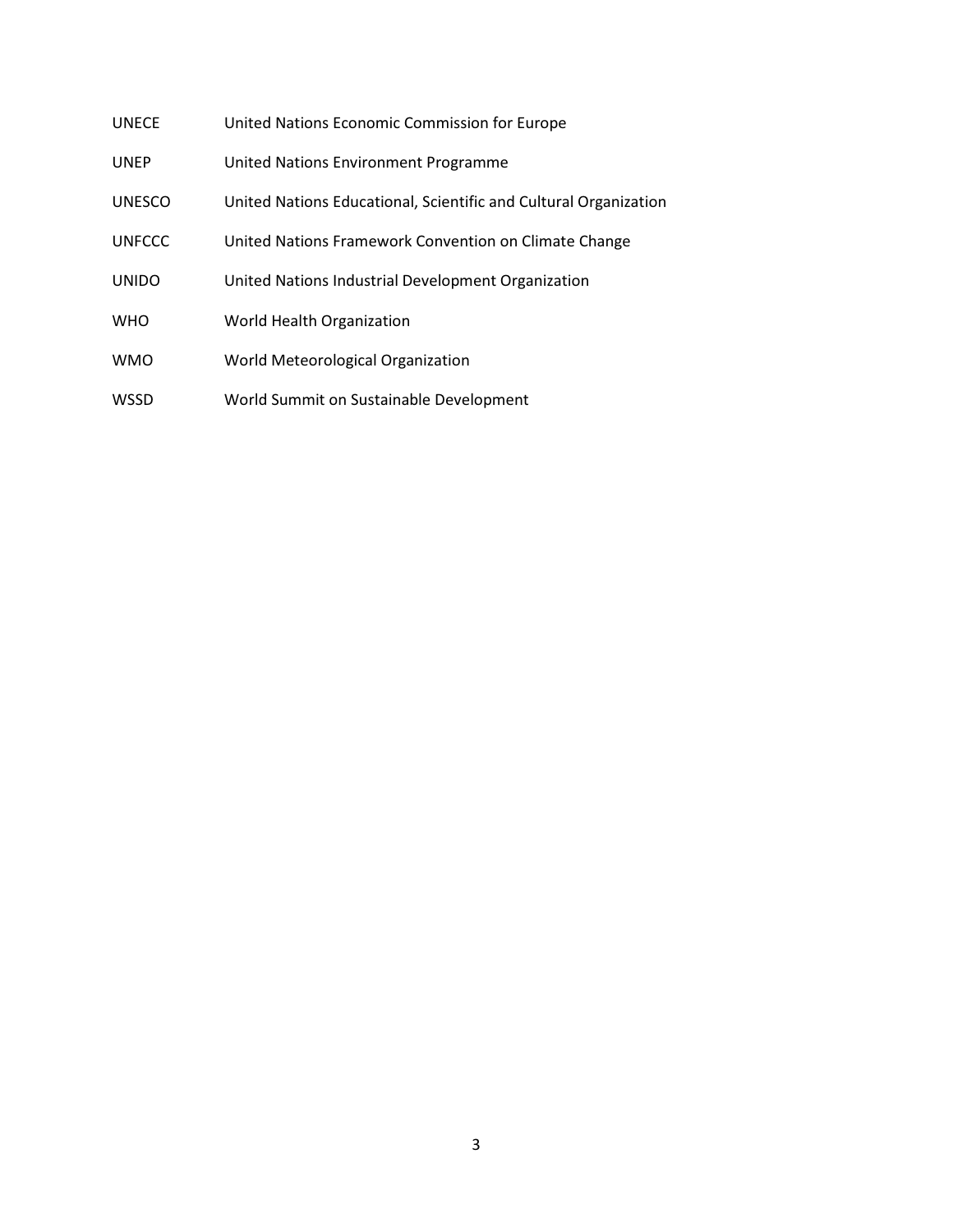## I. Introduction

Building upon the accomplishments of the Sustainable Energy for All (SE4ALL) initiative, and stressing the need for a coherent and integrated approach to energy issues and sustainable development, the 2012 General Assembly approved a resolution declaring 2014-2024 as the "United Nations Decade of Sustainable Energy for All" (The Decade)<sup>1</sup>. This declaration sets the stage for a greater emphasis on long-term energy sustainability in the post-2015 development agenda and demonstrates the rising and resounding interest of the Member States in energy issues.

The Decade provides an opportunity to create an enabling environment for ensuring universal access to modern energy services, doubling the global rate of improvement in energy efficiency and doubling the share of renewable energy in the global energy mix, and to promote synergies across the global energy agenda for sustainable development, with a focus on eradicating poverty and contributing to the post-2015 development agenda. It creates a platform for increasing engagement with governments, the private sector, and civil society in activities necessary to reduce poverty, achieve sustainable development, address the challenges of climate change, and achieve national sustainable energy for all by 2030. The Decade will create a more coordinated global plan of action and emphasize the clear nexus that exists between energy and other development factors, including water, food security, health, education, gender equity and poverty.

The foundations laid by the SE4ALL initiative will help achieve the Decade objectives with such tools as growing global awareness, institutional capacity, and the Global Tracking Framework which establishes baseline energy data and a methodology to monitor progress to improve accountability and transparency. Further, these efforts will contribute to advancing the global conversation about the connection between energy and sustainable development. SE4ALL and the Decade heighten the call for action on energy worldwide.

The SE4ALL Global Action Agenda<sup>2</sup> identifies 11 'Action Areas' to achieve the three objectives. These thematic focal areas provide a framework for identifying High Impact Opportunities (HIOs), a way to organize multi-stakeholder actions across all relevant sectors of the economy, and serve as tangible entry points for stakeholders interested in taking action in specific areas of interest. The Action Areas include seven 'sectoral' areas: (1) modern cooking appliances and fuels; (2) distributed electricity solutions; (3) grid infrastructure and supply efficiency; (4) largescale renewable power; (5) industrial and agricultural processes; (6) transportation; and (7) buildings and appliances. There are also four 'enabling' Action Areas: (1) energy planning and policies; (2) business model and technology innovation; (3) finance and risk management; and (4) capacity building and knowledge sharing.

-

 $^{1}$  A/RES/67/215

 $^2$  The Secretary-General's High-Level Group on Sustainable Energy for All. A Global Action Agenda, Sustainable Energy for All. 2012.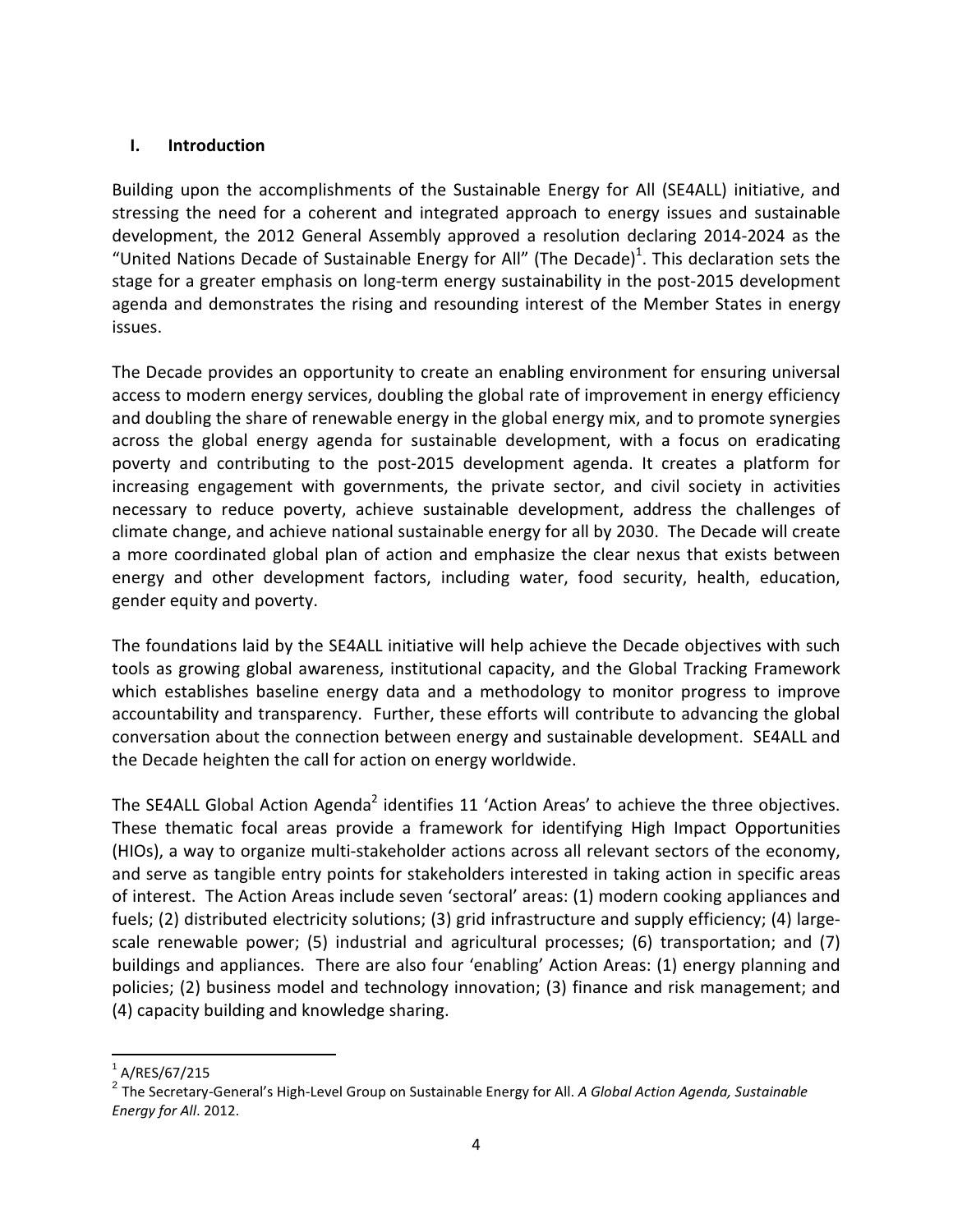Many countries and regions have endorsed Sustainable Energy for All as a priority through explicit declarations and commitments to action. Hundreds of leaders from countries, businesses, civil society organizations, and international organizations have also come forward with concrete commitments.

Record investments are needed to propel innovation, development, and commercialization of environmentally sound technologies. Ample cooperation between a diverse array of stakeholders, concrete project actions, improved supportive institutional frameworks, and substantially increased flow in finance towards clean energy investments are needed to substantially increase the contribution of these technologies to the world's energy systems and to guarantee modern energy services to everyone. Also of primary attention when considering the transformation of energy systems is the disproportionate effect on women and girls in the developing world of lack of universal access to sustainable energy. Women and girls typically bear the responsibility for domestic tasks, such as collecting wood and animal waste as energy sources.

In light of the opportunities and clear linkages between energy, poverty reduction, and sustainable development, UN organizations have a number of activities underway and forthcoming designed to scale up the efforts to eradicate energy poverty. Several UN organizations that work in the field of energy are members of UN-Energy, which was formed under the auspices of the UN Chief Executives Board (CEB) in direct response to the request by the 2002 World Summit on Sustainable Development (WSSD), to support system-wide interagency coordination on sustainable development. UN-Energy is the principal collaborative mechanism to ensure that UN work on energy is undertaken in a coherent, coordinated and mutually supportive manner.

The following section of this report summarizes the major ongoing and future activities by UN-Energy member organizations in support of the Decade.

## II. United Nations Development Programme (UNDP)

The 2014 to 2024 Decade provides the UN system in general and UNDP in particular with a platform for increased engagement with governments, the private sector, and civil society in activities that are critical to reducing poverty, achieving sustainable development, and addressing the challenges of climate change to achieve national SE4ALL goals for 2030. UNDP will work across sectors to identify 'triple-win' solutions to simultaneously grow economies, reduce inequalities and poverty, and protect the environment while working with diverse partners in inclusive ways to attain transformational change. UNDP will ensure the Decade's activities are linked to national development priorities of developing countries in the context of the post-2015 sustainable development agenda, future sustainable development goals, followup actions of the Rio+20 Conference on Sustainable Development, and the on-going climate change discussions under United Nations Framework Convention on Climate Change (UNFCCC).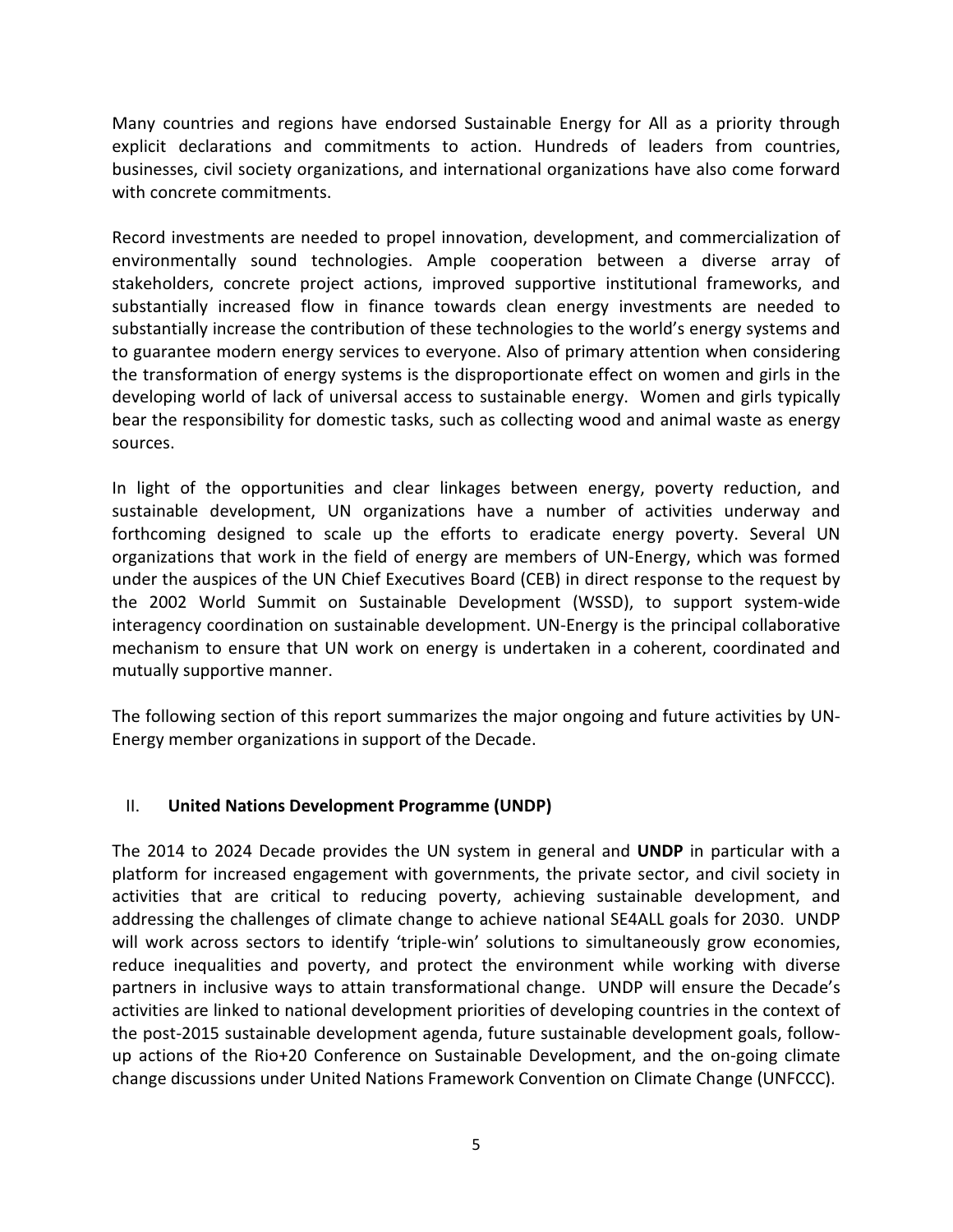UNDP has identified sustainable energy and addressing the challenges of climate changes as priorities in its 2014-2017 Strategic Plan. Its role in the SE4ALL initiative and the Decade is clearly shaped by its mandate within the UN System and its work in sustainable development, poverty reduction, human development, and its universal presence in developing countries. Both the Decade and SE4ALL recognize that universal access to energy services in developing countries would reduce poverty, improve living conditions and standard of living for the majority of the world's population, and it is essential for sustainable development and to achieve the MDGs.

UNDP will continue to assist countries to integrate energy goals into national development strategies. UNDP will, in collaboration with key partners, provide technical advice to develop specific sustainable energy solutions especially related to 'bottom up' decentralized energy options. As an example, UNDP is collaborating with the African Union / New Partnership for Africa's Development (NEPAD) Planning and Coordinating Agency in partnership with the African Development Bank and others to assist countries achieve sustainable energy goals. Through this collaboration, UNDP provides technical assistance targeted to scaling up feasible decentralized energy solutions to expand bottom-up approaches to specific demand sectors such as education, health, agriculture, youth employment, small enterprises, and rural and urban housing. The scale-up of energy solutions will be implemented through UNDP's various energy and climate change programmes, notably GEF-supported climate change projects, UNDP global, regional, and country office sustainable energy programmes, low carbon emission programmes, and the UNDP-implemented GEF Small Grants Programme.

As an implementing agency of the GEF, UNDP has two decades of experience in designing and implementing market transformation initiatives for sustainable energy and climate change mitigation activities. This experience will provide a robust basis to support achieving SE4ALL targets. Under the work of the UNDP-GEF, UNDP will support the Decade by implementing three signature programmes:

- Clean Energy: Promoting Access to Clean and Affordable Energy Systems and Services. The urgent need to achieve greater access to clean energy for the poor is addressed while enhancing the quality, security, and affordability of energy services. In this programme, UNDP promotes distributed clean energy systems, focusing mainly on sustainable use of biomass and other renewable energies, delivering on-grid and off-grid electricity solutions, providing clean fuel for heating and cooking, promoting greater efficiency, and the productive use of energy.
- Urban Infrastructure: Promoting low emission and climate resilient urban and transport infrastructure. UNDP promotes low emission urban and transport infrastructure and systems by integrating energy efficiency in buildings, clean energy production, waste management, synergies in select industries, in particular those using ozone depleting substances, and promoting sustainable, climate resilient urban and transport system planning and design.
- Access to New Finance Mechanisms: UNDP-GEF is managing the MDG Carbon Programme to develop Clean Development Mechanism (CDM) projects with high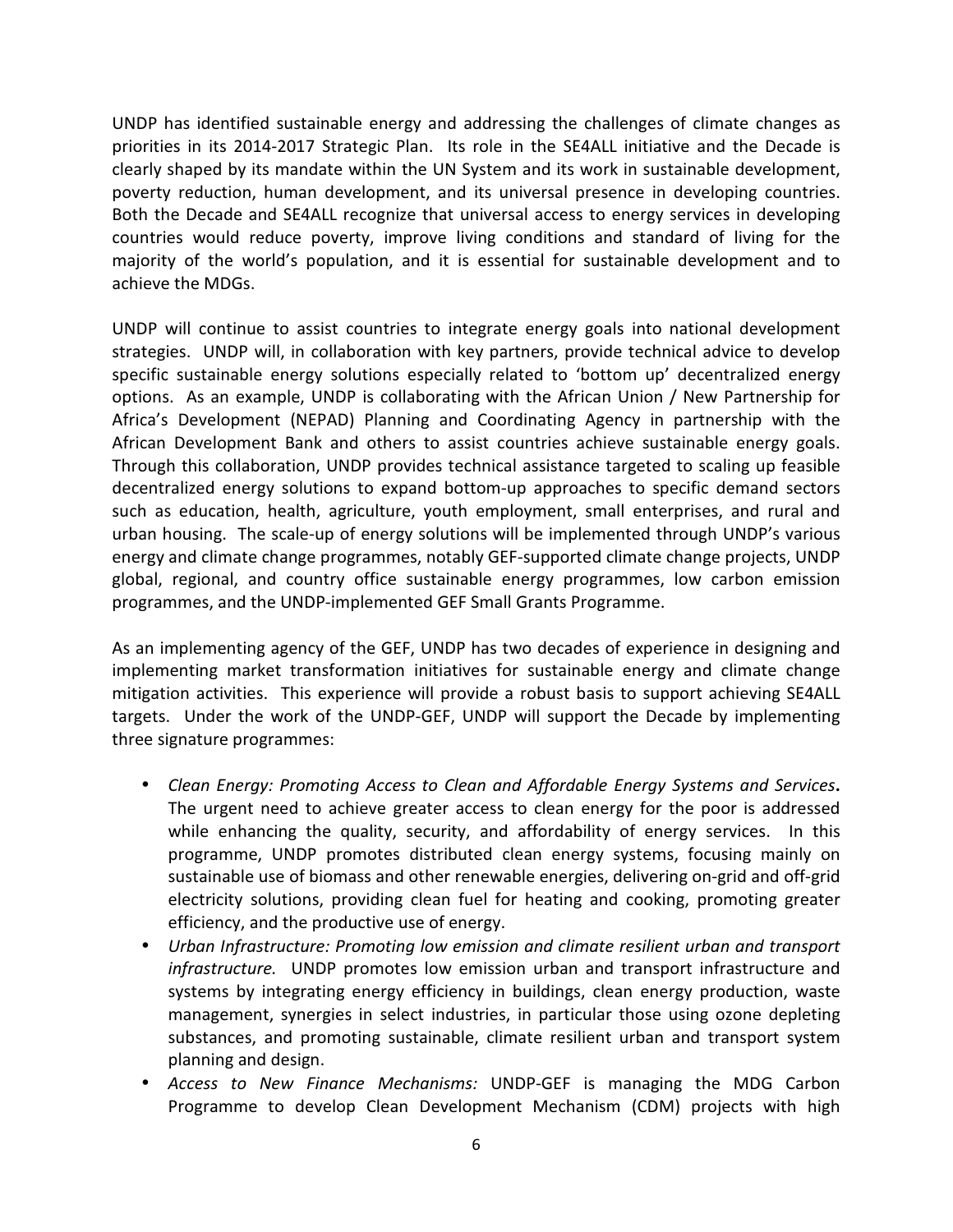development benefits in under-represented countries. The focus is shifting towards economy of scale approaches, such as Nationally Appropriate Mitigation Actions with a focus on rural electrification to increase the access to energy for rural communities.

Projects and programmes supported by UNDP going forward will assist governments and their development partners to: scale up off-grid, mini-grid, and decentralized grid-connected energy solutions; establish optimal policy, regulatory, and financial frameworks for energy service provision; strengthen energy supply chains via capacity development, standardization, and training for users and technical providers; create income generation and entrepreneur opportunities in the energy sector; apply innovative financial approaches such as microfinance to energy services; and develop national and local capacities to implement and monitor results of energy access policies and programmes.

Support for the Decade will broadly include the establishment of national targets and policy frameworks for renewable energy and energy efficiency, and developing regulatory frameworks that provide technical regulations and conditions for the installation of renewable energy generation plants and their connection to the grid. Other areas of support include generating methodologies for calculating costs for renewables-based electricity, standardised contract modalities (e.g., power purchase agreements) for buying back electricity from renewable energy generation, and establishing energy efficiency standards and labels for buildings and appliances. UNDP will design and implement financial mechanisms and incentive schemes to lower risks of clean energy investment, especially at the community level, which may include setting up enabling mechanisms such as feed-in tariffs, supporting local microfinance organizations, or establishing dedicated national clean energy climate funds. UNDP seeks to develop local manufacturing, engineering, operation, and maintenance capabilities along the energy supply chain, and strengthen capacity of national and local governments to implement, coordinate, and monitor the results of clean energy policies.

Through its UN Resident Coordinators (RC) system, UNDP will play a key role in mobilizing key constituencies at the country level through the UN RC system in support of the Decade. This is critical for success to create enthusiasm and support at the country level. UNDP will ensure that UN Country Teams have a clear and thorough understanding of SE4ALL and Decade objectives, e.g., while in dialogue with national authorities. UNDP will leverage its capacities at the global level as chair of the UN Development Group and at the country level as host of the UN RC system to ensure: coordinated engagement from the UN System and close collaboration with other development partners under the leadership of the government; the range of stakeholders needed to build momentum for scaled-up action goes well beyond the energy sector; and that the Decade activities promote initiatives that remain inclusive in supporting poor and disadvantaged groups.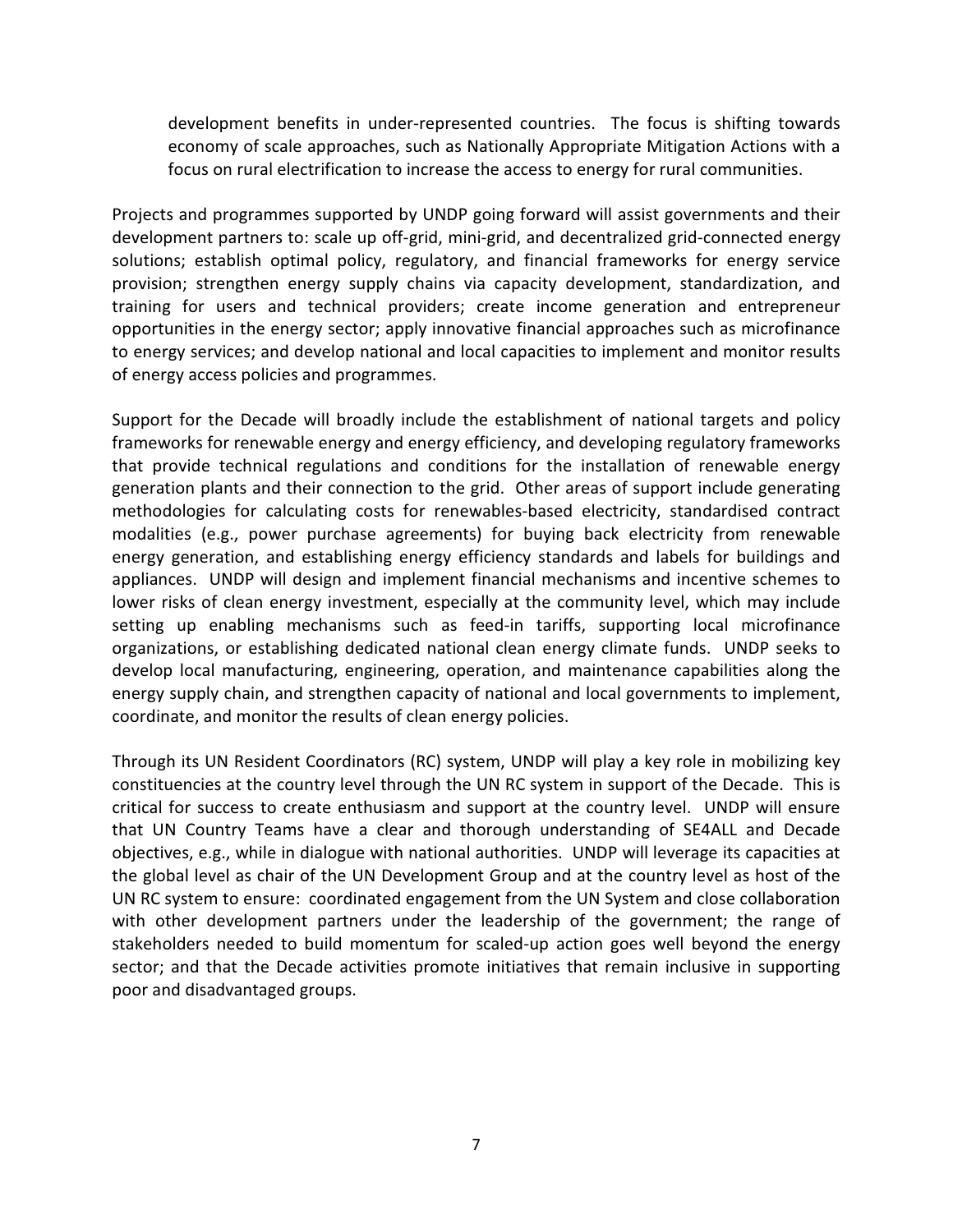#### III. World Bank Group

The **World Bank Group** strategic priority in the energy sector is to improve electricity access, which is essential for sustainable growth in an environmentally and socially sustainable manner. The Bank Group pursues a portfolio approach, which includes support for investments in power generation that are least-cost and sustainable, strengthen and expand transmission and distribution power networks, and that improve efficiency through technical assistance and advisory services that can help countries improve the performance of electricity utilities, bring greater rigor to governance, and offer guidance on policy and regulatory frameworks to attract and increase the impact of public and private sector investments. Some developing countries, especially those emerging from conflict, have weaknesses in capacity to implement projects. The Bank provides support to strengthen their capacity.

The World Bank Group has committed to doubling the leverage of its energy financing and to providing technical assistance to several SE4ALL opt-in countries. The Bank Group is also supporting initiatives in partnership with the Energy Sector Management Assistance Program (ESMAP), e.g., the Bank Group has launched a global SE4ALL Technical Assistance Program, with USD 15 million of funding from ESMAP. It will provide support to five countries in Sub-Saharan Africa to expand energy access and build a prospectus of investment-ready projects to facilitate that expansion. Together, these are expected to catalyze donor funding and private investment enabling countries to achieve universal access to electricity and safe household energy solutions by 2030.

Other new initiatives include: the ESMAP-managed Renewable Energy Mapping Program, which will produce the maps needed by governments, project developers, and investors to identify renewable resource 'hot spots' for solar, wind, biomass, and small hydropower potential at a national scale; the Global Geothermal Development Plan (GGDP), also managed by ESMAP, that better manages and reduces risks of exploratory drilling and power delivery to millions with an initial target of mobilizing USD 500 million; and the World Bank-led Global Gas Flaring Reduction (GGFR) initiative that is now in its fourth phase in flaring reduction and has already helped reduce gas flaring by 20% worldwide since 2005.

On the analytical side, the World Bank Group led a team of experts from 15 agencies to produce the 2013 Sustainable Energy for All Global Tracking Framework Report, which provides baseline information on where we are in the journey towards meeting the global energy goals. This Report will be generated every two years until 2030 and enable tracking SE4ALL progress towards 2030 targets. The Report also provides data-driven guidance on where to focus efforts to achieve the SE4ALL objectives by identifying high-impact countries that offer the most potential to make rapid progress. In the Report, 20 countries in Asia and Africa were identified that account for about two-thirds of all people without electricity access and three-quarters of those using solid household fuels.

In addition to these initiatives that support the SE4ALL agenda, the World Bank Group is sustaining its support for a wide range of energy projects with 44% of Bank Group energy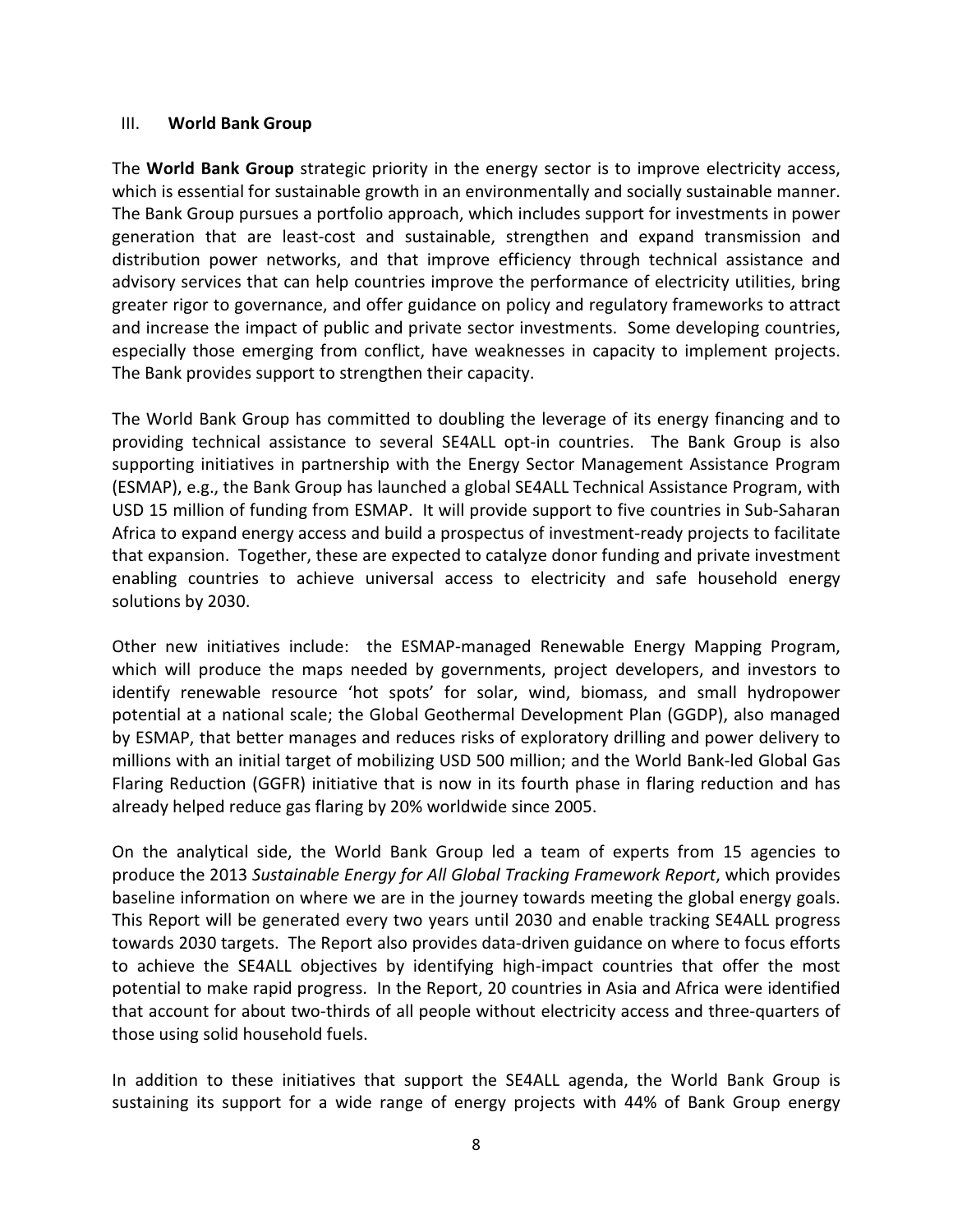financing in 2012 totaling USD 8.2 billion designated for renewable energy projects. These projects include those financed by the International Finance Corporation (IFC) whose energy activities include the innovative 'Lighting Africa' program which, after successful pilots in Kenya and Ghana, aims to expand across the continent with the goal of reaching 250 million people by 2030. The model is being replicated with a new program, 'Lighting Asia', launched in India in 2012. The World Bank and IFC are also among 10 partners in the 'Global Lighting and Energy Access Partnership' (Global LEAP). This collaboration aims to increase modern energy access worldwide by supporting sustainable commercial markets for affordable quality-assured offgrid energy and lighting products and services.

Other World Bank-supported programs include:

- Delivering electricity by solar photovoltaic panels to 1.4 million low income rural households in Bangladesh with financing from the International Development Association (IDA);
- Expanding electricity services to 4,300 towns and villages in Ethiopia via three IDA credits over five years;
- An electricity rollout program in partnership with the government of Rwanda that tripled electricity connections from 2009 to 2012;
- Three programs in India expanding transmission by 52 billion kWh, supporting the India Power Grid Corporation's increase in grid size by 40,000 km, raising inter-regional electric power transfer capacity by 16 GW, and supporting the expansion of five regional transmission systems to enable transfer of power from energy-surplus regions to towns and villages in under-served regions, reduce transmission losses, and improve reliability; and
- Supporting the distribution in Mexico of almost 23 million energy-saving light bulbs that consume only 20% of the energy and last 10 times longer than traditional bulbs for over 5.5 million families in a project financed in part by the GEF and World Bank.

# IV. United Nations Environment Programme (UNEP)

Energy is at the heart of sustainable development. UNEP's work on energy aims at transforming the way we produce and use energy, mainly by bringing a 'sustainability' dimension into energy sector decision-making and investment. Policy and investment decisions on energy production and use over the coming decade will determine whether the future that we will have will live up to our hopes for the future we want.

The UNEP Medium Term Strategy 2014-2017, through dedicated programmes and projects on renewable energy, energy efficiency, decentralized energy solutions, transport, buildings, cities Short-Lived Climate Pollutants, sustainability criteria, networks and partnerships, and energy and climate finance, directly responds to the call of the Secretary-General for UNEP to remain committed and engaged in the Initiative throughout its lifespan. UNEP will support the Decade by continuing to raise political will and leadership. At UNEP's highest level, the Executive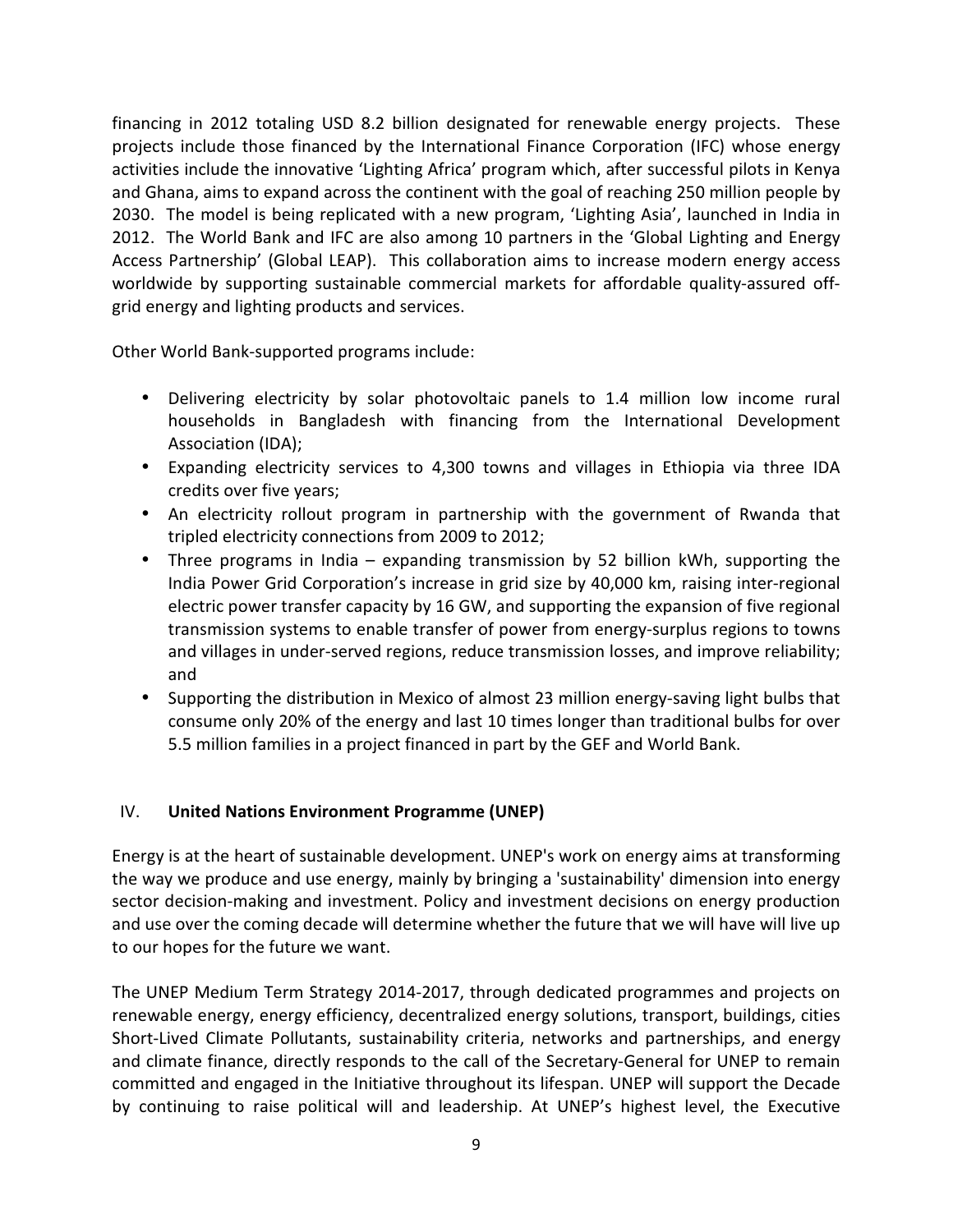Director of UNEP is a member of the SE4ALL Advisory Board and co-chairs the SE4ALL Energy Efficiency Committee.

The UNEP energy programme and projects support countries' low emission and resource efficient development pathways and provide tools that comprise and combine the areas of policy, technology, and finance to improve energy efficiency in key sectors and increase renewable energy in the energy mix. Through its efforts, UNEP privileges an integrated approach rather than solely focusing on one objective, to harness multiple benefits and synergistic opportunities, thereby actively contributing to the attainment of sustainable development objectives through a transition to an inclusive Green Economy.

Sustainable energy production and use that aim at minimizing environmental impacts on water, land, air, people, and ecosystems, can become the norm through systematic use of science by decision-makers, whereby trade-offs between policy objectives and business models internalize external costs. Sustainability criteria will be critical to allow informed and insightful decisionmaking on the energy mix in a given country context, and possible safeguards that need to be put into place, whilst addressing fossil fuel subsidies, latter as recommended in the Rio+20 outcome document. UNEP, as the mandated UN environmental entity and as UN-Energy member, will continue to contribute to multilateral processes on energy in the context of the Sustainable Development Goals and the post-2015 development agenda.

The various activities planned by UNEP include:

(i) Outreach - Targeted outreach activities and multi-media campaigns (such as the 'We have the power' which was launched last November in New York) building on the photo essays and photo exhibitions of UNEP sustainable energy projects in several countries, a new energy website, the biannual International Renewable Energy Conference facilitated by REN21 and enhanced coordination with the SE4ALL Global Facilitation Team on communication and events.

(ii) HIOs and Partnerships - UNEP is engaged in multistakeholder partnerships, acting as colead on HIOs on lighting and appliance efficiency, on vehicle fuel economy under the framework of the Global Fuel Economy Initiative and on Sustainable Energy Investment (through the Renewable Energy Performance Platform), as well as a partner on Energy Efficiency in Buildings (in association with the UNEP Sustainable Buildings and Climate Initiative and the UNEP Finance Initiative), and the Water – Energy – Food Nexus.

(iii) Energy Efficiency Hub - SE4All's thematic Hub for Energy Efficiency, initiated and supported by the Government of Denmark, is being operationalized as a satellite to the UNEP Risø Centre. It will be the Champion of EE objective, and will focus on tracking of progress and identifying gaps, knowledge management, particularly analysis of policies and practices and sharing of good practices.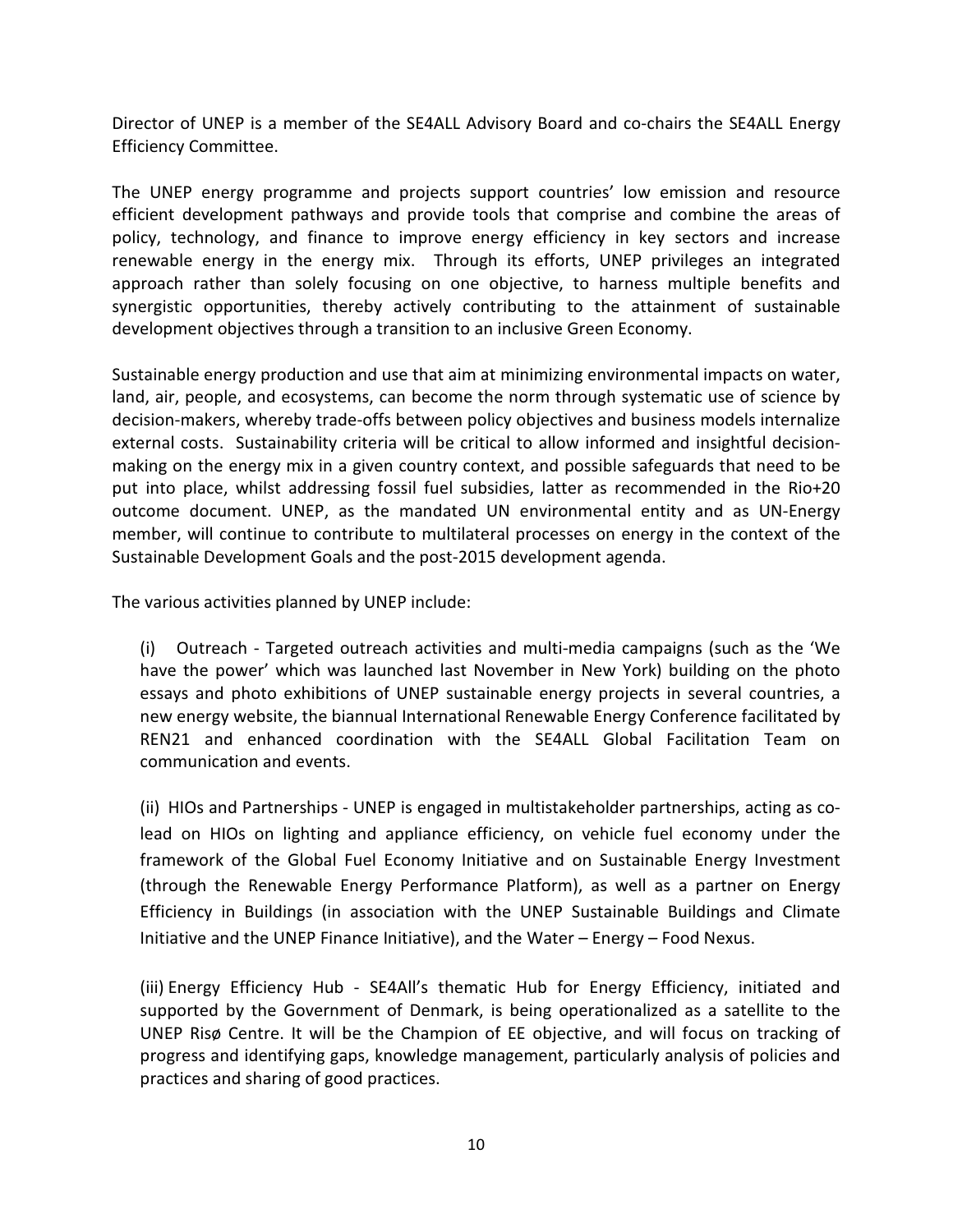(iv) Knowledge sharing - UNEP was actively involved in the development of the SE4ALL Global Tracking Framework (GTF) Report (2013) and will remain engaged in future editions, planned to be published on a biannual basis. UNEP contributes through publications (Global Environment Outlook, Global Environment Alert Service bulletins, Global Trends in Sustainable Energy Investment with Bloomberg New Energy Finance and Frankfurt School Collaborating Centre, REN21 Renewables Global Status Report, the Clean Energy Voyage report (2013), the clean energy postcard series initiated in 2012 and planned to be an annual feature); and through Networks (regional networks of climate change officers, the Climate Technology Centers and Network).

(v) Science for Policy – The International Resource Panel, whose secretariat is hosted and staffed by UNEP, is publishing an upcoming series on greenhouse gas mitigation technologies to inform decision makers about the impacts of key energy supply and demand technologies. UNEP will also pilot the GBEP voluntary science-based sustainability indicators for bioenergy in two countries.

(vi) Collaborative Action - UNEP will collaborate with other institutions on cross-cutting issues such the Climate and Clean Air Coalition on short-lived climate pollutants; the UNFCCC Climate Technology Centers and Network on pollution reduction, climate mitigation, and clean technology transfer; or the clearinghouse of the 10-Year Framework Programme of Action (10YFP) on Sustainable Consumption and Production that can contribute to networking and information exchange through its online energy efficiency community.

# V. World Health Organization (WHO)

WHO is the directing and coordinating authority for health within the UN system, and is responsible for providing leadership on global health matters, shaping the health research agenda, setting norms and standards, providing technical support, and monitoring and assessing health trends. WHO considers the SE4All initiative a landmark opportunity to reduce the enormous disease and death burden associated with the lack of access to clean, modern energy solutions, and inefficient energy use as health is inextricably linked to every aspect of energy use.

The lack of access to modern energy sources in homes and health care facilities impacts the health of billions around the world. Nearly 3 billion people rely upon rudimentary and inefficient coal and biomass stoves for cooking and heating, causing about 4.3 million premature deaths a year from indoor smoke<sup>3</sup>, including over half of all deaths to childhood pneumonia, around 1/3 of all chronic obstructive lung disease deaths, over 1/5 of all deaths to stroke and close to 1/5 of all deaths to ischemic heart disease and lung cancer. In countries of Sub-Saharan Africa, a recent WHO analysis of nationally representative surveys revealed that

-

<sup>&</sup>lt;sup>3</sup> http://apps.who.int/gho/data/node.main.122?lang=en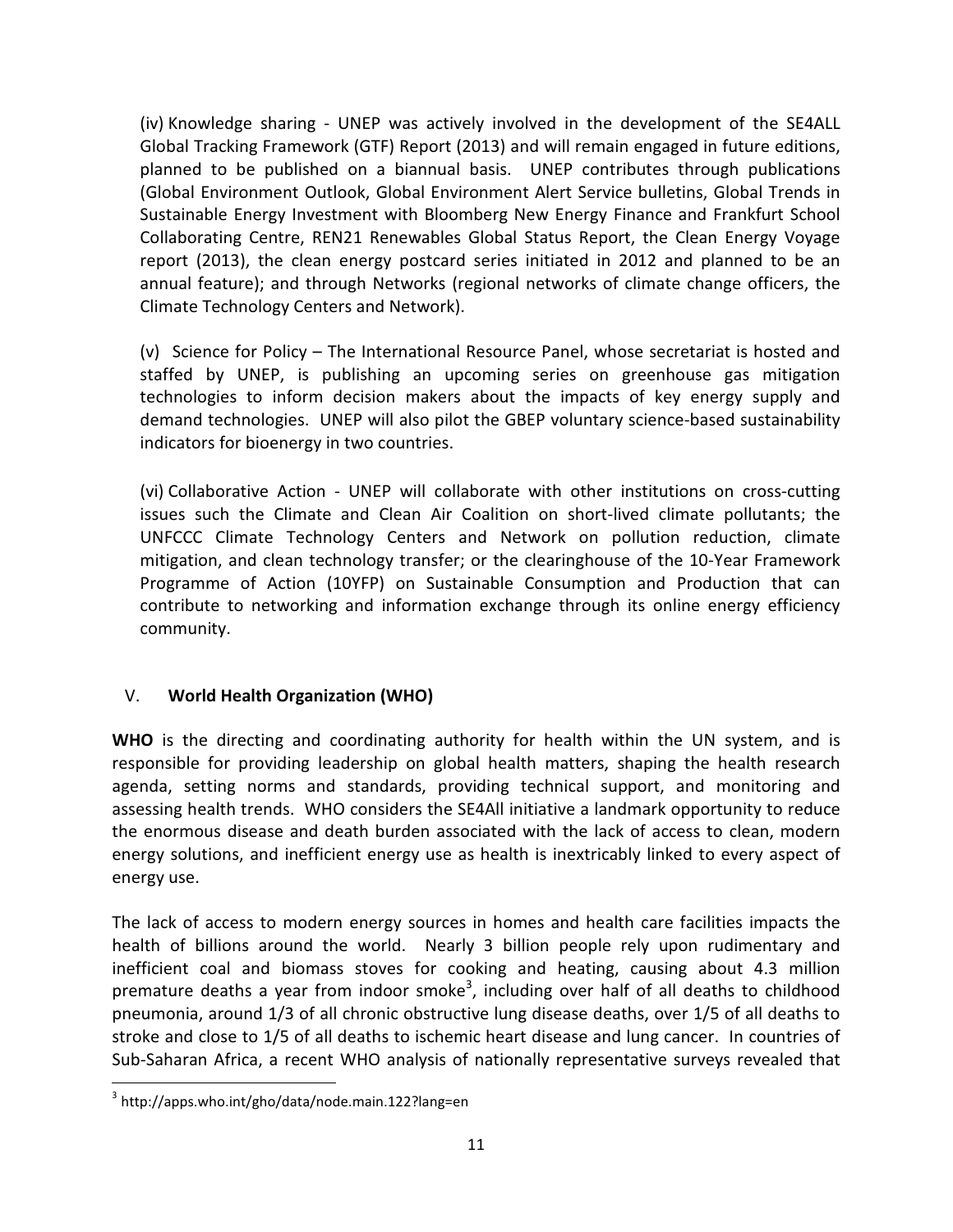26% of health care facilities lack access to electricity, and fewer than 1/3 of facilities have reliable access, which impedes the use of even the most basic diagnostic and treatment equipment required for obstetric care, preservation of vaccine cold chain, sterilization, and water pumping.<sup>4</sup> Ambient (outdoor) air pollution from energy inefficiencies in building design, transport systems, and power generation, also have considerable health impacts in developed and developing countries. WHO estimates that in 2012, 3.7 million deaths were attributed to such air pollution.

Products of incomplete combustion from biomass or fossil fuels are emitted by inefficient vehicles, cooking and building heating, and electricity production, as well as from waste incineration and industry. These include very small (<PM<sub>10</sub>) and fine particles (<PM<sub>2.5</sub>) that can penetrate deep into the lungs and enter the blood stream. Significant health co-benefits can be derived from transitions to clean and efficient energy sources in the workplace, the community, and the home, making health an indicator of progress towards all SE4All goals. Renewable energy sources also generate health co-benefits in cities, homes, work places, and health facilities. For example, small PV solar systems can provide better illumination in small workplaces of the informal sector, reducing indoor exposures to kerosene fumes, injury risks and improving productivity.

In particular, WHO has contributed the following in support of the SE4All initiative main goals via: producing documented evidence about health benefits of clean household fuels and technologies; completion of 'WHO Indoor Air Quality Guidelines: Household Fuel Combustion' which provide health based guidance for policy-makers and implementers on fuels and technologies used in the home; monitoring energy access in to the development of the new SE4All Global Tracking Framework for universal energy access; conducted a multi-country analysis in Sub-Saharan Africa of access to reliable electricity and energy in health care facilities; and the WHO 'Global Ambient Air Pollution in Cities Database' collates ambient air pollutant concentration measurements from 1,600 cities. WHO's 'Global Platform on Air Quality and Health' will use ground-level monitoring, advanced satellite imagery and chemical transport models to monitor air pollution exposure globally. This platform can be used to identify reductions in exposure to health damaging pollutants associated with energy efficiency improvements. Similar to the effort in Sub-Saharan Africa, WHO is collaborating with the World Bank in a global framework for monitoring access to energy for health services.

In addition, the WHO 'Global Household Energy Database' serves as the baseline for SE4All tracking of home energy transitions and health impacts, and the 'Health in Green Economy' series on health co-benefits of energy efficient buildings and transport. WHO is currently collaborating with the World Bank in a global framework for monitoring 'Access to Energy for Health Services in resource-constrained settings', and has been a key collaborator with UN-

<u>.</u>

<sup>&</sup>lt;sup>4</sup> Heather Adair-Rohani, Karen Zukor, Sophie Bonjour, Susan Wilburn, Annette C Kuesel, Ryan Hebert, Elaine R Fletcher. Glob Health Sci Pract 2013;1(2):249-261. http://dx.doi.org/10.9745/GHSP-D-13-00037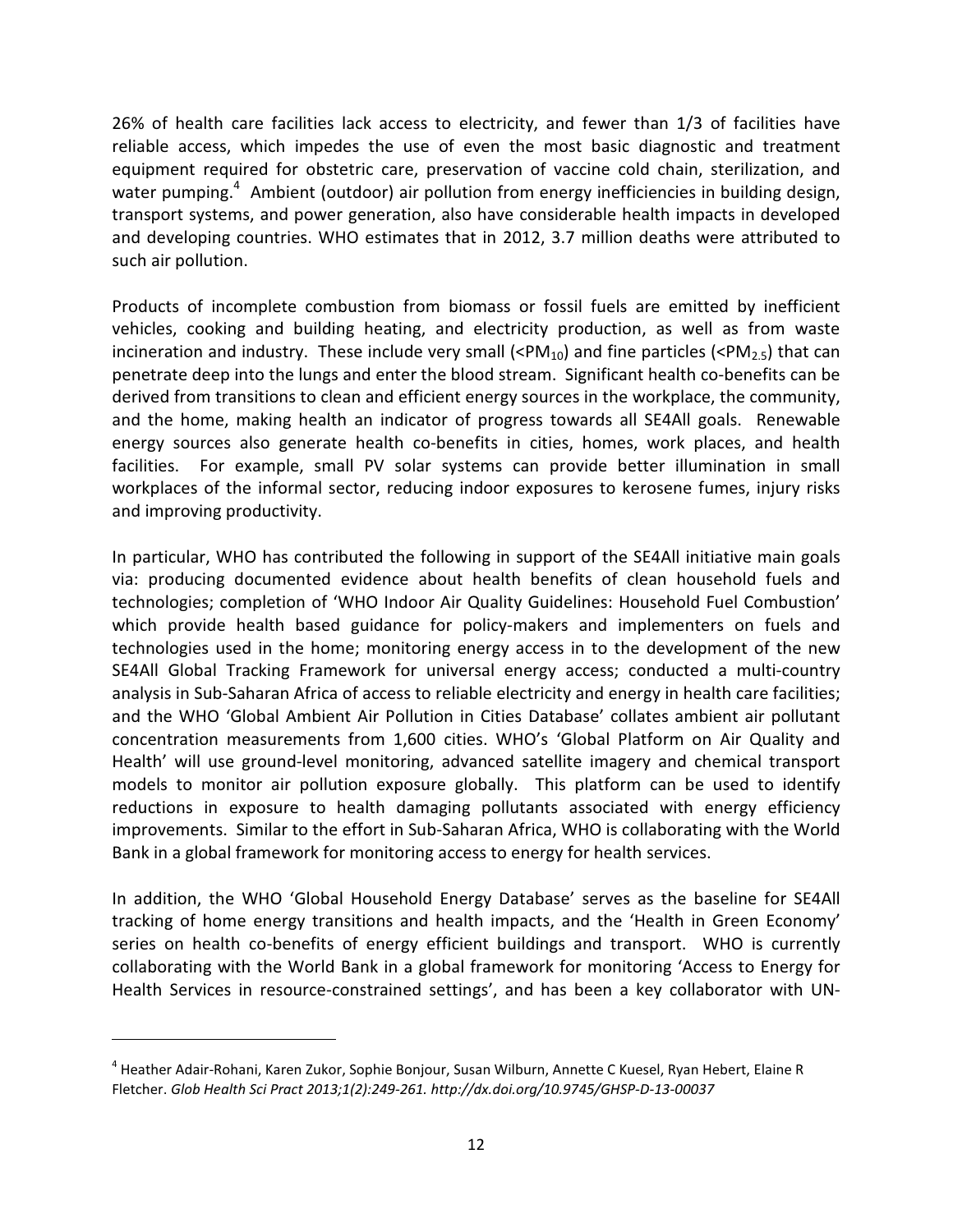Women and the UN Foundation in creating a high impact opportunity on Energy and Women's Health under SE4All in support of universal health coverage and improving maternal health.

## VI. World Meteorological Organization (WMO)

The WMO, in its support of developing science-based climate and environmental information, provides the authoritative voice on the Earth's atmosphere for the UN, including its interaction with the oceans, the climate it produces, and the resultant distribution of water resources. Weather, climate, and water affect all areas of human activity, and this information is critical for major decisions concerning, for example, new water supply reservoirs, plans and infrastructure for expanding settlements, and economic policy targeting climate-sensitive industries such as tourism, renewable energy, and aquaculture. Although the concept of climate as a resource seems straightforward enough, its optimal management may demand intensive scientific and multidisciplinary approaches, which can be an additional challenge to the scientific community, development practitioners and stakeholders. Furthermore, climate information is critical for the safety and basic operations of hydropower and other energy sources such as fossil fuels, wind, solar, and fuel wood.

WMO's programmes such as the World Climate Programme (WCP), including the World Climate Research Programme (WCRP) and co-sponsored bodies like Intergovernmental Panel on Climate Change (IPCC), mobilize the scientific community to contribute to climate change studies and assessments and improves the understanding of policy makers (e.g., on long term trends of climate-dependent energy demands). Furthermore, WMO's Commission for Climatology (CCl) provides leadership in promoting expertise and international cooperation in climatology. WMO significantly improved the global networks of solar radiation stations, hosted by National Meteorological and Hydrological Services (NMHS).

The Global Framework for Climate Services (GFCS) will provide an opportunity for WMO and partner UN agencies to address issues related to user requirements for climate information and energy, and identify and address observational, research, and forecast production needs to improve climate services to the energy sector. The first priorities for GFCS implementation will be for agriculture and food security, health, water, and disaster risk reduction, and energy is inherent in many of these priority areas. The GFCS will promote the use of climate information for sustainable development and environmental stewardship. WMO is partnering with the International Renewable Energy Agency (IRENA) to develop the Global Solar and Wind Atlas. This work is intended to create a high-quality internet-based platform that will raise awareness of technology opportunities to limit the financial risk of countries and of investors. It will also provide essential information resources to support planning, policy development, and investment.

Renewable energy sources have a large potential to displace emissions of greenhouse gases from the combustion of fossil fuels and thereby to mitigate climate change. If implemented properly, renewable energy sources can contribute to social and economic development, an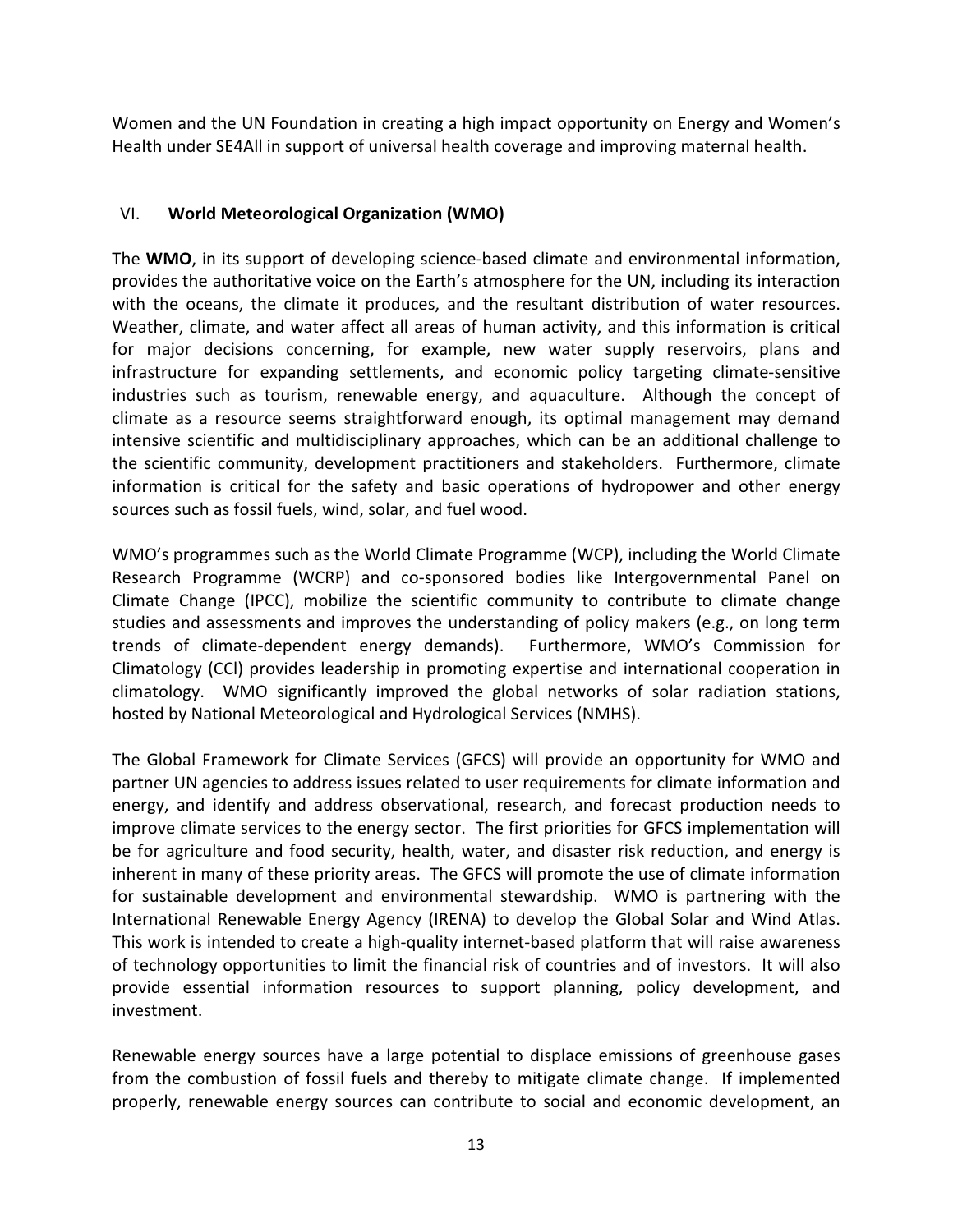increase in energy access, a secure and sustainable energy supply, and a reduction of negative impacts of energy provision on the environment and human health. Intensive applied research in this sector is underway and it is highly dependent on contribution of the climate science. In terms of energy efficiency, climate has a direct effect on energy issues. Buildings with inappropriate materials and designs require a large amount of energy for cooling or heating depending on the climate and may cause severe power cuts or shortages. Energy-inefficient buildings and cities may impact negatively on the health of the dwellers. With proper climate information and services, the designs, safety and comfort of buildings and cities can be greatly improved. Oil price on the world market is dependent on demand which itself is a function of the expected climate.

One potential area for future WMO contribution to the Decade scope of work is to implement and sustain the land-based, marine-based, and space-based observing programmes that will inform decision-makers on energy potential at various sites, and therefore on appropriate sites for installation of the expensive renewable energy technologies. Facilitating consistent and reliable access to analyzed or modeled data, and climate information based on observed data is also an area for potential collaboration. Further, multidisciplinary international collaboration is required to ensure the appropriate access to and use of reliable climate information in energy planning and decision-making to support sound climate risk management and sustainable development in the energy sector.

# VII. Food and Agriculture Organization (FAO)

-

Energy, food, and water are inextricably linked with the food production and supply chain responsible for around 30% of total global energy demand and water for energy currently about 8% of global water withdrawals. Food production is the largest user of water at the global level, responsible for 80-90% of blue water use, and by 2050, it is expected that there will be a 60% increase in agricultural demand for food and a 50% increase in energy demand unless waste, losses, and consumption patterns are addressed. FAO has shown that around one third of the food we produce is lost or wasted, and with it about 38% of the energy consumed in the agrifood chain. In developing countries, food losses are often due to lack of access to energy for adequate storage, processing, transportation and distribution.

With regard to food security and nutrition, energy is critical in four ways: (i) energy is needed for production, storage, distribution, preparation, and cooking (so, at every stage of the agrifood chain)<sup>5</sup>; (ii) energy prices influence the price of agricultural inputs and therefore food prices and farmers' income; (iii) biofuel development can influence food prices, food security, and nutrition in a positive or negative way depending on local circumstances; and (iv) reducing time spent by women in particular on household tasks, which frees up alternative uses of their time. When considering the link between water, energy, and food, a nexus approach is

<sup>&</sup>lt;sup>5</sup> Recent information on this topic is available here: http://www.fao.org/docrep/014/i2454e/i2454e00.pdf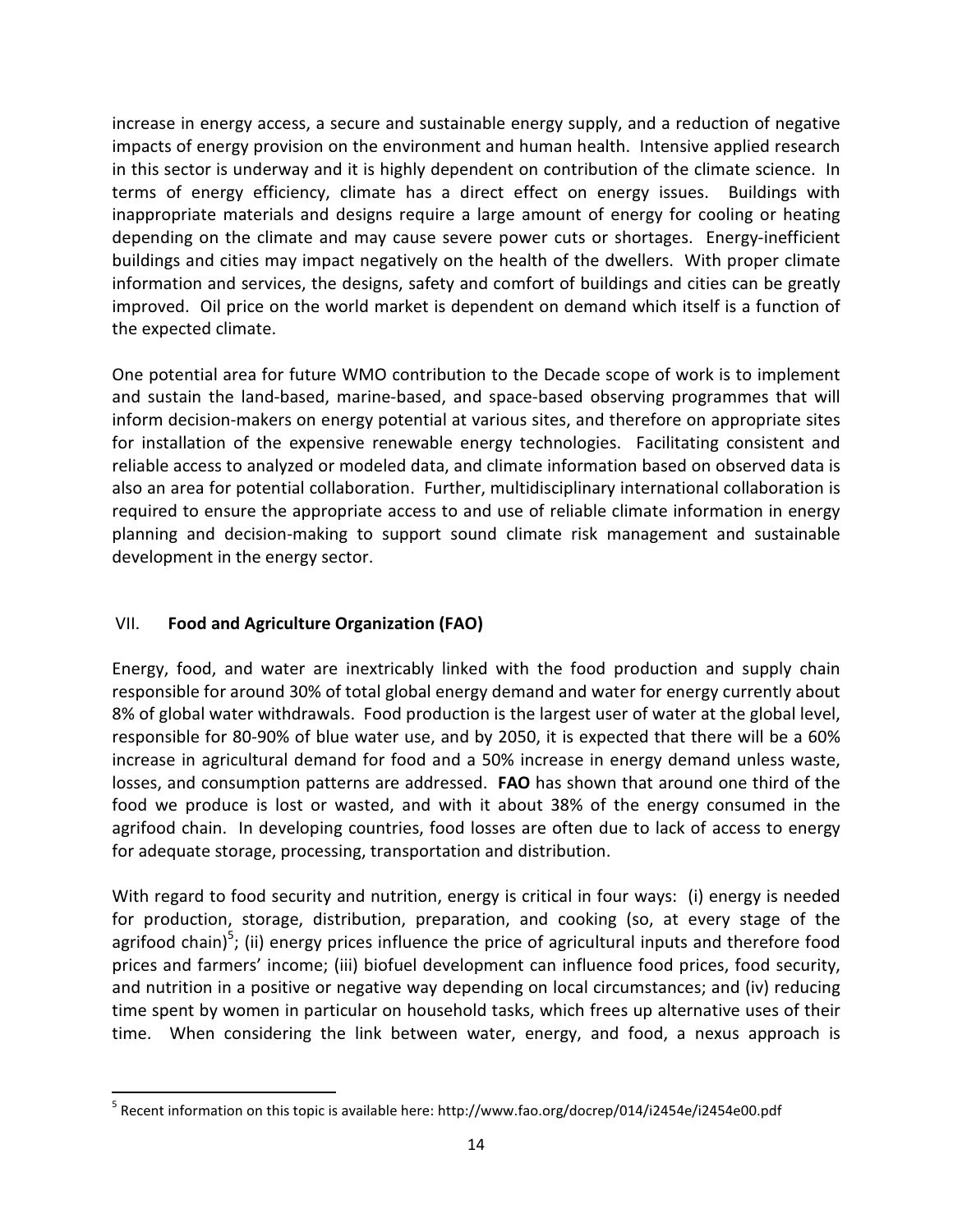therefore needed to address the current and future interconnected water-energy-food security needs in an integrated way.

In addition to the agrifood sector producing over 20% of global greenhouse gas emissions, another concern is that the 60% projected increase in food demand by 2050 will primarily result from yield increase, hence more fossil fuel dependence if the modernization of agrifood systems follows the conventional pathway; which have grown reliant on fossil fuel. Future increases in productivity may be constrained by the limited future availability of cheap fossil fuel supplies, and the need to limit their use for climate change management purposes. With higher and increasingly volatile fossil fuel prices foreseen in the future, these consequences are likely to become even worse, given the close links between fossil fuel and food prices. In green economies, new development paths are sought that put agriculture and economic equity at the centre. The agrifood chain, the supply chain from field to the plate, can be part of the solution. Agrifood systems have a unique link with energy in that they can both consume and produce energy. This allows for the challenges of the 'food-energy-water-climate change nexus' to be addressed from both energy used in and energy produced by agrifood systems. FAO's multipartner programme, 'Energy Smart Food for People and Climate' (ESF), represents its commitment to the implementation of the SE4ALL initiative. The food-energy-water or climateland-energy-water-development nexus is an important element to consider in achieving food security and sustainable development. ESF seeks to address these challenges by working towards the SE4ALL goals at all stages of the agrifood chain.

Energy Smart Food Systems promote improved energy efficiency, diverse energy sources with gradual increase in the use of renewable energy, and improve modern energy access in agrifood chains. Examples of ESF activities that will continue into the Decade include: developing a robust and cost effective water-energy-food nexus assessment package in the context of climate change; improving energy efficiency and increasing the use or renewable energy; an improving access to affordable modern energy services at different stages of the agrifood chain in particular to reduce food losses with an emphasis on post-harvest stages; improving the sustainability of production and use of energy in emergency / rehabilitation situations ; and supporting the promotion of sustainable bioenergy through the availability of FAO's Sustainable Bioenergy Support Package, and its significant role as Secretariat and active Partner of the Global Bioenergy Partnership (GBEP). Further, FAO has prominent roles in two HIOs of the SE4ALL Global Action Agenda: co-chairing (with IUCN) of the HIO on Sustainable Bioenergy; co-chairing (with Germany) the HIO on "Water-Energy-Food Nexus", and leading role in the development of post-2015 targets and indicators related to the linkages between SE4ALL objectives and food security.

## VIII. United Nations Industrial Development Organization (UNIDO)

UNIDO believes that implementation of the Decade offers a unique opportunity for the launch of new partnerships, programs, and initiatives to implement the SE4ALL objectives, which will be a crucial window of opportunity to drive transformational change. UNIDO is actively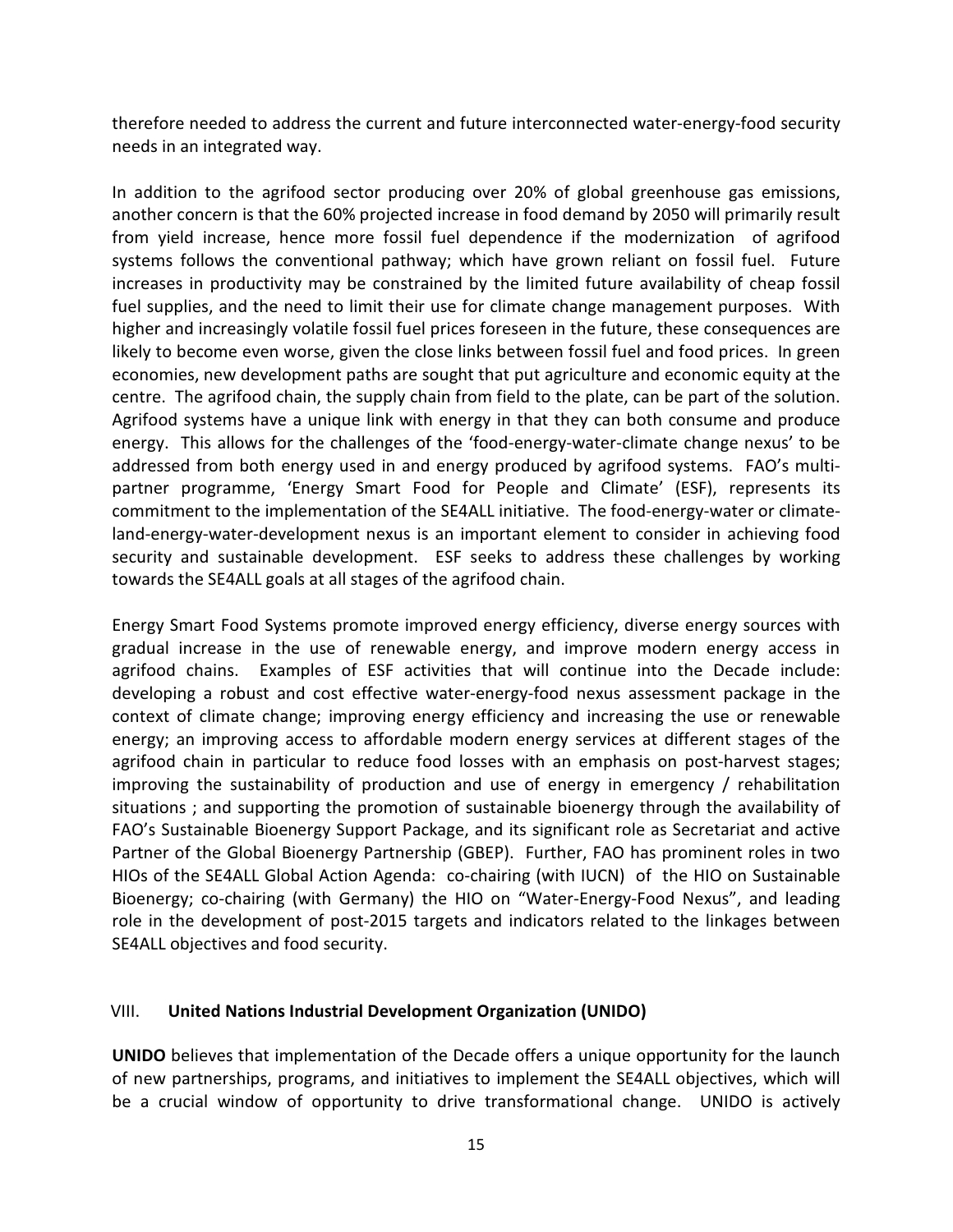involved in the delivery of technical assistance, capacity building, and policy advice in support of access by developing countries to clean and efficient energy for productive use. UNIDO has been championing the cause of SE4ALL and has led and chaired UN-Energy for the past five years.

UNIDO stands ready to support the implementation of the Decade by focusing on tangible actions and concrete initiatives enabling the global transition to a 'greener' model of industrialization and economic growth and transformation to a path for sustainable industrial development. This is particularly imperative in light of world industrial energy demand projections that indicate growth of 1.5% per year through 2035<sup>6</sup>. Furthermore, industry  $\alpha$  accounts for approximately one-third of final energy consumption globally<sup>7</sup> and industrial production is expected to expand by a factor of 4 between now and 2050. To reach a fundamental transformation of global energy and industrial systems by 2030 to meet the SE4All objectives, enabling policy frameworks for capturing green growth opportunities must emerge as a path to sustainable industrial development. UNIDO sees its role in aligning the transformational agenda of the energy sector with the opportunities for realizing higher-value low carbon growth and business opportunities in the industrial manufacturing sectors, driven by clean, efficient and sustainable energy technologies and systems.

The Decade provides the industrial manufacturing industry with opportunities to both contribute to the implementation of the Decade and its related initiatives and to benefit from considerable business opportunities in the area of green growth, cost reduction, and competitiveness. Energy efficiency improvements, renewable energy, and low-carbon technology development and deployment will need to make a significant impact if industry is to substantially reduce its energy intensity and increase energy productivity. UNIDO is the SE4All lead organization in energy efficiency and renewable energy standards, and works with GEF and ISO on these topics as a HIO. UNIDO will support Member States through initiatives that lead to the development of national Industrial Energy Efficiency Action Plans, and promote and support dissemination of energy management systems, standards, and best policies and practices in energy audit and management. UNIDO will scale up its activities to support global dissemination of energy management systems and standards (EnMS) and that of cross-cutting best policies and practices in energy audit and management. Furthermore, the UNIDO Global Initiative on Industrial Energy Efficiency (IEE) Benchmarking and Professionals Certification will serve to offer key guidance for decision-makers at the enterprise level with respect to allocation of resources and investments in energy efficiency and energy management.

The industrial sector offers interesting opportunities for deploying renewable energy technologies that have so far not received a lot of attention. UNIDO analyzed the long-term potential for renewable energy in industrial applications<sup>8</sup>. This study suggests that up to 21% of all final energy use and feedstock in manufacturing industry in 2050 can be of renewable origin

-

 $<sup>6</sup>$  US Energy Information Administration, 2011. International Energy Outlook, 2011.</sup>

<sup>7</sup> IEA, 2011, World Energy Outlook, Paris: OECD/IEA

<sup>8</sup> UNIDO 2010: Renewable Energy in Industrial Applications: An assessment of 2050 potential.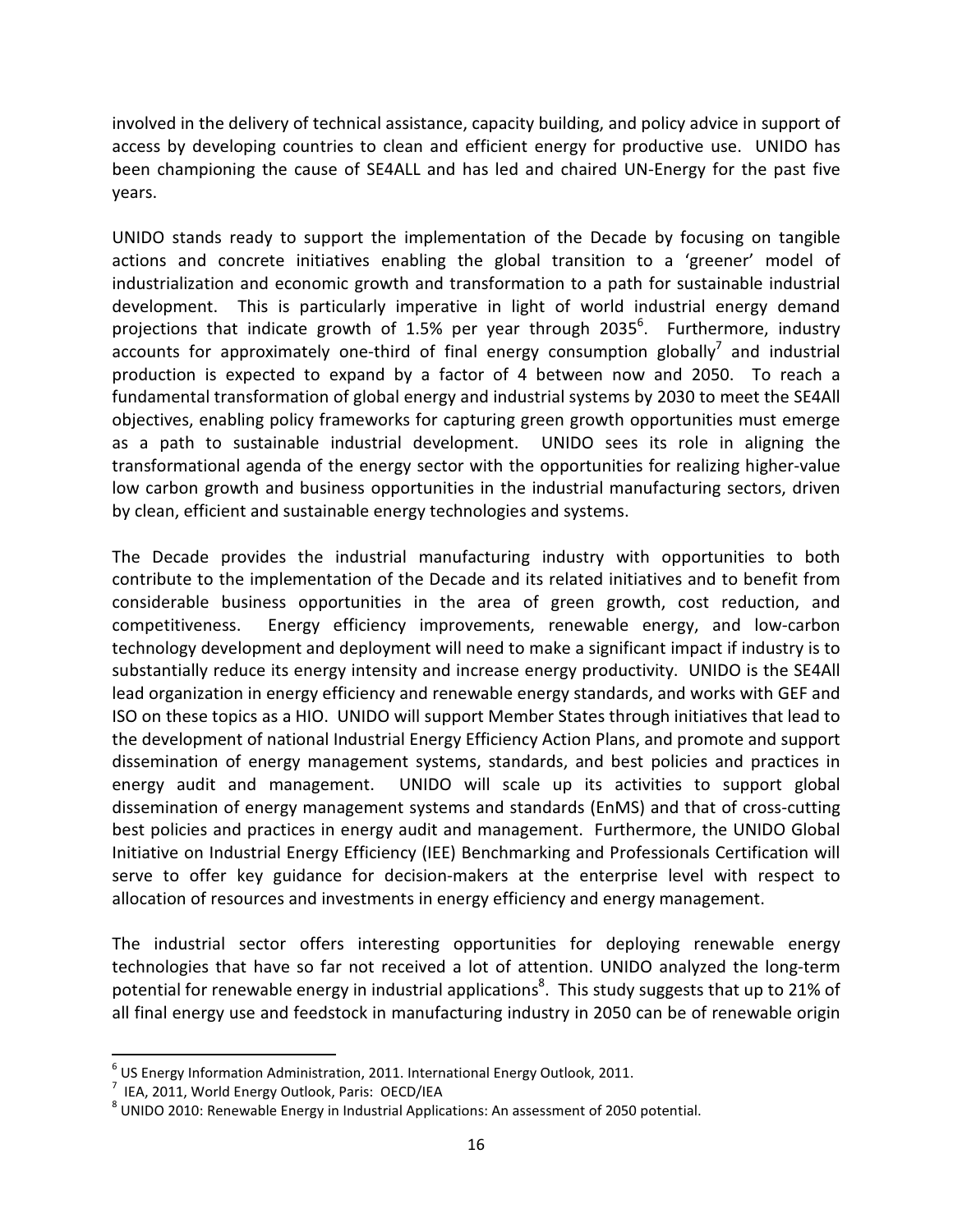so numerous business opportunities exist for a greater share of renewable energy in the energy mix. In addition, an increase in renewable energy in industry has the potential to contribute about 10% of all expected greenhouse gas emissions reductions in 2050, or 25% of the total expected emission reductions of the industry sector, which is equivalent to the total current CO2 emissions of France, Germany, Italy, and Spain.

Overall, UNIDO targets supporting enterprise growth via creating employment and sustainable industrial development. UNIDO currently has 50 renewable energy projects in operation in 35 countries with 20 more in the pipeline. The organization's renewable energy programme promotes productive, or income and growth-generating activities through mainstreaming the use of renewable energy in industrial applications, in particular SMEs, the creation of business development opportunities through increasing access to energy through renewable energy mini-grids, and innovative business models, particularly in rural areas, by augmenting the use of locally available renewable energy services.

UNIDO has long recognized that environmental issues must be addressed and cleaner production methodologies must be promoted at a systemic level in industrial development. The promotion of resource efficiency, including energy, requires a perspective and a decisionmaking process that simultaneously considers both economic value and environmental sustainability. UNIDO's portfolio of initiatives includes promotion of the cleaner and more efficient use of energy by industry, facilitation of productive activities through improved access to modern energy services, and integration of industrial energy efficiency and renewable energy interventions for low carbon, low emissions growth. UNIDO works towards the objective of wider deployment of renewable energy by bringing established technologies to market by demonstration (technology-push) and deployment and diffusion (market pull) by encouraging their use by SMEs. This has proved successful for decentralized technologies where small-scale businesses can leverage local resources and financial institutions to foster effective energy service delivery and productive applications for electricity, heating, cooling, cooking, agro-processing, as well as delivering social services.

UNIDO has launched a number of global multi-stakeholder initiatives that are relevant in support of the Decade, notably: the Green Industry Initiative and Platform, which aims at building national capacities for accelerating growth of the industrial sector in developing countries while not harming the environment and the climate; the Clean Technology Program for SMEs; and the Motor-Systems Efficiency Partnership. UNIDO also runs a number of technology facilitation mechanisms and networks, including the global network of Resource Efficient and Cleaner Production Centres or RECPnet, International Technology Centres (ITCs), Investment and Technology and Promotion Offices (ITPOs), and UNIDO Centres for South-South Industrial Cooperation, which are excellent examples of international networks that offer sector-specific technical support, investment scale-up support, and flows of technology and information on new processes, energy efficiency and renewable energies, materials, and resource use. UNIDO and UNEP also recently launched a new Climate Technology Center and Network (CTCN) with partners and stakeholder technical organizations that aims at responding,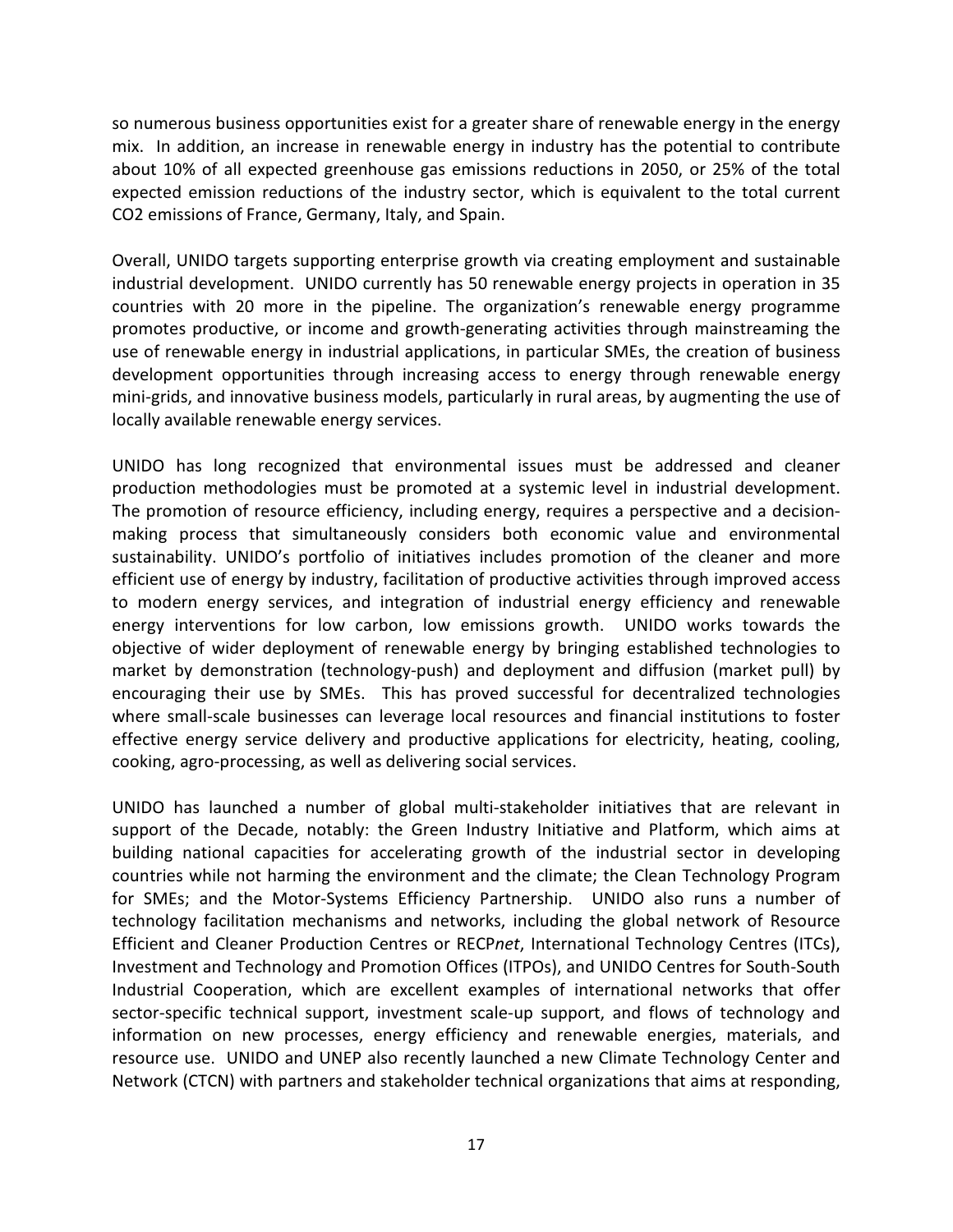through a network of selected specialized institutions, to the technical assistance need of developing countries in the area of sustainable energy and climate change.

# IX. United Nations Conference on Trade and Development (UNCTAD)

The goal of the UNCTAD is to assist developing countries with raising living standards through trade, investment, finance, and technology, helping developing countries benefit from the globalized economy, and contributing to the international debate on emerging issues related to developing countries and the world economy. With 1.3 billion people lacking access to electricity as of 2013 and 2.6 billion relying on conventional biomass for basic cooking and heating needs (95% of whom reside in Sub-Saharan Africa and developing Asia), UNCTAD emphasizes the role of sustainable energy as a tool for economic growth in developing countries. In this context, UNCTAD implements a work programme on energy, trade, and development based on three pillars of work: (i) policy oriented research and analysis, (ii) consensus building, and (iii) technical cooperation. The scope of these programs will be expanded during the decade 2014-2024 so as to further contribute towards the SE4ALL initiative.

Primary goals for UNCTAD are to help developing countries increase information capacity, improve exploitation agreements, manage price volatility, move towards fuel efficiency and optimal freight logistic systems, promote international debate on harmonization of bioenergy sustainability standards, as well as increase the usage and trade of low-carbon energy sources, including renewables. Sustainable energy is largely dependent on conditions governing national and international energy markets, pricing, access to finance, and procurement practices. Recent changes in the energy markets include shifts in trade flows, the emergence of shale gas, growing liquid natural gas markets, biofuels growth, concerns over global warming and environmental degradation and emergence of non-traditional high energy consumers such as China and India.

UNCTAD programmes and activities pertinent to the Decade generally fall under the categories of energy commodity development and greening international trade. The energy commodity development programme focuses on reducing information asymmetry for increased energy access and efficiency, promoting natural gas in the global energy mix, increasing local participation for reducing energy poverty, contract negotiation for balanced accrual of returns and improved access to energy services, mitigating the impact of energy price volatility for universal access to energy, and trade, competition and investment policy for energy development.

One specific initiative is the current collaboration with the Economic Commission for Africa, which supports the region in realizing opportunities for creating economic linkages to increase outsourcing in the energy value chain to help countries pilot models for increasing energy supply and network creation. It also helps establish strategies for energy pricing and risk management such as stocks building, price predictability mechanisms, government guarantees,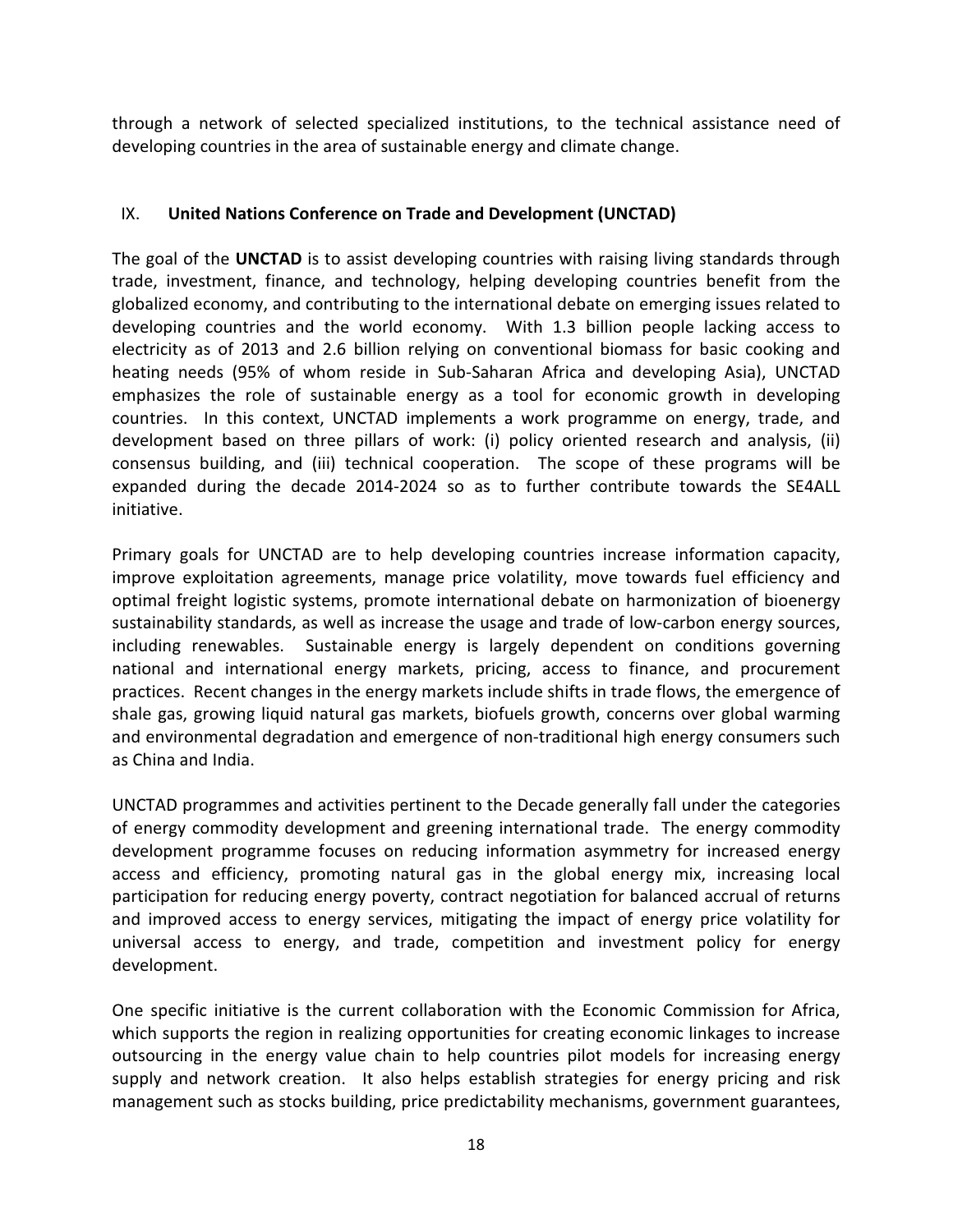and hedging, and mainstreams the nexus between energy development and regional integration, mobilizing private capital to deploy climate mitigation technologies. UNCTAD also launched the Natural Resources Information Exchange (NRIE), an initiative to assist natural resources-rich developing countries to capture untapped value from reliable data on the mineral value chain with a view to optimizing natural resource development and management. Eight African countries are engaged in NRIE pilot projects. Decade-related objectives for NRIE include helping governments attract investment, contributing to energy efficiency, and developing regionally integrated energy supply systems and increased affordable energy services.

A second UNCTAD focus area is Green International Trade, which refers to the decarbonization of clean energy commodity supply chains. It considers CO2 in international trade and carbon footprint goods transportation and requires global standards that go beyond greenhouse gas emission accounting. For example, agrifood standards should integrate computation of the 'environmental footprint' from 'farm to fork'. Two activities in this focus area include fuel efficiency and sustainability principles of freight transport, which reduces emissions and optimizes supply chain networks, and the Biofuel Initiative. The Biofuel Initiative promotes the use of second generation biofuels produced from sustainable feedstock including agricultural residues, nonfood crops or inedible waste products that do not divert food away from animal or human food chains. The Biofuel Initiative supports countries by providing access to sound economic, legal and trade policy analysis, capacity building activities, and consensus-building tools.

UNCTAD work in trade and investment policy will continue towards mainstreaming the nexus between energy development and regional integration, as well as private capital mobilization to deploy climate mitigation technologies. Private capital is critical to fill funding gaps in energy development. For example, between 2001 and 2011, new investments in renewable energy averaged USD 135 billion. 85% of global investments that drove change in renewable energy came from private capital. Issues to be addressed to attract finance include: border energy tariffs, subsidies, the effect of government intervention on energy efficiency and prices; creating a level playing field between high-carbon and low-carbon investment alternatives; regional integration through grid interconnection for energy security; market-grid access for low-carbon technologies; regional cooperation in the area of infrastructure investment and operations and management (O&M); and transparent international rules governing energy trade and investment, including rules providing incentives for universal access to energy.

With regards to competition policy, UNCTAD advises developing countries to design and implement competition laws in public utilities. Implementation of competition laws aiming at lowering entry barriers and collusion in pricing contributes to preventing excessive prices and hence to universal access to energy. In addition, innovative financial mechanisms could also assist in reducing entry barriers to local companies and entrepreneurs in energy distribution services.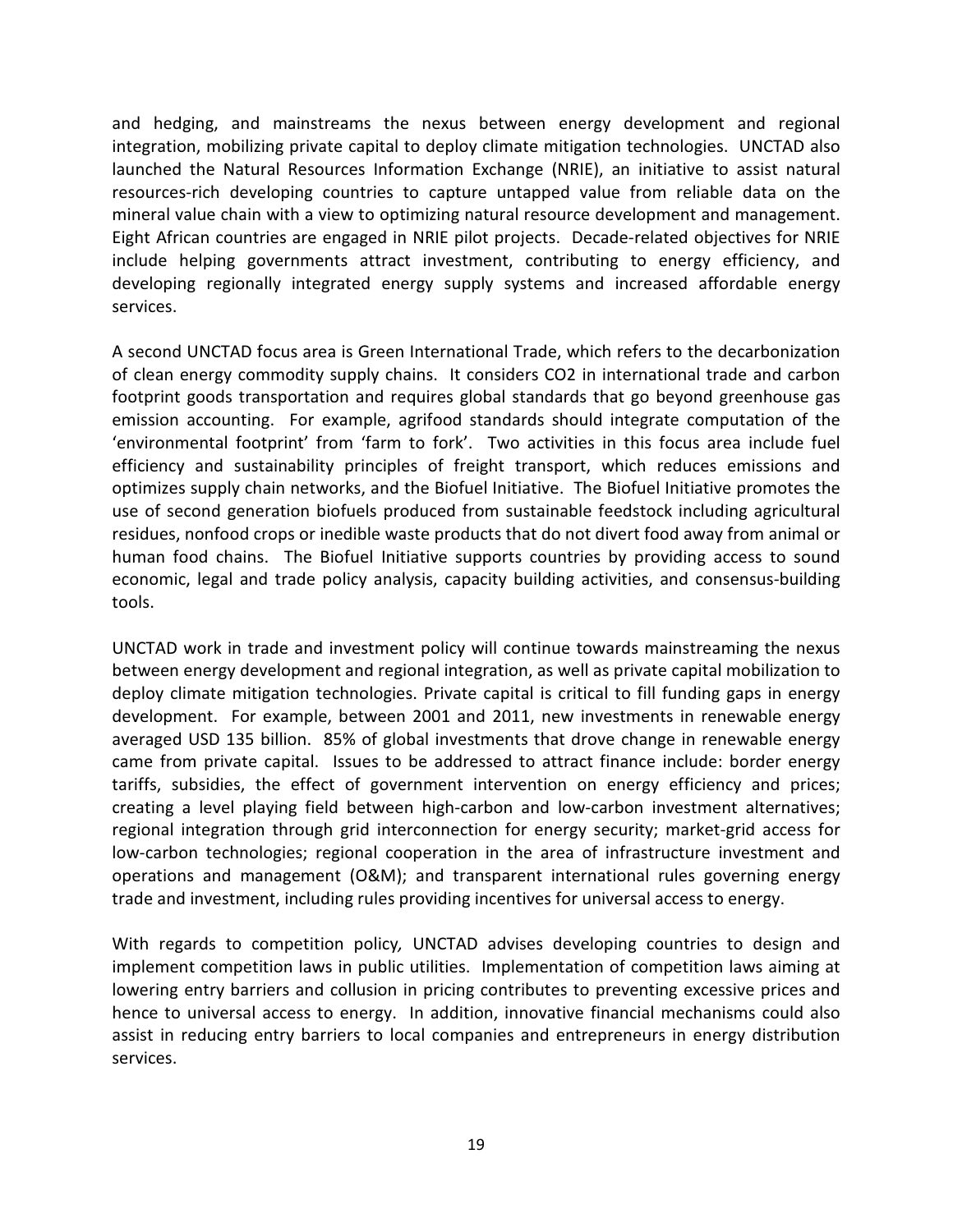## X. United Nations Educational, Scientific and Cultural Organization (UNESCO)

Responding to the challenges of achieving sustainable energy for all requires increased use of locally available renewable energy sources, building a knowledge base, disseminating relevant technical and scientific knowledge, and promoting appropriate energy policies and choices as a foundation for increased use and application of environmentally sound energy technologies. UNESCO plays a catalytic role in this process as it is essential to promote comprehensive, holistic approaches to energy, climate change, and sustainable development.

UNESCO promotes partnerships, scientific exchange, as well as information and networking to provide access to data, knowledge, and best practices in renewable energy and energy efficiency. Identifying and promoting innovations and breakthrough technologies in the rapidly evolving renewable energy sector will help to further refine related policies and strategies and the resulting contribution to sustainable development. For both renewable energy and energy efficiency, research and development needs to be strengthened as well as promoting the sharing of scientific knowledge. To facilitate a wider development of clean energy technologies, supportive policy and regulatory frameworks must be established. UNESCO's strategy includes support and assistance to member States to take concrete actions through effective policies and institutional frameworks toward enhancing the use of clean energy technologies. UNESCO emphasizes promoting energy initiatives as hands-on experiences and its contributions often serve as a catalyst to projects with a multiplier effect that can leverage additional funding.

In addressing the objectives of the Decade, UNESCO's strategy will build on its achievements related to renewable energy for: (i) education and capacity building; (ii) sharing best practices and scientific and technological knowledge; and (iii) promoting related energy policies and standard setting.

In recognition that doubling the share of renewable energy in the global energy mix will require enhanced national capacities to harness locally available renewable sources of energy and identify the best choices and technologies, UNESCO launched the Global Renewable Energy Education and Training (GREET) Programme. GREET provides awareness raising, capacity building, and serves as a framework for partnership and exchange of scientific and technological know-how and best practices. As an example, the African Chapter of GREET developed a training platform covering solar photovoltaic, mini-hydropower, and mini-grid systems, and its activities covered training tool design and implementation, training that targeted professional groups, and setting educational standards. Annual regional summer schools on renewable energy sources targeting Africa and South East Asia are organised as well.

UNESCO also launched e-learning energy courses, 'Energy for Sustainable Development in Asia' through the CONNECT-Asia network. This curriculum, which supports building local capacity in energy education, was subsequently adapted at the national level by several regional experts and local universities. UNESCO also partnered with Barefoot College to provide a solar energy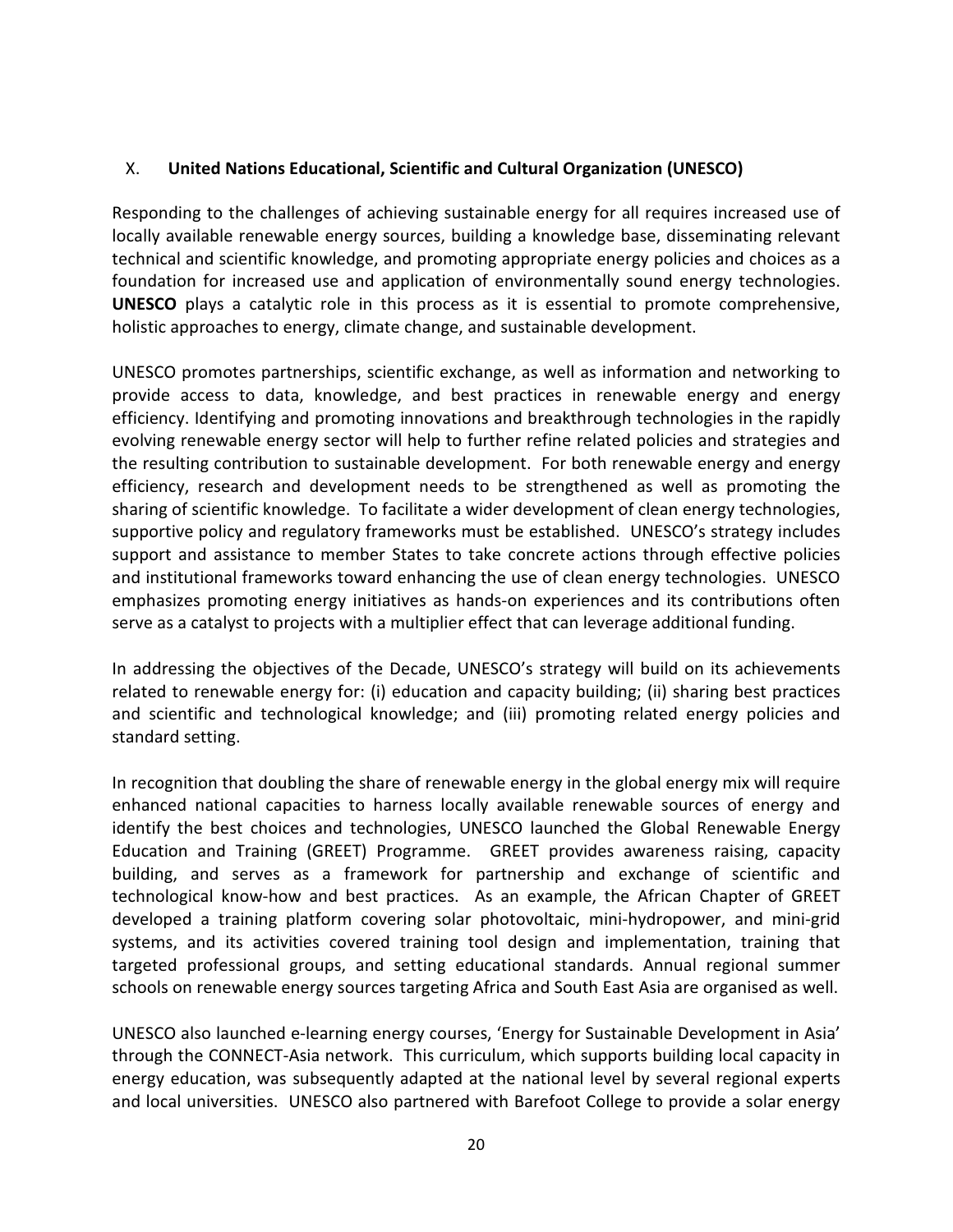training initiative in solar energy that targets empowering women in rural communities. This programme has been implemented in some of UNESCO's biosphere reserves in Africa.

As a contribution to the SE4ALL Initiative and trough support from OPEC Fund for International Development and Panasonic a project concerning the "Solar electrification of rural schools" was launched in five sub-Saharan African countries (Benin, Madagascar, Mauritania, Niger and Togo) to address the energy poverty in rural areas. The project concerns the solar electrification of seventy five rural schools (fifteen per country) with the aim to improve the quality teaching and learning by using solar energy powered systems. The project includes an ICT as well as a capacity building element to ensure the sustainability of the project. This initiative has the potential to serve as a model with multiplier effect that could be duplicated at country level as well as regional and international levels.

Concurrently and as part of the UNESCO Climate Change Initiative, a Renewable Energy Futures for UNESCO Sites Initiative (RENFORUS) was launched to promote the use of UNESCO biosphere reserves and World Heritage sites as field observatories on the sustainable use of renewable energy sources

UNESCO activities in renewable energy and energy efficiency also involve affiliated science institutes and centers such as the Abdus Salam International Centre for Theoretical Physics (ICTP) in Trieste, Italy, (Category 1) as well as centers under UNESCO auspices (Category 2) such as the Regional Centre for Renewable Energy and Energy Efficiency (CDER) in Marrakech and the International Sustainable Energy Development Center (ISEDC) in Moscow. To promote N-S-S cooperation, ISEDC is providing annual fellowships to representative from developing countries and countries in transition for a one month training course on alternative and renewable energy. The Centre is furthering the publication of a quarterly "*Energy Bulletin*" as well.

# XI. United Nations Department of Economic and Social Affairs (UNDESA)

UNDESA will continue playing a key role in the coordination of activities of UN-Energy and will support the coordination and implementation of planned activities for the Decade. As the UN-Energy Secretariat, UNDESA is coordinating the participation of member organizations in the post-2015 consultations on energy. In particular, UNDESA is providing key support during the inter-governmental negotiations on the definition of Sustainable Development Goals (SDGs), targets and indicators on energy for the post-2015 development agenda. UNDESA, through its Statistics Division and the Division for Sustainable Development, is also supporting the Sustainable Energy for All Global Tracking Framework effort.

DESA's technical support will continue to be directed towards the objective of securing universal access to modern energy services. In relation to this objective, UNDESA is leading a public-private partnership on "Minimum Electricity Access" that promotes electrification in rural isolated communities with stand-alone renewable energy systems. UNDESA conducted in 2013 an Expert Group Meeting on "Barriers and Challenges to Rural Energy Access" and a global conference on capacity development for "Rural Energy Access: A Nexus Approach to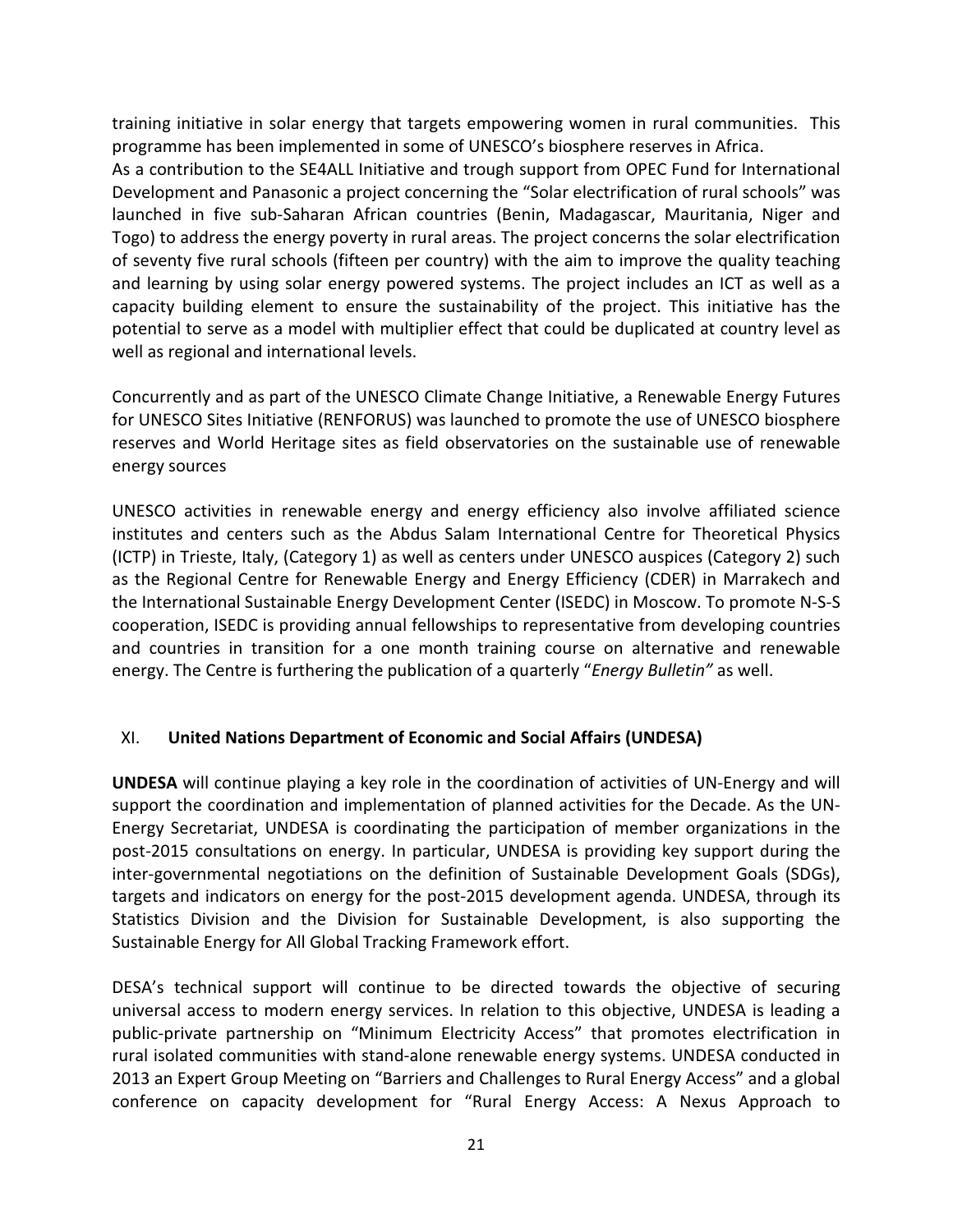Sustainable Development and Poverty Eradication." More activities in this field are being planned for implementation during the Decade.

In addition, UNDESA will foment and promote cooperation among UN agencies for the implementation of programmes supporting the Decade that address the energy nexus with other development factors including water, health, food security, agriculture, gender equity and education. In particular, DESA is developing comprehensive national sustainable energy assessments designed to take into consideration in an integrated manner major development factors and allowing the empowering of poor communities based on an energy nexus approach.

# XII. United Nations Human Settlements Programme (UN-Habitat)

UN-Habitat emphasises that cities today are home to more than half of the World's population, consume 60 to 80 percent of the World's energy resources and produce over 70 percent of the World's Carbon emissions. The global urban population will grow from the 3.3 billion people in 2008 to almost 5 billion by the year 2030. Almost all of the growth will occur in unplanned and underserved city slums of developing countries. The pace of urbanization far exceeds the rate at which basic infrastructure and services including modern energy could be provided. Today, there are more than 1 billion people in cities living from less than 2 US\$ per day. These people are also affected in particular by energy poverty. This figure is likely to double until 2030, shifting the centre of gravity from rural to urban energy poverty. Substantial intervention with a focus on cities, towns and human settlements are becoming increasingly necessary in the course of the  $21<sup>st</sup>$  century.

This understanding translates into an important strategic compliment and added values that UN-Habitat is contributing under the frame of the United Nations Decade of Sustainable Energy for All.

Cities represent places of opportunity in terms of social, cultural and economic development. This is the case since the beginning of human settlements as such. Cities are pivotal in achieving sustainable development and sustainable consumption. Well-planned and managed cities minimise energy consumption and enable all citizens to consume resources more efficiently. The benefits of improving Access to Modern Energy Services in poor urban and peri-urban areas are transformational: Lighting for productive activities, increased security, energy for basic service provision, including water and sanitation, cleaner indoor air, faster foodprocessing/cooking, more income-generating opportunities, industrial development and so on. Energy is one essential factor to unlock the productive potential of cities. Solutions include for instance slum electrification programmes, where the poor are given special treatments to get connected to electricity; biogas system to address sanitation systems, improved cook stoves for sustainable use of and firewood; solar home systems and solar charging stations, solar water heaters, to mention but a few.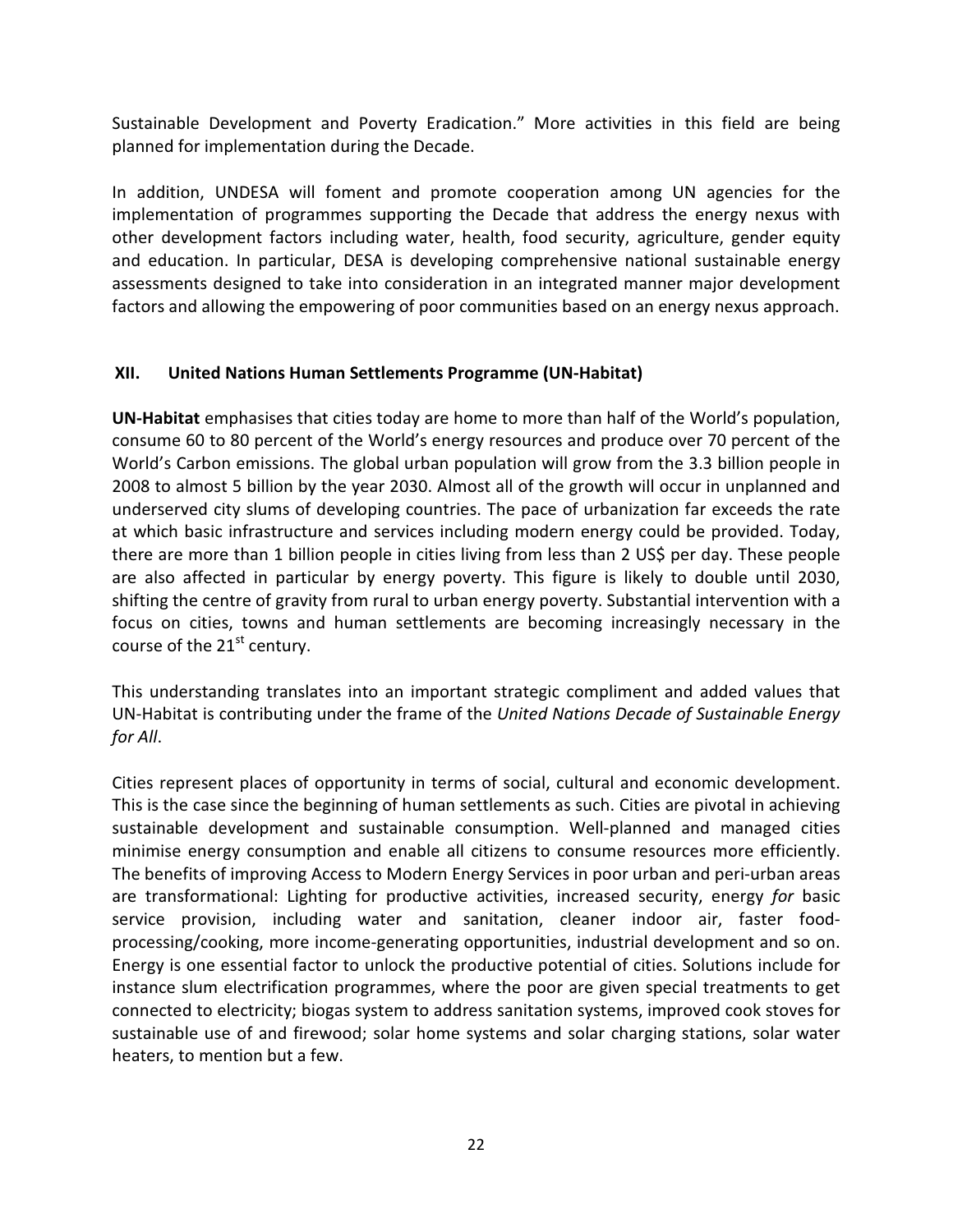In its Medium Term Strategic and Institutional Plan, UN-Habitat underlines that the challenges for achieving sustainable urban energy systems are: Increasing energy access, achieving energy sufficiency, improving energy conservation and energy efficiency, optimising energy demand management and promoting the deployment of renewable energy systems and appropriate technologies. Developing green cities and green economies will need supportive policies, capacity building, knowledge transfer, financial support mechanisms, market stimulation and sensitizing the population, at the regional, national and local level.

In order to tackle the energy challenges in human settlements, UN-Habitat's strategic approach in line with the United Nations Decade of Sustainable Energy for All focuses on four main areas of intervention:

- Urban energy planning, municipal energy policy and legislation, and urban energy finance,
- Energy access for the urban poor, with special emphasis on women and youth,
- Energy and resource efficiency in the built environment,
- Renewable energy technologies in the urban energy mix.

# Urban energy planning, municipal energy policy and legislation and urban energy finance

The ensemble of energy planning, policy and legislation and finance is necessary for the systematic transfer of political ideas and agendas into urban reality. Without these three elements (in conjunction) no policy implementation and no sustainable development will be possible in cities. UN-Habitat facilitates key policy interventions in sectors like the transport sector, the commercial sector, the industrial sector, the residential sector, but also on municipal operations and a city's energy supply. The ultimate objective is to increase access to energy, while reducing emissions and the investment. All sectors are important, as they interlink on a city scale. Relevant legislative instruments promoted by UN-Habitat on the city level include for instance energy efficiency building codes and regulations on sustainable building practice. Financial instruments and mechanisms include green mortgages, green urban tax reforms and feed-in tariffs.

Urban development corridors are of special importance: City extension planning in response to rapid urbanisation and urban energy planning need to go hand-in-hand. Corridors linking several cities represent huge opportunities for cities extension through proper urban planning and opportunities for green industrial development alone the same. If proper organised, this can generate job opportunity for the youth and decongest overcrowded urban areas.

UN-Habitat's initiatives in line with the United Nations Decade of Sustainable Energy for All include:

• Developing municipal energy strategies/policies to coordinate and guide the implementation of low-carbon action plans,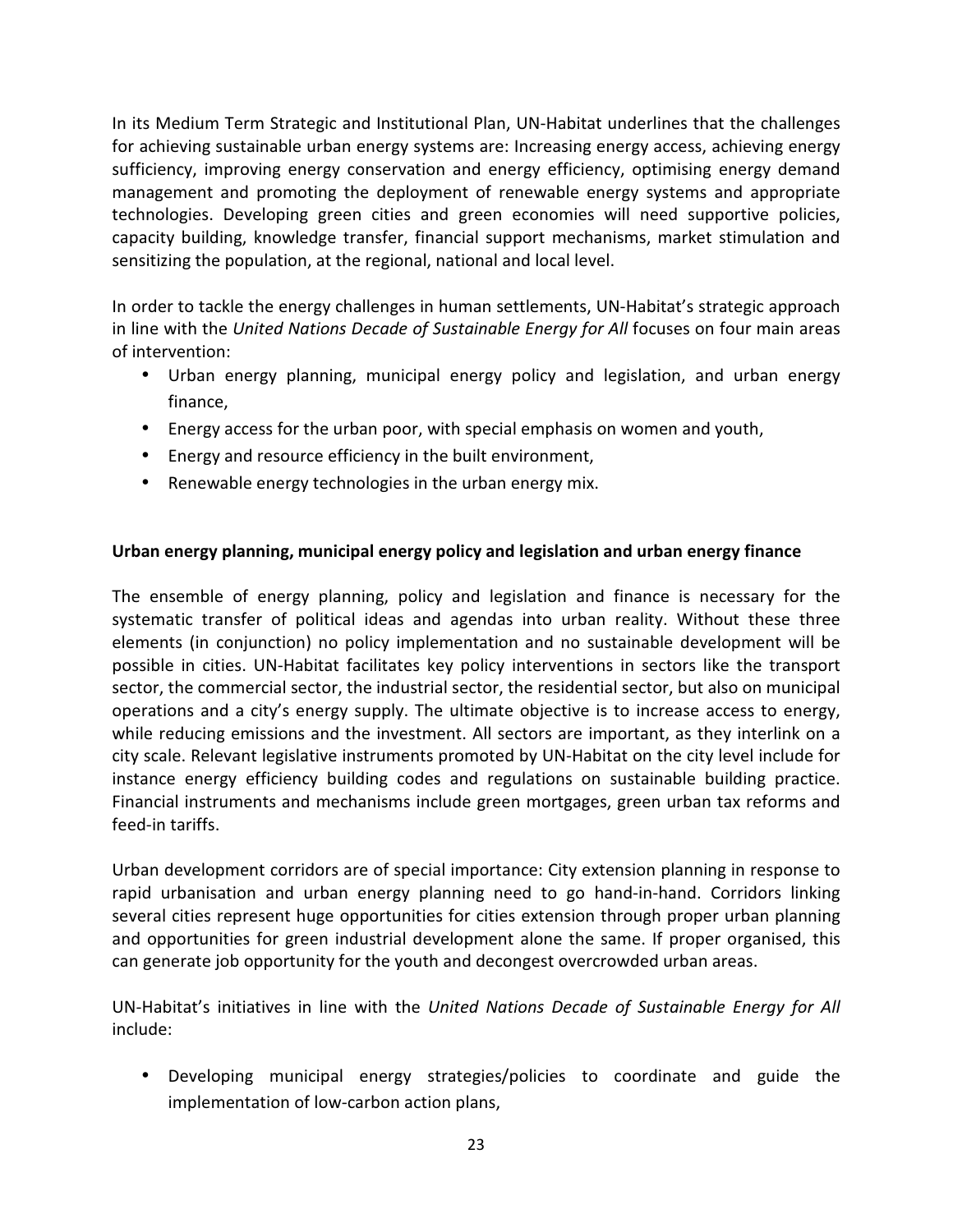- Formulating and adopting energy and resources efficiency codes for buildings,
- Setting up appropriate financial instruments and mechanism for the implementation of energy efficiency measures in the built environment,
- Providing technical assistance with regards to feed-in tariff design.

## Energy access for the urban poor, with special emphasis on women and youth

Expanding access to affordable and clean energy in human settlements is critical for achieving international development goals. Improving urban energy services is a requirement to economic development, livelihood creation and improved living conditions, as it encourages lighting for schools, functioning health clinics, water pumps and sanitation, cleaner indoor air, faster food-processing and more income-generating opportunities, among others.

Nearly 40% of urban residents in the rapidly growing cities in Africa and Asia do not have access to modern energy services such as electricity and LPG. UN-Habitat will promote energy access for the urban poor through normative interventions, such as advocacy, knowledge sharing, awareness creation and capacity building. The agency helps public utility companies in slum electrification as well as in mapping energy access in human settlements. Multifunctional Clean Energy Centres (MCECs), i.e. service centres built mainly in urban slums, provide access to modern energy services, but also to other urban basic services, including water, sanitation, and community services. Technologies deployed in MCECs include solar lantern charging stations, biogas systems, solar photovoltaic systems, solar water heating, wind power generation and wind pumping.

UN-Habitat's initiatives in line with the United Nations Decade of Sustainable Energy for All include:

- Developing Multi-Functional Clean Energy Centres (MCEC), i.e. service centres for urban basic services, including energy, water and sanitation.
- Strengthening of the Global Energy Network for Urban Settlements (GENUS).
- Developing urban energy corridors, an approach linking energy access and urban development alongside regional development axes.
- Organising hands-on trainings on energy efficiency and renewable energy for youth empowerment in different regions to increase uptake of renewable energy.

## Energy and resource efficiency in the built environment

Energy and resource efficiency does not mean that we should reduce or sacrifice any standards of living. In the contrary, improved energy efficiency allows to reduce energy consumption and to minimize energy wastage, while maintaining or improving standards of living at the same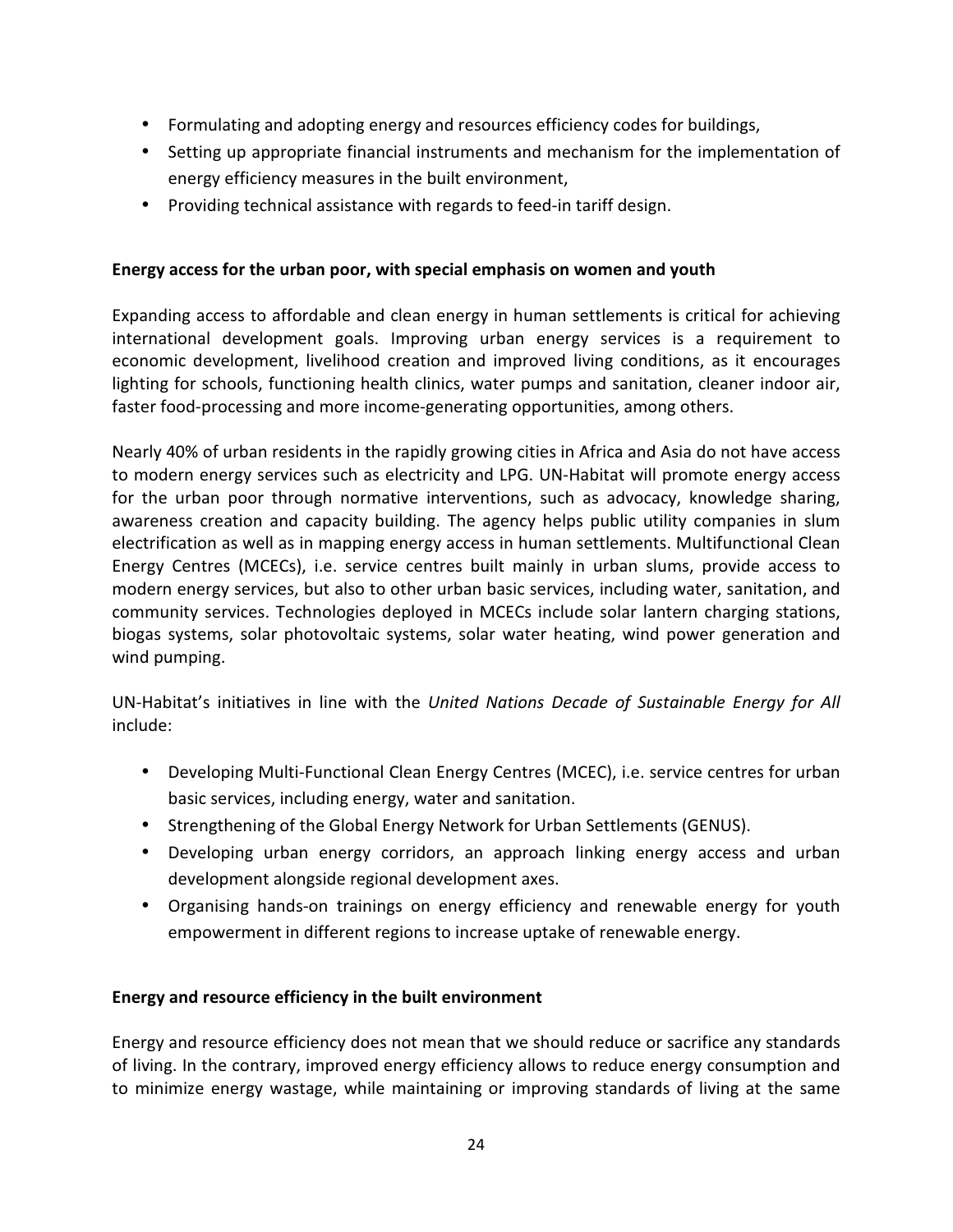time. Energy and resource efficiency in human settlements is a prerequisite for achieving energy access. Especially in the urban context energy wastage and lack of energy access often coincide.

UN-Habitat helps to reduce urban energy wastage by increasing energy efficiency in buildings and other sectors. This means nothing less but to change the way cities are built, building-bybuilding, but also to link urban planning and neighbourhood development with energy planning and management. Environmental considerations, local climate and local culture are all integrated in the design of the new building. Energy and resource efficiency needs to be embedded as a principle in urban planning development.

UN-Habitat's initiatives in line with the United Nations Decade of Sustainable Energy for All include:

- Promoting of green building design and awareness raising.
- Energy efficiency data collection and benchmarking in the building sector.
- Capacity building of practitioners and other stakeholders in energy efficiency and best practices in the building sector.
- Developing tools for designing sustainable buildings that are climate friendly;
- Assisting local authorities to develop roadmaps towards low-carbon cities.

# Renewable energy technologies in the urban energy mix

Renewable energy is the future. In the course of the 21st century renewable energies are an inevitable reality in overcoming both, the imminent threat of climate change and the existing energy crisis. Cities need an uninterrupted supply of energy to fuel their activities, and this is currently being met predominantly by fossil fuels. Renewable energy in the  $21<sup>st</sup>$  century will and must play an increasingly important role. Cities can move from being mere energy consumers to also being energy producers. A lot of "un-lifted treasures" and opportunities exist, including waste to energy. UN-Habitat will promote the recovery of energy from waste, the use of solar energy technologies, and the utilization of renewable source of energy that in many developing countries are available in abundance. A key role will play taking a city-wide approach, i.e. to assume a 75-100 km boundary around the city for especially producing power from renewable energy sources, and in doing so develop a district energy system. The agency will also encourage national governments to develop feed-in tariffs.

UN-Habitat's initiatives in line with the United Nations Decade of Sustainable Energy for All include:

• Designing and implementing pilot renewable energy projects to enhance pro-poor access to water and sanitation.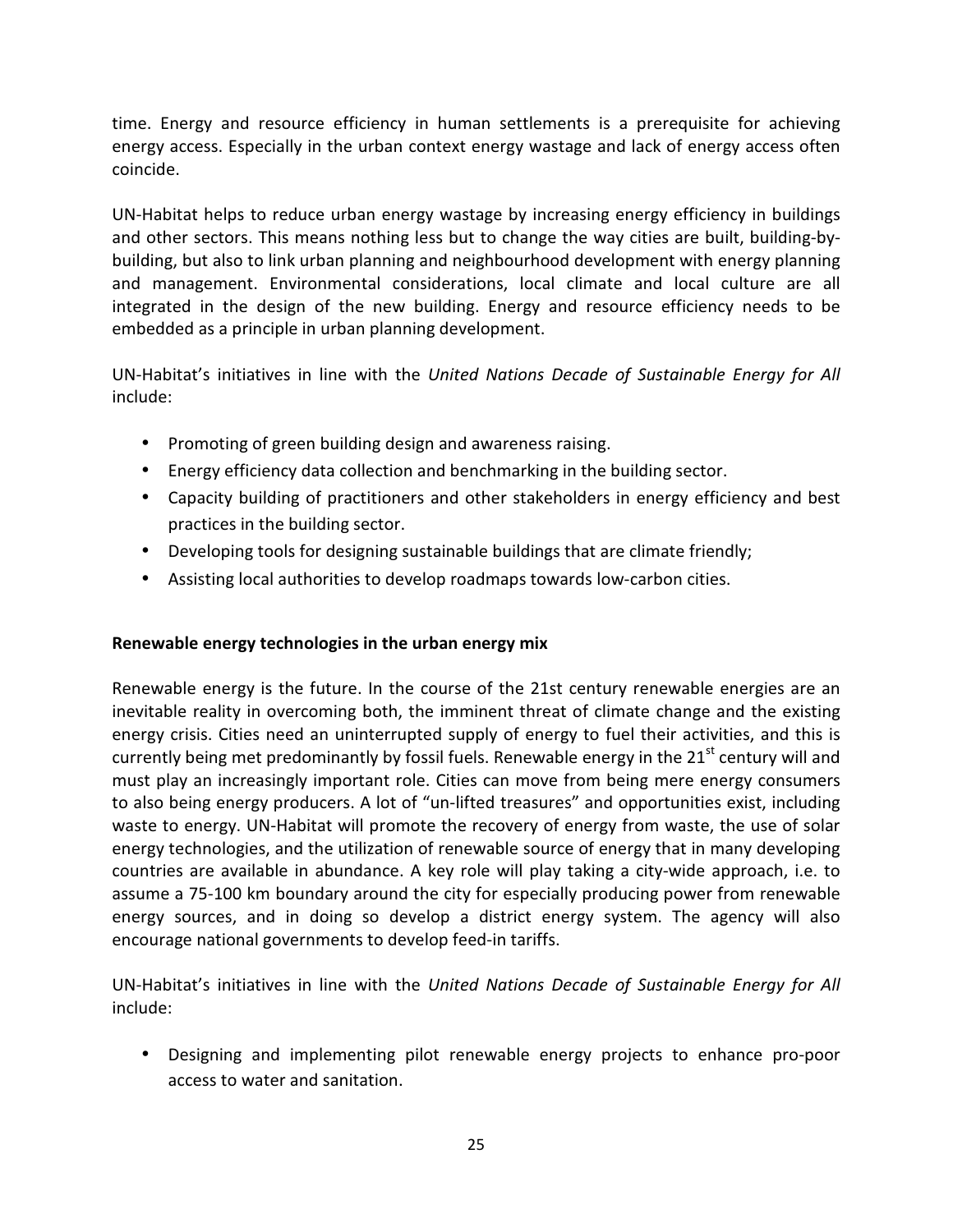- Promoting biogas in public institutions such as schools, prisons, hospitals, public spaces etc.
- Developing of Multi-functional Clean Energy Centres, including a multitude of renewable energy technologies.
- Producing best-practice casebooks and technology roadmaps for renewable energy use in human settlements.
- Designing sustainable municipal solid waste management system with emphasis on producing energy from waste.

The contribution of UN-Habitat in line with the United Nations Decade of Sustainable Energy for All will be consistent with the new urban paradigm, as promoted by the agency. Five principles are especially relevant in this regard:

- 1) Adequate space for streets and public space,
- 2) Mixed land use,
- 3) Social mix,
- 4) Adequate density and compact city,
- 5) Limited land use specialisation.

These principles are from our point of view to be observed and very relevant in the context of sustainable urban development. In this wider context, cities that are energy and resource efficient are also more resilient against impacts of climate change. UN-Habitat's activities as part of United Nations Decade of Sustainable Energy for All will also make an important impact on the creation of employment in towns and cities, in particularly in a newly established urban green economy. This will contribute to youth empowerment, as well as the empowerment of women.

Our intervention will rely on normative and operational activities include:

- Advocacy, networking and publication of good and best practices, as well as the participation in international dialogues on urban energy and human settlement development,
- Developing policies and institutional frameworks to promote access to clean energy, energy efficiency and renewable energy technologies,
- Strengthening institutional efficiency and effectiveness in the provision of urban energy services,
- Enhancing consumers' demand for efficient and environmentally sound basic services,
- Designing and implementing pilot/demonstration projects, and on
- Providing technical assistance and capacity building.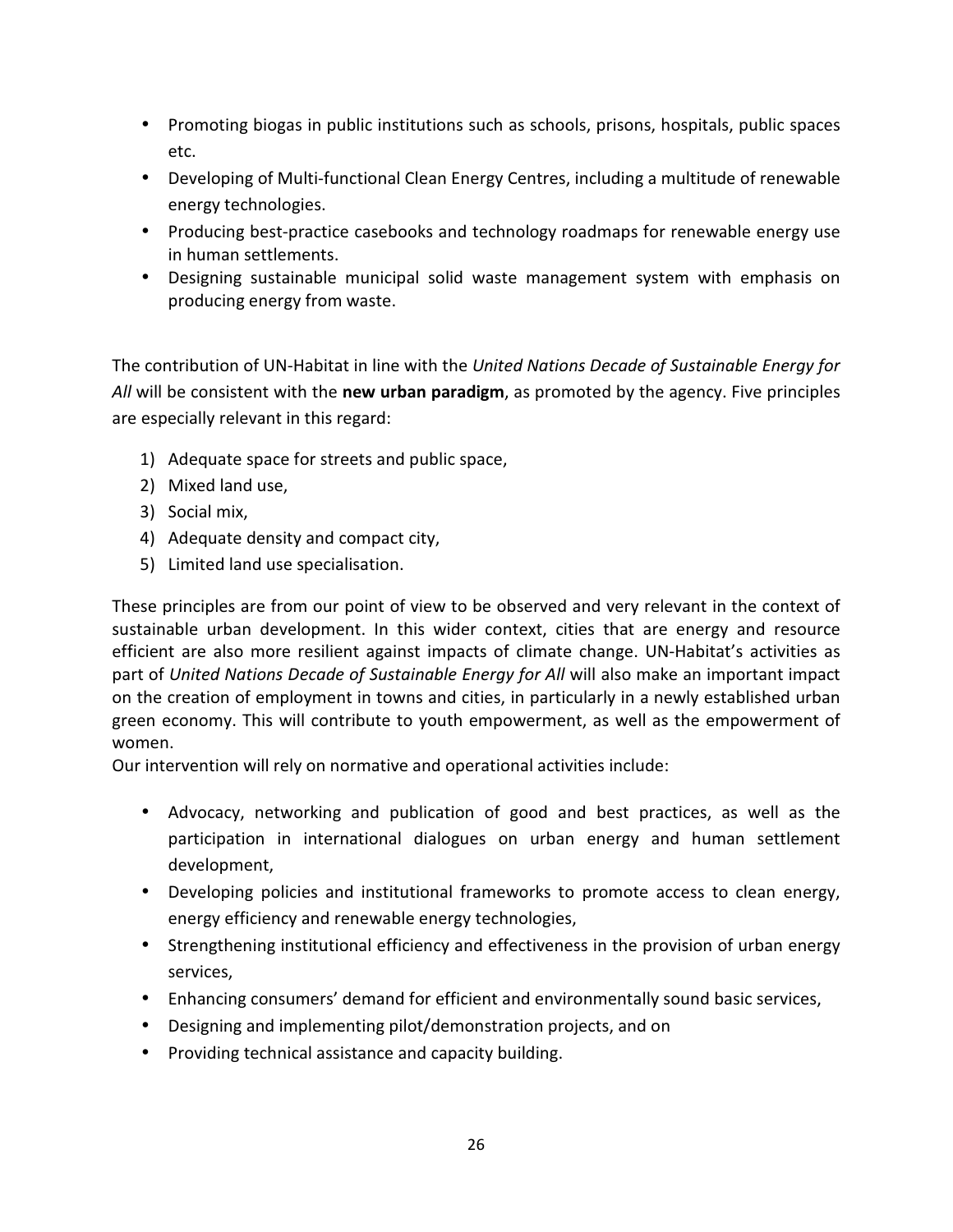#### XIII. United Nations Economic and Social Commission for Asia and the Pacific (ESCAP)

Regional cooperation to enhance energy security and sustainable use of energy in Asia and the Pacific are **ESCAP**'s main objectives promoted through rigorous analysis and peer learning, translation of findings into policy dialogues and recommendations, and providing good development practices, knowledge sharing, and technical assistance to member States. ESCAP provides a forum for governments in the region to review and discuss economic and social issues and strengthen regional cooperation. In May 2013, the Asian and Pacific Energy Forum (APEF) was convened in the Russian Federation to strengthen regional consensus and promote regional cooperation for enhanced energy security and the sustained use of energy, and this was the first intergovernmental ministerial conference on energy under the UN framework. The Forum resulted in the adoption of the Ministerial Declaration on Regional Cooperation for Enhanced Energy Security and the Sustainable Use of Energy in Asia and the Pacific, and the Plan of Action on Regional Cooperation for Enhanced Energy Security and the Sustainable Use of Energy in Asia and the Pacific, 2014-2018.

In these two APEF outcome documents, energy security was identified as a key development issue that poses serious challenges to countries in the region, particularly to least developed countries, landlocked developing countries, and small island developing States. The Plan of Action contains initiatives that address the specific needs of the Asia-Pacific region and its subregions for the promotion of new and renewable sources of energy, to address energy security shortfalls, and facilitate continuous dialogue and cooperation to enhance energy security and work towards sustainable development. Supported areas of action included 15 areas including: A. Establish a platform for continuous dialogue, B. Work towards universal access; C. Advance the development and utilization of renewable energy; D. Improve energy efficiency; E. Diversity the energy mix; F. Improve energy trade and investment opportunities; G. Improve fiscal policy and financing mechanisms; H. Improve energy statistics, I. Minimize the environment impact of the energy sector; J. Promote more efficient and cleaner use of oil; K. Promote the efficient and clean use of coal; L. Promote expanded production, trade and use of natural gas; M. Promote the development of advance energy technologies; N. Develop common infrastructure and harmonized energy policies; O. Promote capacity-building; and 5 Subregional initiatives from East and North-East Asia, North and Central Asia, The Pacific, South and south-West Asia, and South-East Asia. The outcome documents acknowledged that energy was of crucial importance as a prerequisite of poverty eradication, ensuring sustained economic growth, and achievement of the MDGs. Furthermore, it was recognized that the UN development agenda beyond 2015 will not be advanced and sustainable development goals will not be achieved without affordable, accessible, and sustainable energy services.

In facilitating the implementation of the APEF outcome documents, ESCAP took the initiative to provide a platform for policy makers to hold continuous dialogue by organizing a three-day policy dialogue on energy for sustainable development in December 2013. The Policy Dialogue reviewed and agreed in establishing APEF Review and Assessment Mechanism to facilitate the implementation of the APEF outcome documents. The APEF Review and Assessment Mechanism, which will consist of (1) portal containing data and policy information, (2)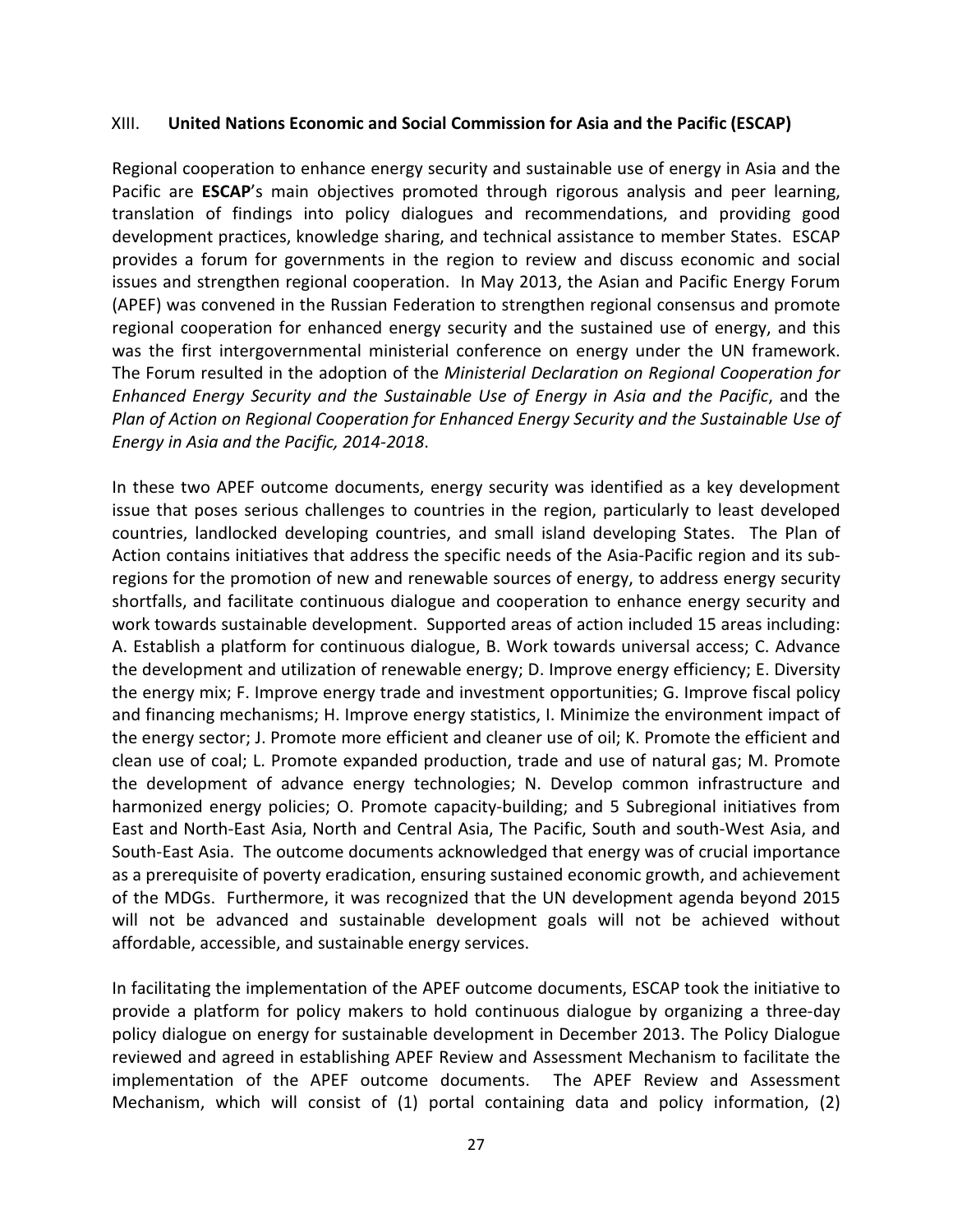analytical review papers and (3) organization of an annual policy dialogue. The Mechanism is expected to facilitate in developing a more focused regional cooperation mechanism towards the next Asian and Pacific Energy Forum in 2018. This process is expected to also support the implementation of the Decade of Sustainable Energy for All.

For the Asia-Pacific region, ADB, UNDP and ESCAP have agreed to jointly establish a regional hub hosted by ADB to support the implementation of the sustainable energy for all. The regional launching of SE4ALL and the Asia-Pacific regional hub will be held during the Asia-Pacific Clean Energy Forum, 18-20 June, 2014 Manila.

The Asia-Pacific region combines both the largest producers and consumers of energy and, although the importance for inter-regional trade is constantly growing, the potential for fullfledged energy cooperation is far from being adequately exploited. This is particularly lacking in light of the growing need and opportunity associated with the Asia-Pacific energy demand projected to almost double by 2030, high rates of urbanization and population growth, and continued reliance on fossil fuels. It was resolved at the 2013 APEF to create a greater regional voice in energy related international forums, enhance regional and sub-regional cooperation, and to participate actively in regional and global decision-making processes. In support of the goals of the Decade, new and renewable energy sources were targeted as needing to increase their share in the regional energy mix, as well as boosting end-use energy efficiency, and moving towards universal access to sustainable modern energy services.

The APEF emphasized raising the profile of energy, mobilizing financial resources, working closely with UN-Energy and other relevant international and multilateral organizations to promote partnerships and enhance energy security, facilitating dissemination of information and exchange of best practices, and promoting networking and information sharing.

In addition, with funding support from International Fund for Agricultural Development (IFAD) and the UN Development Account, ESCAP is implementing a multi-year project to widen access to modern energy services for rural communities through the programme, Pro Poor Public Private Partnership (5P) for Rural Development. 5P develops national and local capacities to attract private sector investment in rural energy access with the locally available renewable energy resources. In its early stages, pilot projects will be established in Nepal and Lao PDR to demonstrate innovate models to leverage the strengths of government, the technical and financial advantages of the private sector, and the cooperative competencies of rural communities. A second initiative ESCAP is supporting is the creation of the Asian Energy Highway, aimed at advancing regional energy planning, infrastructure development, and power trading across Asia and the Pacific, e.g., through an integrated regional grid. Development of an integrated regional grid is a regional priority to promote diversification within the energy generation mix, optimize efficiencies in energy resource consumption, and reducing susceptibility to power shortages in a cleaner and low-carbon manner.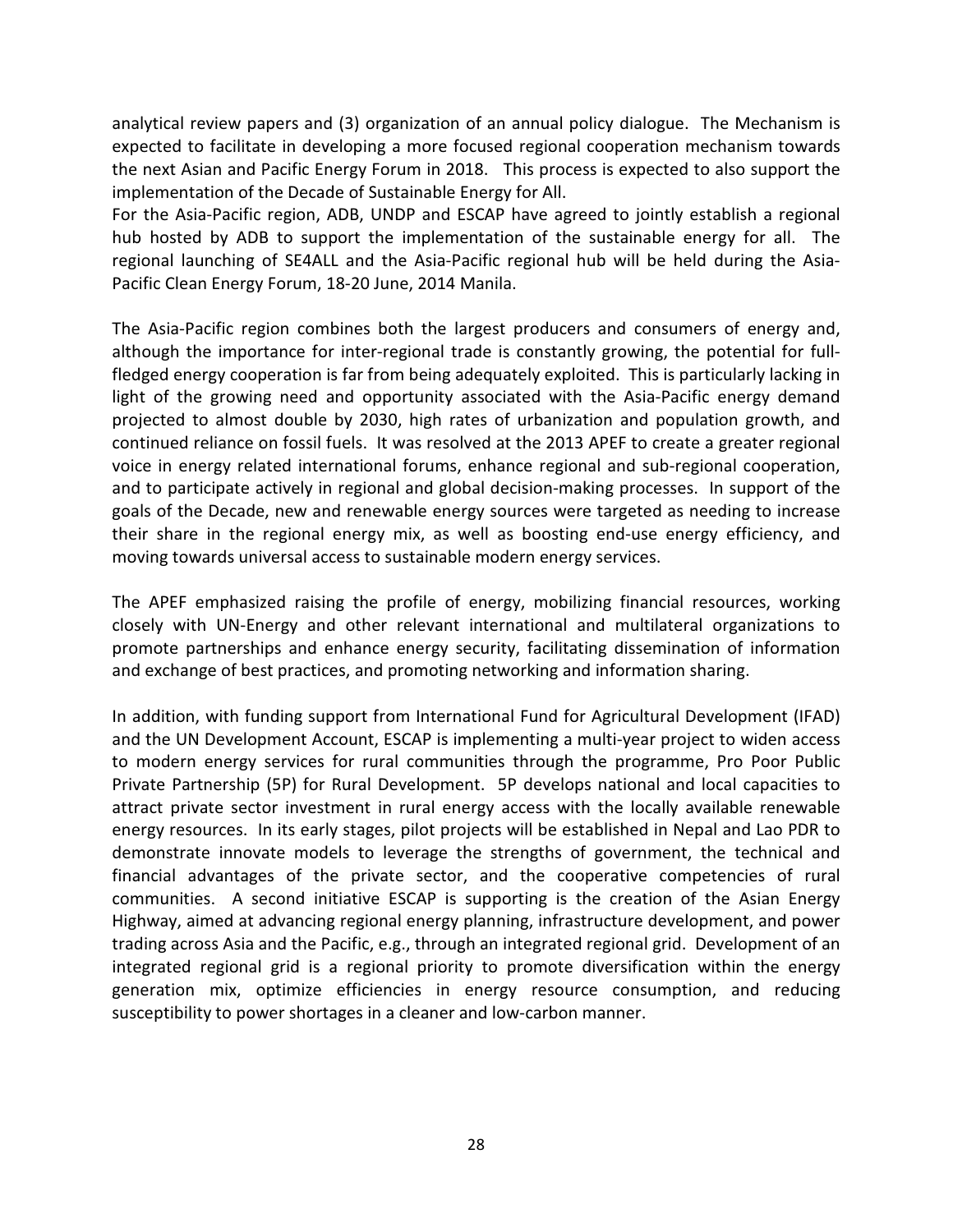## XIV. United Nations Economic Commission for Europe (UNECE)

The UNECE brings together 56 countries to facilitate greater economic integration and cooperation among its member countries and promote sustainable development and economic prosperity. These objectives are realized through policy dialogue, negotiation of international legal instruments, development of regulations and norms, exchange and application of best practices and economic and technical expertise, and technical cooperation. UNECE will play an active role in supporting the Decade through the regional and global implementation of projects and activities that achieve these objectives by securing affordable and sustainable energy. UNECE initiatives promote dialogue and knowledge-sharing, and facilitate expert networking on sustainable energy to enhance intraregional and interregional cooperation and thus show pathways to sustainable energy that fall within the context of UN-Energy. Work explores the sustainability challenges of the energy sector and how UNECE can contribute to sustainable development and achieving a low carbon economy.

The UNECE sub-programme on Sustainable Energy, through its Committee on Sustainable Energy (CSE) and subsidiary bodies carry out a programme of work in the field of sustainable energy to provide affordable and clean energy in line with SE4ALL objectives, and help reduce greenhouse gas emissions and the carbon footprint of the energy sector. UNECE work on sustainable energy is performed through concrete and results-oriented activities on issues in these core areas: cleaner electricity production from fossil fuels, coal mine methane, energy efficiency, natural gas, renewable energy and resource classification.

In the field of energy efficiency, UNECE areas of work cover regulatory and policy dialogue, addressing financial, technical, and policy barriers to improve energy efficiency implementation, and the sharing of experiences and best practices, including at the institutional level, in order to address market failure. In support of cleaner electricity production from fossil fuels, UNECE focuses on activities that significantly reduce greenhouse gas emissions from electricity production from fossil fuels, including carbon capture and storage, enhanced oil recovery with CO2, and advanced fossil fuel technologies for power generation. Regulatory and policy dialogue and sharing best practices are primary tools used to significantly increase the uptake of both energy efficiency and renewable energy.

Currently, UNECE is advancing the development, dissemination, and maintenance of the United Nations Framework Classification for Fossil Energy and Mineral Reserves and Resources (UNFC), a global classification system for energy and mineral reserves and resources. In particular, priority is being given to the development of a common assessment methodology for renewable energy resources based on UNFC. A common methodology will provide a measure of comparability and reduce subjectivity in resource estimates and valuations; offer a basis to estimate the scale and potential of each renewable resource; provide more reliable estimates based on standards that consider widely-adopted technological advances and a consensus on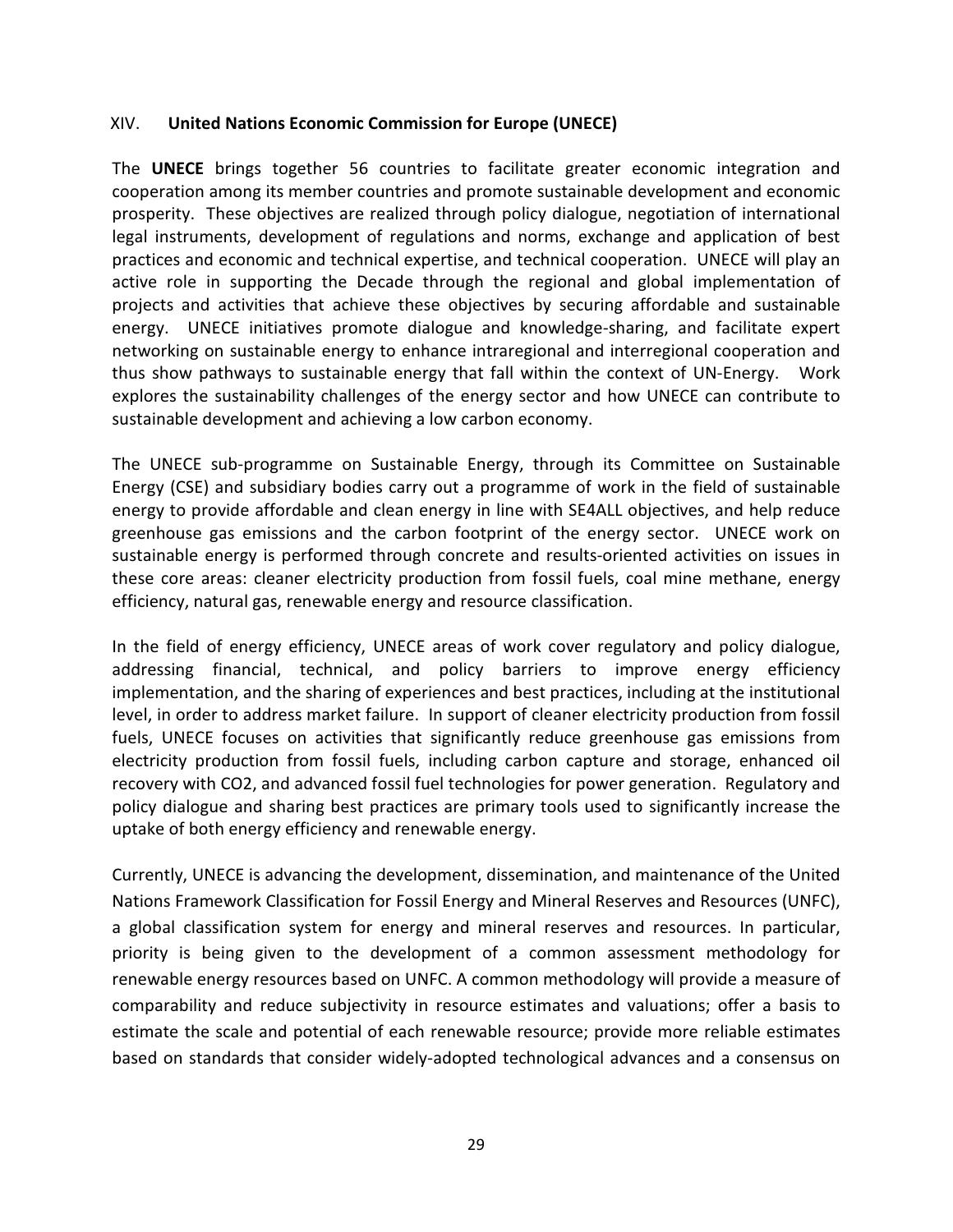best practices; and provide the foundation to calculate a range of metrics, such as profitability, operating costs, or net income per equivalent energy unit.

A new UNECE Group of Experts on Renewable Energy is mandated to work on regulatory and policy dialogue and sharing of best practices on renewable energy with a view to increasing the share of renewables in the global energy mix. Early on, priority will be given to tracking the state of renewables in the UNECE region.

UNECE is also a lead agency in implementing the UN Development Account project, Promoting Energy Efficiency Investments for Climate Change Mitigation and Sustainable Development, jointly with other UN Regional Commissions. The objectives of this joint effort are to develop energy efficiency investment projects and providing capacity building, improving the regulatory and institutional framework for promoting new financing for energy efficiency projects, attracting investment, and providing case studies on the experience of policy reforms.

# XV. Economic and Social Commission for Western Asia (ESCWA)

ESCWA promotes economic and social development through regional and sub-regional cooperation and integration and serves as the main general economic and social development forum for 17 Arab countries in Western Asia. Accordingly, through its sub-programme on sustainable development and productivity, ESCWA continues to play an active role in promoting sustainable energy that comes in line with the context of the United Nations Decade of Sustainable Energy for all.

In recognition of SE4ALL objectives, ESCWA will support its member countries to take tangible actions to achieve the Decade during 2014-2024 at regional and national levels through: formulating and promoting development assistance activities and projects commensurate with the need for sustainable energy, and acting as an executing agency for relevant operational projects. It will also provide frameworks for the formulation and harmonization of sectoral policies for member countries, platforms for congress and coordination, home for expertise and knowledge, and will act as information observatory.

ESCWA's work on sustainable energy primarily focuses on access to modern energy services, transition to sustainable energy consumption and production patterns, improvement of energy efficiency and promotion of the use of renewable energy. Accordingly, ESCWA's programs and activities will be expanded in various directions during the Decade (2014-2024) so as to further contribute towards achieving SE4ALL objectives.

ESCWA is currently preparing for the organization of "The 2nd Arab Forum for Renewable Energy and Energy Efficiency "Enhancing the Role of Small and Medium Enterprises in Promoting RE & EE" in collaboration with the League of Arab States (LAS), the Regional Center for Renewable Energy & Energy Efficiency (RCREEE), the Ministry of Electricity and Renewable Energy (MOERE) in Egypt, and the European Union's project "Mediterranean Energy Efficiency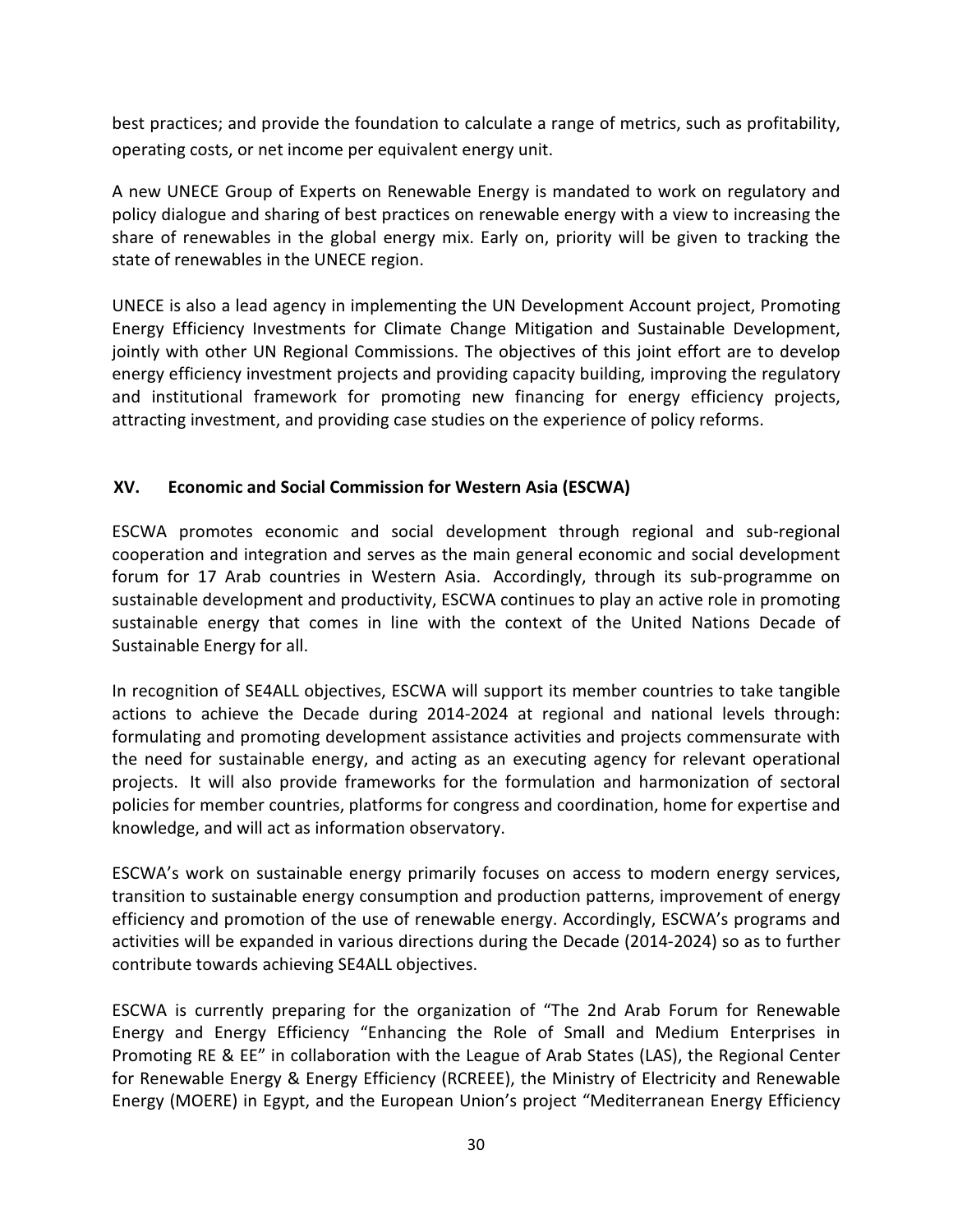in the Construction Sector –MED-ENEC". This forum will initiate a regional dialogue between relevant stakeholders to discuss the current status and future prospects of SMEs working in the EE & RE fields in the Arab region and the necessary means for strengthening their involvement in accomplishing the "Sustainable Energy for All" (SE4All) agenda, and the development of RE & EE in the region, including in rural and remote areas.

In its efforts towards improving energy efficiency, ESCWA is implementing a UNDA project on "Promoting Energy Efficiency Investments for Climate Change Mitigation and Sustainable Development", which focuses on improving the capacity of national project developers and energy experts in developing countries and countries with economies in transition to develop energy efficiency investment projects in private and public sectors, and improving the regulatory and institutional framework for promotion of new financing mechanisms for energy efficiency projects though regional training and workshops. The project is implemented in collaboration with the other four Regional Commissions and DESA.

ESCWA is also planning to implement a regional project on "Up-scaling Energy Efficiency in the residential and services sectors in the ESCWA Region". This project intends to assist member countries in developing appropriate tools and mechanisms to allow them to make a shift in scale and magnitude in the implementation of energy efficiency programmes and projects in the building sector. This regional project will focus on helping ESCWA Member Countries in mobilizing the necessary means to tap into the enormous EE potential in the existing building stock and provide a "jump start" for such programmes that can reshape, in the short term, energy consumption patterns in the building stock, and reinforce, by providing tangible results, the ongoing and more long term EE approaches that are being developed or implemented.

ESCWA is also working on the development of different projects in the field of renewable energy including: "Enhancing & Improving Access to Energy Services through Development of Public Private Renewable Energy Partnerships" that seeks to build the capacity of governments and other stakeholders on public private partnership for promoting renewable energy services in rural areas. In addition, ESCWA will be implementing a UNDA project on promoting renewable energy investments for climate change mitigation and sustainable development in collaboration with the Economic Commission for Europe. The project will develop the skills of the public and private sectors at the national level to identify develop and implement RE investment projects, provide assistance to authorities to introduce regulatory and institutional reforms needed to support these investment projects, and enhance financing of renewable energy projects in selected countries. Furthermore, a RE training center, hosted by the Agricultural Research Center at the American University of Beirut (AUB'ARC) sited in a rural area of Lebanon is being developed, to be equipped with operational models of different RE technologies appropriate for rural areas that will be used as hands-on training tools. This center, which is the last phase of ESCWA's UNDA project on "Climate Change Mitigation for Poverty Alleviation in Western Asia", aims to develop the use of RE resources, promote awareness, develop national capacity, attract interest of the small scale investments, and enhance research and development activities in the field of RE.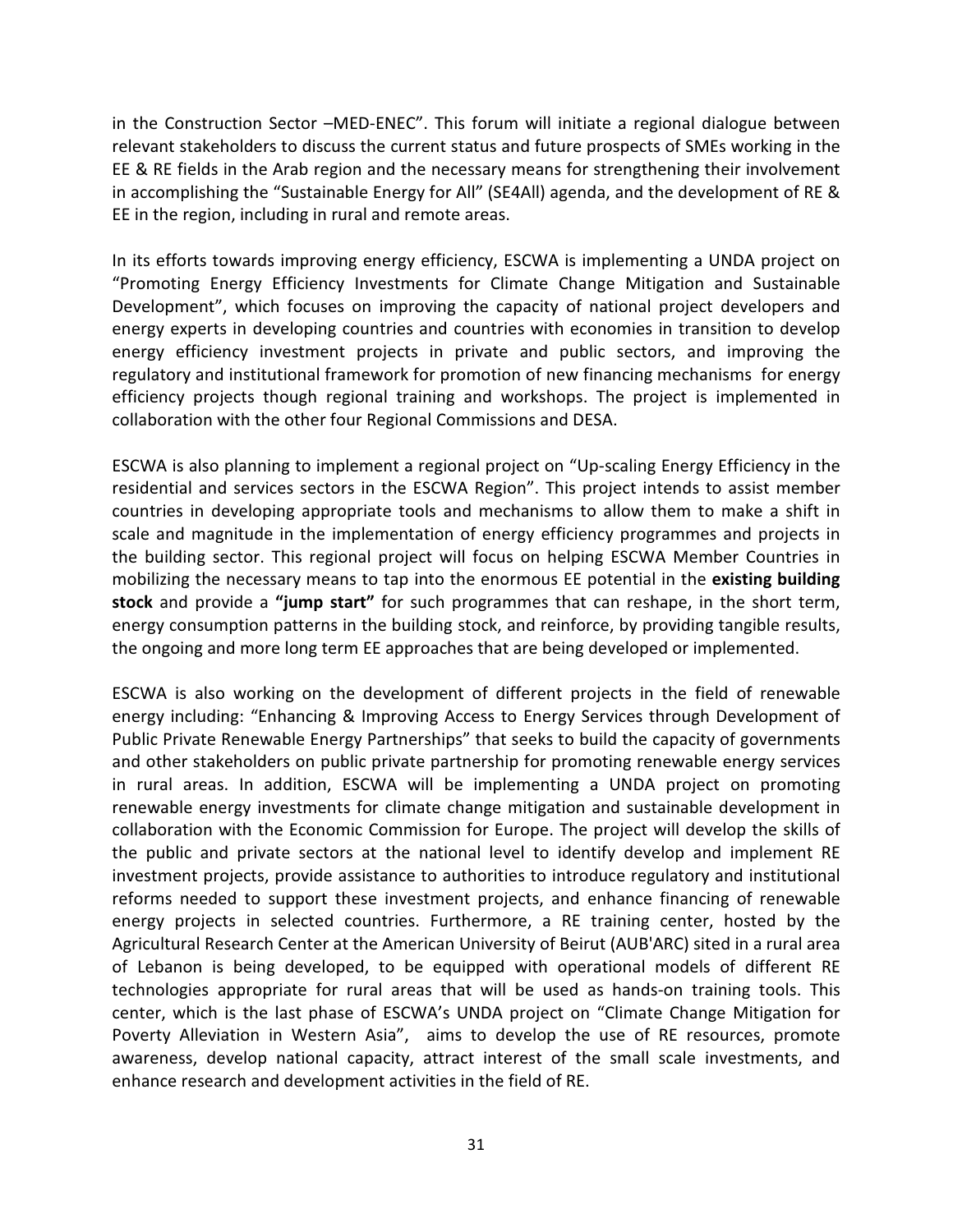Acknowledging the strong linkage between sustainable access to water and sustainable access to energy services, and the deep relationship between water production, distribution and consumption patterns and associated energy consumption modes, ESCWA will be implementing a UNDA project on "Developing the Capacity of ESCWA Member Countries to Address the Water and Energy Nexus for Achieving Sustainable Development Goals". The project intends to strengthen the capacity of ESCWA Member Countries to pursue an integrated and sustainable management of water and energy resources to achieve sustainable development.

Furthermore, and as green economy is recognized as an important tool in transitioning towards sustainable development and achieving poverty eradication, ESCWA will be implementing a UNDA project on "Building Capacities in Developing Appropriate green technologies for improving the livelihood of rural communities in the ESCWA region" , which aims at strengthening the capacities of countries to mainstream appropriate pro-poor green technology initiatives into national development programmes and policies, in order to enhance livelihood of rural communities.

# XVI. International Fund for Agricultural Development (IFAD)

IFAD focuses on rural poverty reduction, working with poor rural populations in developing countries to eliminate poverty, hunger, and malnutrition, raising productivity and incomes, and improving the quality of their lives. Given its strong link with microfinance institutions and expertise as a financial institution, IFAD is well-placed to contribute to Decade financial initiatives. There is also potential for IFAD to enhance its participation in the rural energy sector without having to re-orient its strategic framework. IFAD recommends the emphasis of income generation to increase at scale the demand for clean energy products by linking access to energy to agriculture-related activities. Additional value is gained by strengthening entrepreneurial and business skills and the promotion of private investment by providing better access to finance for rural people.

IFAD has developed country and technology-specific pilot approaches for such diverse technologies as micro hydropower in Nepal and jatropha biofuel in Mali that demonstrate the aforementioned connection between linking access to energy to income generation and agriculture. A solar powered drip irrigation system project in Northern Benin is also a notable example of successful IFAD programmes where energy and water are two critical factors for food security yet they often compete with one another for available water to keep systems running.

# XVII. United Nations Capital Development Fund (UNCDF) CleanStart

CleanStart is an innovative approach to scaling up access to sustainable, low-cost clean energy for low income households, implemented by UNCDF and in close cooperation with the Global Environment Facility (GEF). CleanStart supports households and micro-entrepreneurs through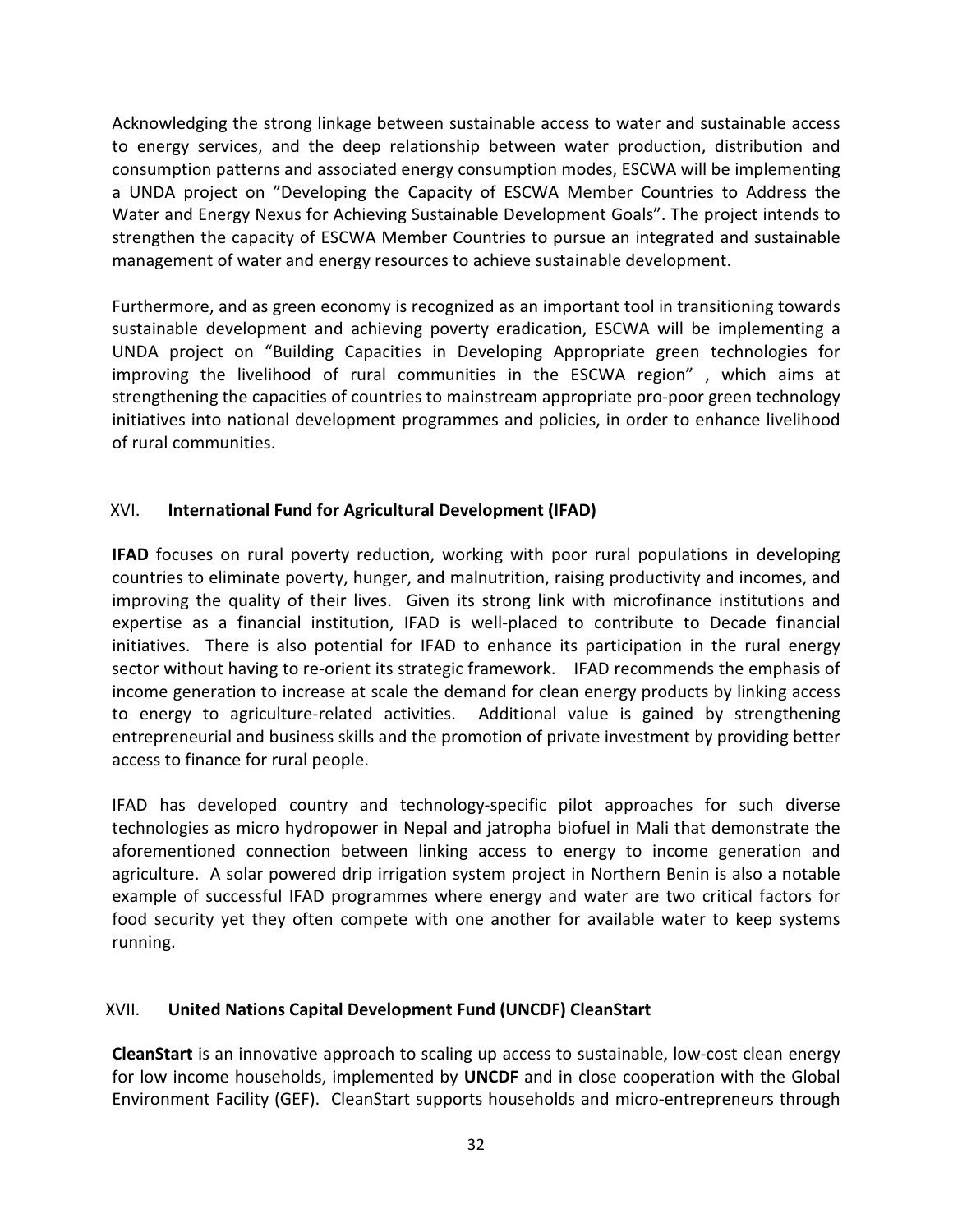microfinance service providers with the goal of enabling over 2.5 million people to benefit from cleaner, more efficient energy by 2017. Currently, the programme collaborates with 18 financial service providers in Asia and Africa to work towards building a sustainable supply chain for energy technologies and services. Over the life of the programme, a total of USD 60 million will have been distributed through lending, with the potential to reduce over 300,000 tonnes of CO2.

The CleanStart programme is delivered through four mutually reinforcing components: (i) finance for clean energy to strengthen capabilities of financial service providers to offer microfinance for clean energy with a technology-neutral approach; (ii) technical assistance to remove barriers to successful technology and financial service deployment; (iii) awareness raising and capacity building of the potential for microfinance to scale up clean energy; and (iv) advocacy and building partnerships to create an enabling policy and business environment to expand microfinance for clean energy. The long-term vision of the Programme is to dramatically scale up energy financing for the poor beyond the initial six least developed countries (LDCs) and also other developing countries with high levels of energy poverty. Its definition of clean energy refers to renewable energy solutions, low greenhouse gas emitting fossil fuels like liquid petroleum gas, and traditional fossil fuels that produce less CO2 emissions through the use of improved technologies like improved cookstoves. CleanStart will identify high to medium potential technologies or services that could be supported through microfinance via initial market research. Ultimately, partner financial institutions will select the clean energy solutions to finance based on their own market research for financial product development.

CleanStart supports partner financial service providers, stakeholders along the supply chain, and end-users to develop scalable business models. Technical assistance is provided, for example, in the form of market research, brokering partnerships, financial product development and roll-out, strengthening supplier capability to market and reliably deliver, install, and maintain technologies and services, and end-user awareness. Financial support can also be provided to partially cover incremental costs involved with clean energy lending to the poor, and aims to leverage an initial investment of USD 26 million with refinancing, energy value chain development, and carbon financing that total USD 49.5 million. Risk mitigation instruments that are offered include pre-investment advisory assistance, risk capital grants, and concessional loans. Research grants and capacity building will be offered to develop training curricula, improve practices going forward, and assess impacts such as on client living standards, poverty reduction, business prospects, and national policies and regulations that promote adoption of clean energy among the poor.

## XVIII. United Nations Foundation (UN Foundation)

The UN Foundation links the UN's work with others around the world, mobilizing the energy and expertise of businesses and NGOs to help the UN tackle issues such as climate change,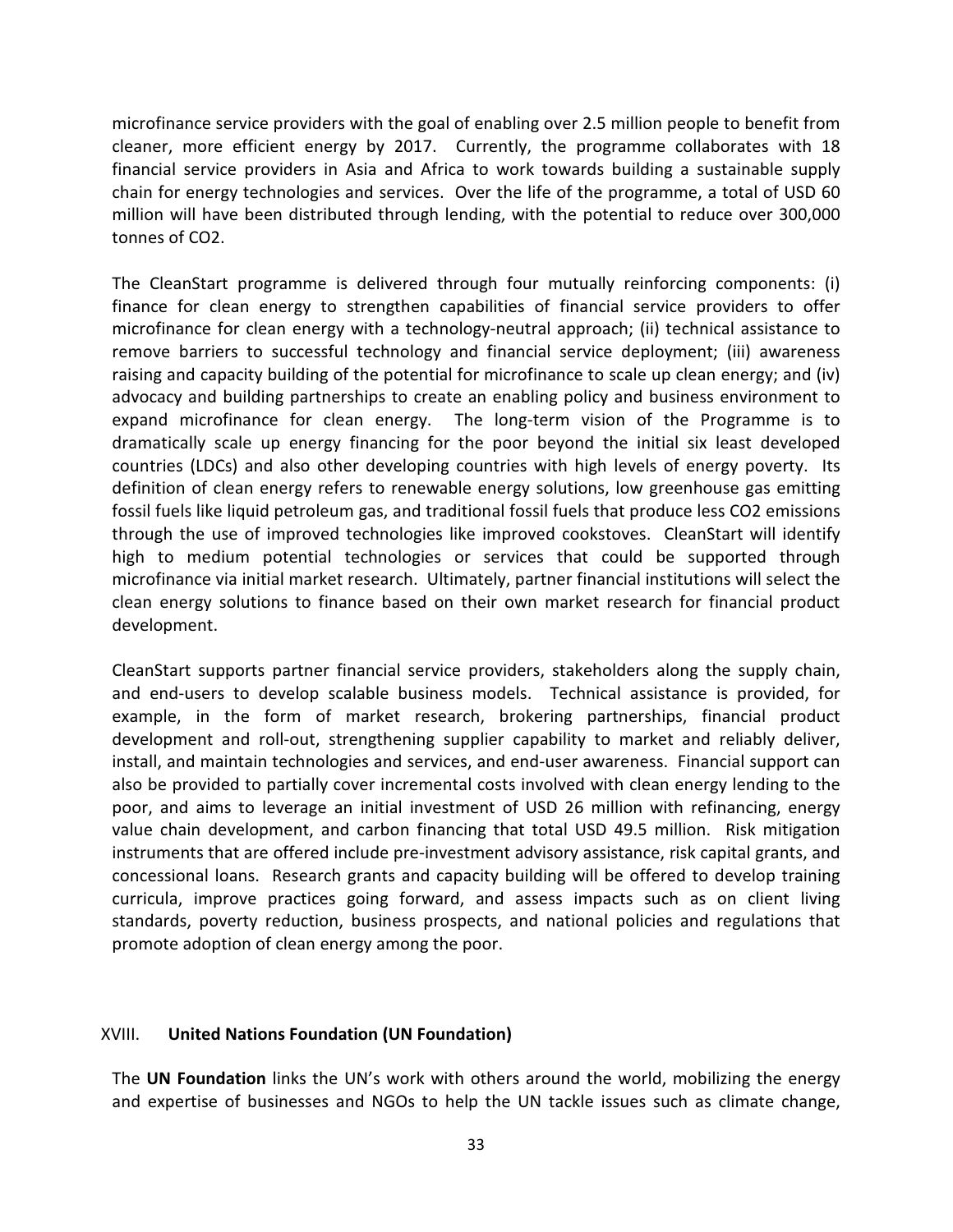global health, peace and security, women's empowerment, poverty eradication, and energy access. The UN Foundation leads several initiatives that support the three objectives of Sustainable Energy for All – most notably the Energy Access Practitioner Network, the Global Partnership for Energy-Efficient Buildings, and the Global Alliance for Clean Cookstoves.

The Energy Access Practitioner Network, launched in 2011, draws together businesses, investors, and civil society organizations to deliver sustainable energy services to communities and households in areas beyond the reach of the conventional grid. With more than 1,600 members working in 191 countries, the Network focuses on market-based sustainable energy applications, emphasizing mini-grid and off-grid solutions, and catalyzing energy service delivery to achieve the objective of universal energy access by 2030. The Network seeks to mainstream new technologies, business models, and financing mechanisms that have a clear potential for strong positive impact on communities. To this end, the Network is working on forging new partnerships; amplifying the voices of practitioners as stakeholders in global energy access discussions; strengthening their capacity by providing them with a range of doorstep services and knowledge-sharing platforms; and ensuring their coordination to support and scale up a range of market-let decentralized solutions. The Network is also working on catalyzing country-specific activities and helping provide locally tailored solutions via country affiliates, Sustainable Energy Network Ghana (SENG) and the forthcoming Clean Energy Access Network (CLEAN) in India. These country affiliates will serve as a platform to help influence policy, increase advocacy for renewables, and strengthen work on the electrification component of energy access at a national scale, on both community and household levels.

The UN Foundation considers improving women's and children's health a top priority, and has initiated recent programmes to support women and children, including delivering life-saving vaccines and anti-malaria nets to children, fostering clean cooking solutions, family planning, and improving public health through mobile technologies. As part of the Sustainable Energy for All initiative, the UN Foundation is leading an effort with WHO and UN Women to increase access to, and encourage the effective and sustained use of, energy-dependent health services, with a particular emphasis on women in low- and middle-income countries. This multidisciplinary initiative is bringing together partners from the energy and health sectors, government, business, and civil society to develop and deliver decentralized, sustainable energy solutions for health care in remote areas.

The Global Partnership for Energy-Efficient Buildings is a public-private partnership aimed at helping policy makers implement policies and programmes that increase investment in energyefficient buildings. The Partnership serves as a platform where the private sector and public institutions such as the UN, World Bank, and civil society organizations can collaborate with each other to achieve the SE4ALL energy efficiency objective. The Partnership will support the Building Efficiency Accelerator launched by SE4ALL, targeting opportunities for concrete action at the sub-national level – working with cities, states, and regions in conjunction with their national government – in support of the larger Energy Efficiency Accelerator platform coordinated by UNEP.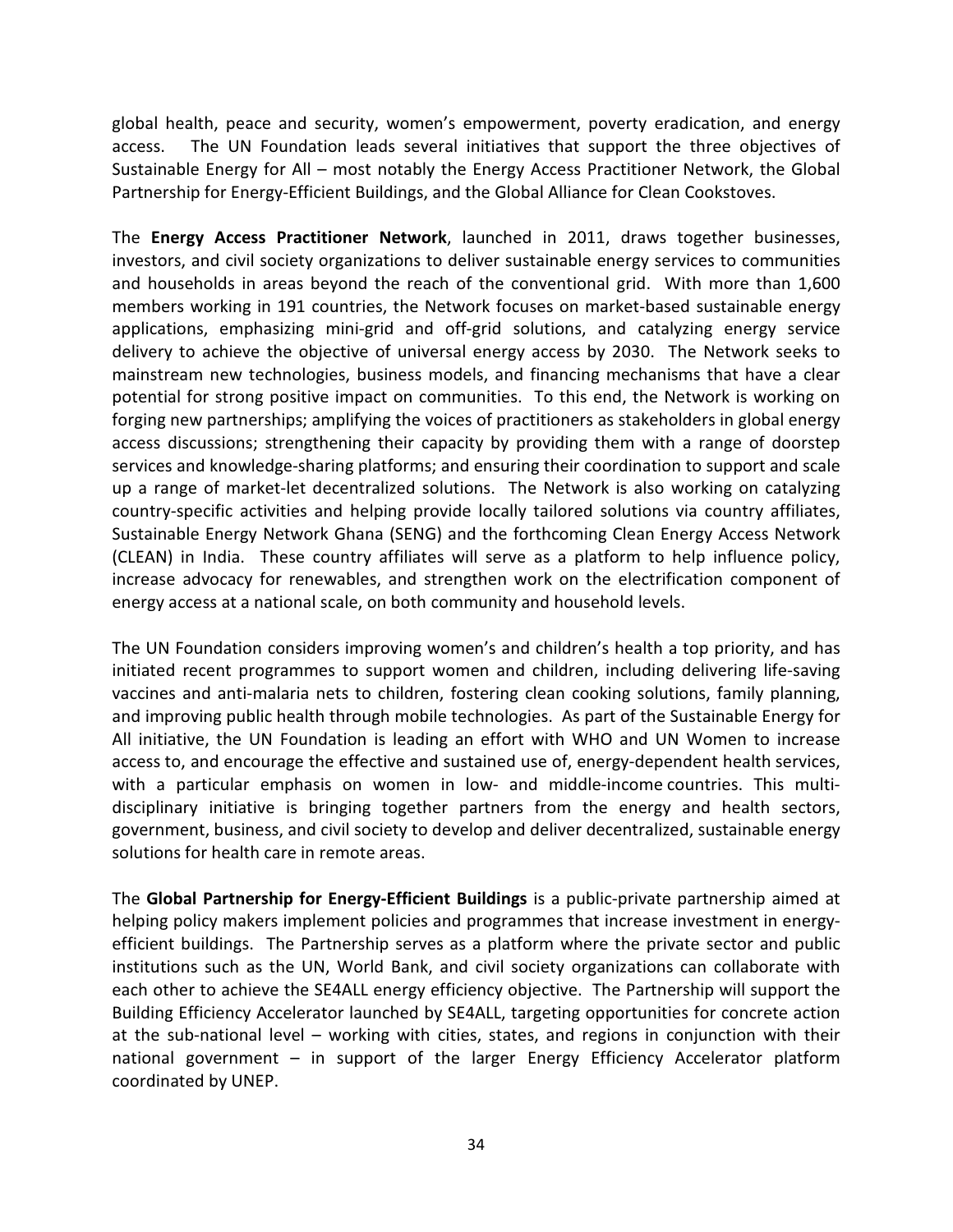The Global Alliance for Clean Cookstoves is an innovative public-private partnership to save lives, improve livelihoods, empower women, and protect the environment by creating a thriving global market for clean and efficient household cooking solutions. Exposure to smoke from traditional cookstoves and open fires, the primary means of cooking and heating for 3 billion people in developing countries, causes 4.3 million premature deaths annually, with women and young children the most affected. The Alliance's ambitious ten-year goal, in collaboration with almost 1000 public, private, and non-profit partners, calls for 100 million households to adopt clean and efficient cookstoves and fuels by 2020.

Over the past year the Alliance and its partners have made great strides in developing a market for clean cooking solutions, with 9.6 million clean cookstoves manufactured – a doubling of previous figures. The Alliance also is driving investment into the sector, supporting capacity building for entrepreneurs and increasing financing through mechanisms such as the Spark, Pilot Innovation, and Women's Empowerment Funds, which have provided more than \$3 million in grants. In addition, the Alliance has provided support to 13 global testing and knowledge centers and engaged in new health, environment, gender, and adoption research in dozens of countries where national policies are identifying clean cooking solutions as integral to achieving improvements in energy access, women and children's health, and the environment. These efforts are most evident in the Alliance's focus countries of Bangladesh, China, Ghana, Kenya, Nigeria, and Uganda. The Alliance has also concluded market assessments and country action planning meetings with stakeholders in India, China, and Guatemala to support the clean cooking sectors in these countries.

# XIX. Renewable Policy Network for the  $21<sup>st</sup>$  Century (REN21)

REN 21's goal is to facilitate a global transition to renewable energy in both developing and developed economies. REN21's multi-stakeholder network brings together governments, nongovernmental organisations, international institutions, industry as well as science and academia to learn from one another and build on success. Its flagship publication, the Renewables Global Status Report, provides a timely and comprehensive overview of renewable energy market, industry, investment and policy development worldwide.

From 2014-2024 REN21 will continue to document the status of renewables through this annual report as well as its Renewables Interactive Map. Additional work by REN21 will focus on detailing the current level energy access and evolution of the renewable energies from a regional perspective. From 4-7 October 2015, REN21 will co-convene with the South African Government the South Africa International Renewable Energy Conference (SAIREC). SAIREC will provide Africa with the unique opportunity to showcase its nascent yet promising renewable energy industry and gain experience from the best practices adopted in countries at the forefront of renewable energy deployment. The status of renewable energy and energy efficiency in West Africa will be detailed in an upcoming publication *ECOWAS Renewable Energy* and Energy Efficiency Status Report. A dedicated report on distributed renewable energy will be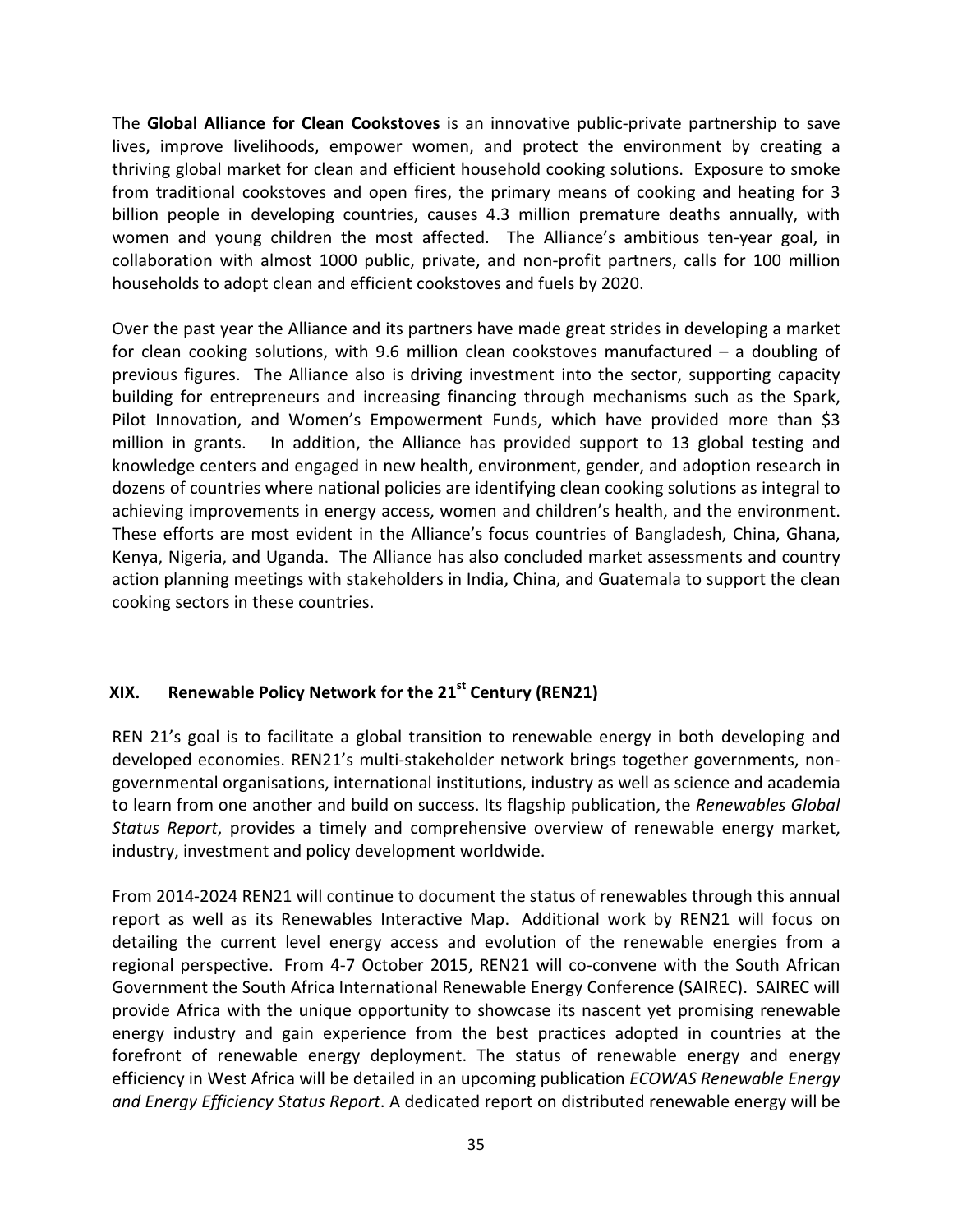produced. Given high levels of energy poverty, initial research efforts will be concentrated on Sub-Saharan Africa.

To further support energy access efforts REN21, in partnership with other organisations, is developing a Mini-grid Policy Toolkit. This toolkit will help policy makers understand the importance of mini-grids in a country's energy structure: it will also assist policy makers in designing the best policy structure to support implementation. Other products in line with the SE4ALL objectives will be developed over the decade, drawing REN21's 500+ global network of renewable energy experts.

# XX. International Renewable Energy Agency (IRENA)

In recognition of its central role as the only global intergovernmental organization dedicated solely to renewable energy, IRENA has been nominated the **Renewable Energy Hub within the** SE4ALL initiative – the UN Secretary-General's call for global action around three aspirational goals: Ensuring universal access to modern energy services, doubling the global rate of improvement in energy efficiency; and doubling the share of renewable energy in the global energy mix by 2030.

IRENA is uniquely positioned to take a lead role in advancing the aspirational goal of doubling the share of renewables in the global energy mix. In doing so, IRENA will engage with those who have made specific commitments to renewable energy within the Initiative and in the context of different SE4ALL High Impact Opportunities (HIO) on issues of relevance to its programmatic agenda, such as work on islands, cities, off-grid lighting and the water-energy-land Nexus. Close cooperation with other SE4ALL hubs, as well as the Global Facilitation Team, will be central to this work. IRENA will work closely with regional banks to ensure synergies and complementarity of efforts with IRENA's activities in regions.

In order to provide an inclusive framework and bring together all actors, IRENA has developed a roadmap for doubling the global share of renewable energy by 2030 – REmap2030 – by identifying policy needs, highlighting opportunities for international cooperation and possible technology options. The findings of REmap2030 conclude that a global energy system with one third share of renewables in 2030 is feasible and would provide added investment opportunities, while keeping the system costs of energy at the same or lower level. REmap2030 is a tool for action and a framework for the analysis and review of opportunities for transformational change. The findings are now translated into concrete country policy and strategy recommendations.

The findings inform SE4ALL investment and financing and support the SE4ALL renewables committee's goals of developing a set of recommendations to advance the objective of doubling the share of renewable energy in the global mix by 2030 and of initiating a set of game-changing initiatives/instruments in support of the renewables objective. In the course of 2014-2015, IRENA will work with interested countries and other stakeholders under the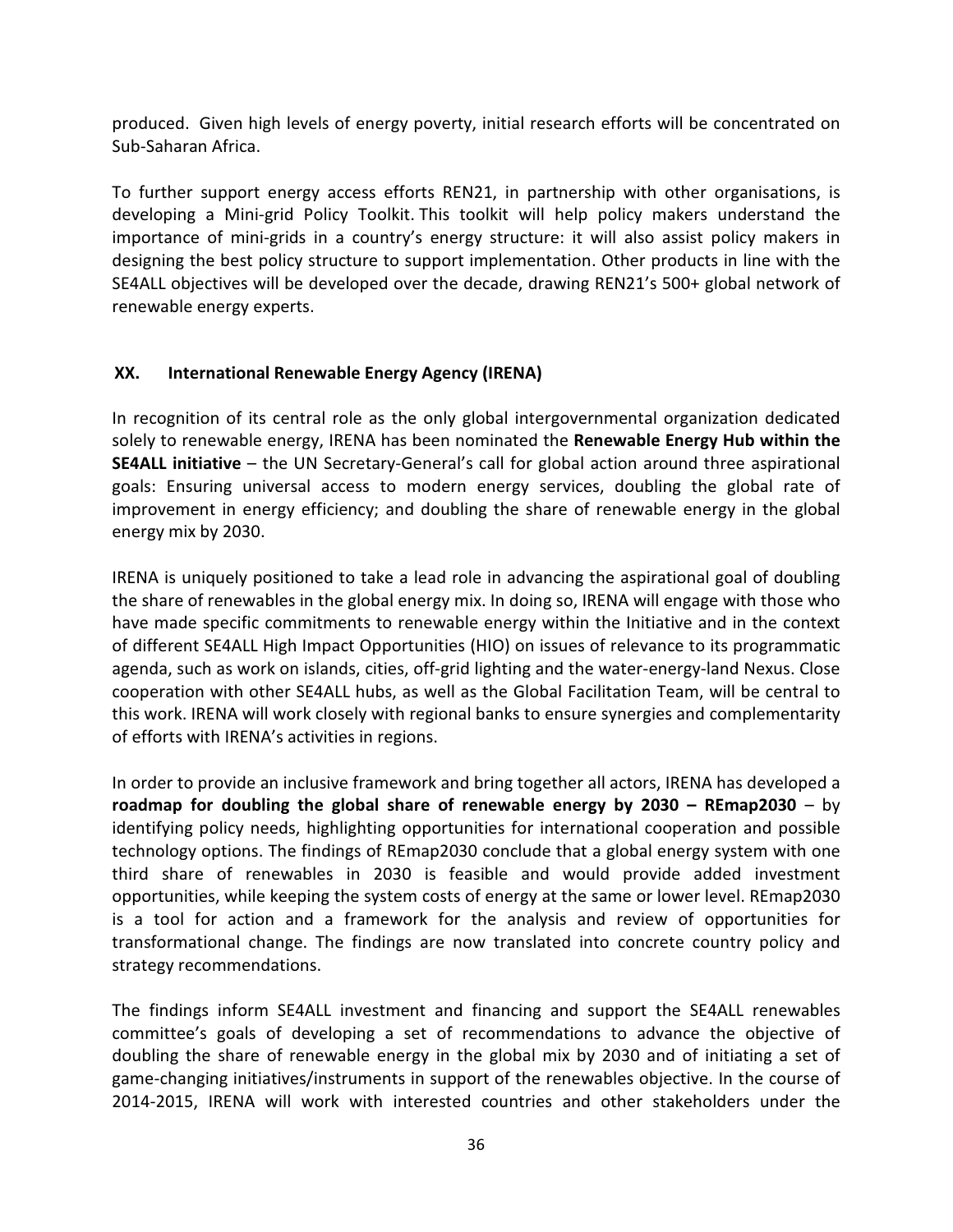REmap2030 umbrella on specific issues such as transportation and other areas that could have a transformative impact on the deployment of renewables. IRENA will continue to expand the range and scope of technology, geographical and topical work to provide a sound knowledge base for efforts made toward sustainable energy for all.

IRENA will also contribute to the UN Decade through its regular programmatic activities around the following objectives:

- Mainstreaming renewable energy options and strategies in energy plans;
- Making renewable energy knowledge accessible to all;
- Improving policy frameworks and enabling market conditions for accelerated deployment of renewable energy;
- Contributing to sustainable livelihoods through access to renewable energy;
- Transforming island energy systems through renewable energy; and
- Regional cooperation on increasing deployment of renewables, to meet growing energy demand.

# XXI. United Nations Children's Fund (UNICEF)

Children, mothers, energy, climate change and equity are inextricably linked. In fact, energy plays a key role in children and mothers' development and well-being. For example, children need energy at home to do homework after dark, at health centers to get proper treatment, including at night time, and for transportation to school. Mothers need energy for maternal health care, for cooking meals and boiling water, and also for income-generating activities. In many places, children and mothers' energy needs are simply not met, or they depend on unsustainable energy resulting in for example household air pollution from which 534,000 children under five die annually.

UNICEF is stepping up its involvement to ensure climate change will not further infringe on children's rights. As part of that, it is expected that promoting innovative sustainable energy solutions for children, is expected to become one of the priority areas. Already, UNICEF is increasingly applying sustainable energy solutions in its Country Office Programmes of Cooperation, and is in the process of exploring possibilities to scale up its involvement and investments in this area.

Some examples of UNICEF's current work on sustainable energy are the following:

• Improved cook stoves in Bangladesh: This carbon offset initiative started in early 2014 and is a joint initiative of the UK Committee for UNICEF and the UNICEF Bangladesh Country Office (CO), with the Deutsche Gesellschaft für Internationale Zusammenarbeit (GIZ) GmbH as the main implementing partner. Set up for a period of ten years, the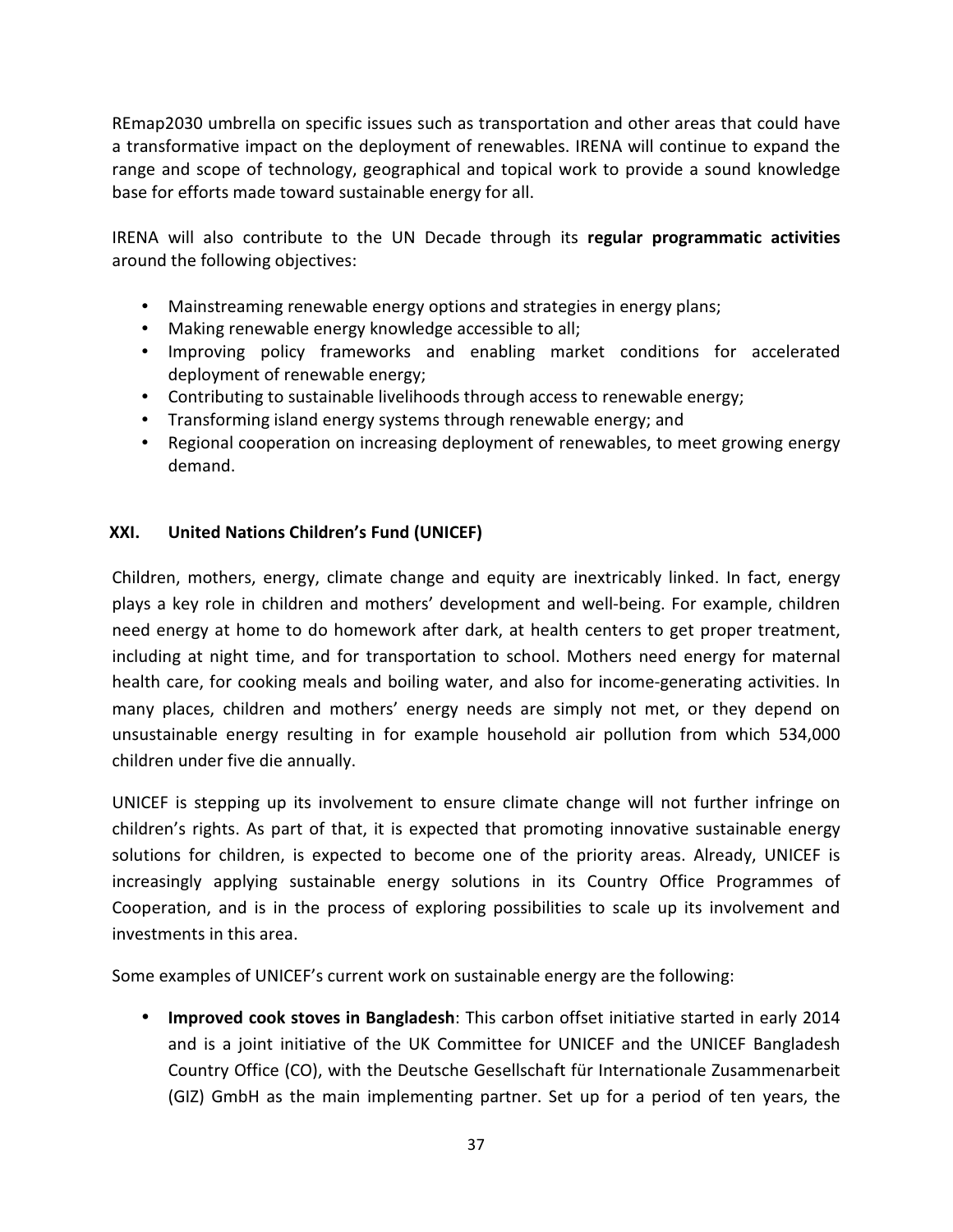initiative brings together businesses and the international development sector, through the purchasing of carbon credits, with Marks & Spencer (M&S) as the first major company participating in this new "financing for development" scheme.

Over the course of its lifespan, the initiative will provide 40,000 low-income households in Bangladesh with improved cookstoves that are technologically similar to and which uses the same fuel as the traditional ones used in the country, but which are much more efficient. These improved stoves need only half the amount of fuel as traditional stoves and have chimneys. As a result, they produce one ton less of carbon per year than a traditional stove, and reduce the amount of toxic smoke and particulates in homes. Community entrepreneurs are being trained in how to make the stoves from locally available materials, then sell them at a subsidized affordable rate, and provide maintenance and user support. Cooperation with local and international universities is being established to bring forward the research on indoor air pollution in Bangladesh and the effectiveness of improved stoves, respectively.

• Project Lumière in Burundi: Project Lumière started in mid-2013. Through collaboration between stakeholders including UNICEF, the private sector partner Nuru Energy, the local NGO FVS, community volunteers, the University of Brussels and local academic institutions, the project aims at strengthening services for children at the community level and help deliver sustainable energy solutions.

Over the course of the pilot phase, 16 community groups from three different provinces with varied geographic and economic profiles will participate in the project. These community groups purchase a PowerCycle (pedal-powered generator) and rechargeable LED lights to be sold within their communities. Each group, comprised of up to 45 members, makes an initial payment towards the purchase of the generator, and pays down the balance over a fixed period of time through revenue generated from the sale and recharge of the LED lights. In parallel, UNICEF works closely with the local NGO, which serves as micro-finance partner, to support the development of a communityowned social enterprise to oversee management, procurement and distribution of additional lights and other affordable off-grid energy solutions.

• 'Youth Kiosks' and 'MobiStations' in Uganda: UNICEF Uganda's Innovation Lab has developed two key products which run on sustainable energy together with local experts.

Youth Kiosks are robust computers, powered through solar energy, usually consisting of a set of three low-energy laptops which are mounted in a metal housing to a wall. They are loaded with a great variety of educational material, including Uganda's national